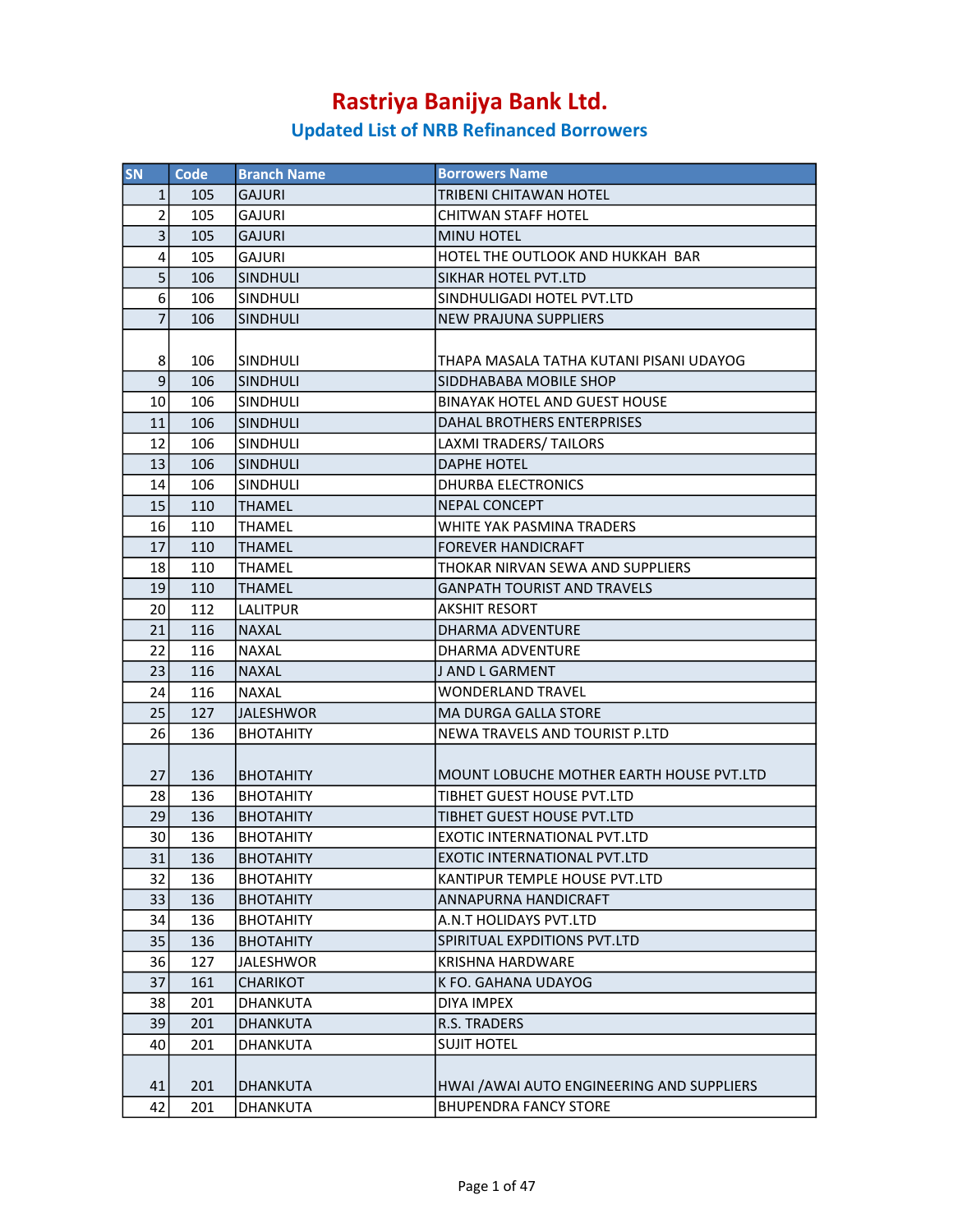| <b>SN</b> | Code | <b>Branch Name</b>    | <b>Borrowers Name</b>                       |
|-----------|------|-----------------------|---------------------------------------------|
| 43        | 306  | <b>GORKHA</b>         | NISHA EMPEX                                 |
| 44        | 308  | BHAIRAHAWA            | KASHI NOBEL ACADEMY                         |
| 45        | 308  | <b>BHAIRAHAWA</b>     | KASHI NOBEL ACADEMY                         |
| 46        | 308  | BHAIRAHAWA            | KASHI NOBEL ACADEMY                         |
| 47        | 308  | <b>BHAIRAHAWA</b>     | LUMBINI ZAMBALA HOTEL PVT LTD               |
| 48        | 308  | <b>BHAIRAHAWA</b>     | LUMBINI ZAMBALA HOTEL PVT LTD               |
| 49        | 308  | <b>BHAIRAHAWA</b>     | LUMBINI ZAMBALA HOTEL PVT LTD               |
| 50        | 308  | BHAIRAHAWA            | LUMBINI ZAMBALA HOTEL PVT LTD               |
| 51        | 308  | <b>BHAIRAHAWA</b>     | LUMBINI ZAMBALA HOTEL PVT LTD               |
| 52        | 308  | <b>BHAIRAHAWA</b>     | UNIQUE HOMES ENGLISH BOARDING SCHOOL        |
| 53        | 308  | <b>BHAIRAHAWA</b>     | UNIQUE HOMES ENGLISH BOARDING SCHOOL        |
| 54        | 310  | PARASI                | M.K.PAPER MILLS PVT.LTD                     |
| 55        | 310  | <b>PARASI</b>         | M.K.PAPER MILLS PVT.LTD                     |
| 56        | 310  | <b>PARASI</b>         | <b>DELHI GARMENT UDAYOG</b>                 |
| 57        | 333  | <b>BARDAGHAT</b>      | <b>SHIV SHAKTI SHAKHAR VELI UDAYOG</b>      |
| 58        | 333  | BARDAGHAT             | AJAY AND BIJAY TRADERS                      |
| 59        | 333  | BARDAGHAT             | ALAM DEVI GENERAL STORE                     |
| 60        | 333  | BARDAGHAT             | <b>SHIVA PARBHATI TRADERS</b>               |
| 61        | 333  | <b>BARDAGHAT</b>      | <b>LAXMI FANCY STORE</b>                    |
| 62        | 333  | <b>BARDAGHAT</b>      | <b>GREENLAND RESTAURANT AND LODGE</b>       |
| 63        | 346  | TALCHOWK              | <b>JANAK PHOTO STUDIO</b>                   |
| 64        | 346  | TALCHOWK              | <b>GOLSON MALLA SHOPPING CENTER</b>         |
| 65        | 346  | <b>TALCHOWK</b>       | N.R.D COMPUTER CENTER                       |
| 66        | 346  | TALCHOWK              | <b>SATKAR TADERS</b>                        |
| 67        | 346  | <b>TALCHOWK</b>       | SHIVA SHAKTI GROUP                          |
| 68        | 346  | TALCHOWK              | <b>SHUVA SHIVASHAKTI TYRE HOUSE</b>         |
| 69        | 346  | <b>TALCHOWK</b>       | NAWA NAGMANI KASTHA UDHYOG                  |
| 70        | 346  | <b>TALCHOWK</b>       | SURAJ KASTHA AND METAL INDUSTRIES P.LTD     |
| 71        | 346  | <b>TALCHOWK</b>       | <b>INDERNI KHAJA GHAR</b>                   |
| 72        | 346  | <b>TALCHOWK</b>       | PACHHIMANCHAL TRADERS                       |
| 73        | 346  | TALCHOWK              | SUBEDI SHOPPING CENTER                      |
| 74        | 346  | <b>TALCHOWK</b>       | SUBEDI KIRANA PASAL                         |
| 75        | 346  | <b>TALCHOWK</b>       | ADHIKARI SHUVA TRADERS                      |
| 76        | 346  | TALCHOWK              | ADHIKARI PLUMBING HOUSE                     |
| 77        | 346  | <b>TALCHOWK</b>       | P AND B TRADERS                             |
| 78        | 346  | <b>TALCHOWK</b>       | SHUVA KAMANA MARBLE AND SANITARY            |
| 79        | 346  | TALCHOWK              | TRIKANG ALMUNIUM AND METAL UDYOG            |
| 80        | 348  | <b>AMARSINGHCHOWK</b> | <b>SMART TYRE ZONE</b>                      |
| 81        | 348  | AMARSINGHCHOWK        | SMART TYRE ZONE                             |
| 82        | 348  | AMARSINGHCHOWK        | <b>GOSHALI PACKAGING INDUSTRIES PVT LTD</b> |
| 83        | 348  | <b>AMARSINGHCHOWK</b> | <b>GOSHALI PACKAGING INDUSTRIES PVT LTD</b> |
| 84        | 348  | AMARSINGHCHOWK        | MALLA FURNITURE UDHYOG                      |
| 85        | 348  | AMARSINGHCHOWK        | MALLA FURNITURE UDHYOG                      |
| 86        | 348  | AMARSINGHCHOWK        | <b>MALLA FURNITURE UDHYOG</b>               |
| 87        | 348  | AMARSINGHCHOWK        | <b>CHARAK ACADEMY PVT LTD</b>               |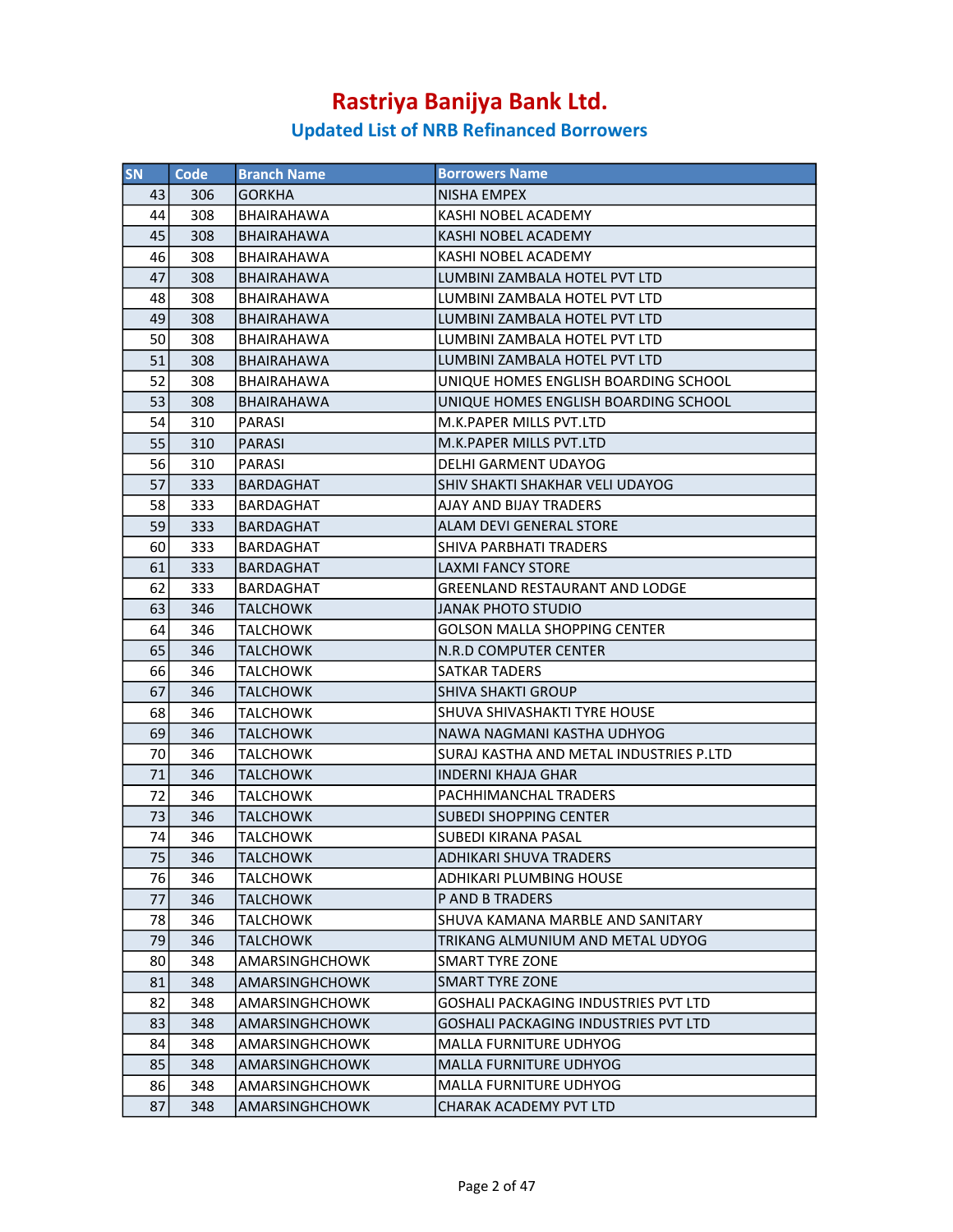| <b>SN</b> | <b>Code</b> | <b>Branch Name</b>    | <b>Borrowers Name</b>                       |
|-----------|-------------|-----------------------|---------------------------------------------|
| 88        | 348         | AMARSINGHCHOWK        | CHARAK ACADEMY PVT LTD                      |
| 89        | 348         | <b>AMARSINGHCHOWK</b> | <b>GLOBAL CABLE INDUSTRIES</b>              |
| 90        | 348         | <b>AMARSINGHCHOWK</b> | GLOBAL CABLE INDUSTRIES                     |
| 91        | 348         | AMARSINGHCHOWK        | <b>PRAJOO ENTERPRISES</b>                   |
| 92        | 348         | AMARSINGHCHOWK        | PRAJOO ROLLING MILLS                        |
| 93        | 350         | PARDI                 | SHILA FANCY STORE                           |
| 94        | 350         | PARDI                 | PARBATI RICE MILL                           |
|           |             |                       |                                             |
| 95        | 350         | PARDI                 | NEW BIBEK BOOKS AND STATIONARY SUPPLIERS    |
| 96        | 351         | <b>RAMPUR</b>         | <b>BROTHERS ENTERPRISES</b>                 |
| 97        | 351         | <b>RAMPUR</b>         | ANUJ STEEL AND FIBER UDHYOG                 |
| 98        | 351         | RAMPUR                | <b>BHU. PU. SAINIK ENGINEERING WORKSHOP</b> |
| 99        | 351         | <b>RAMPUR</b>         | <b>DHUNGANA STORES</b>                      |
| 100       | 351         | RAMPUR                | <b>GANDAKI FURNITURE UDHYOG</b>             |
| 101       | 409         | DARCHULA              | R.K GENERAL STORE AND BEER BAR              |
| 102       | 409         | DARCHULA              | TINKARI AND BROTHERS SUPPLIERS              |
| 103       | 410         | <b>DOTI</b>           | <b>NEW K.C.GENERAL STORE</b>                |
| 104       | 418         | MAHENDRANAGAR         | <b>NEW NILKHANTA ENTERPRISES</b>            |
| 105       | 418         | MAHENDRANAGAR         | SIKHAR ENTERPRISES                          |
| 106       | 418         | MAHENDRANAGAR         | MAHAKALI RETRADE                            |
| 107       | 418         | MAHENDRANAGAR         | NEW CHAILANI NASTA AND BHOJANALAYA          |
| 108       | 418         | MAHENDRANAGAR         | NEW SAUGAT DARCHULA HOTEL AND LODGE         |
| 109       | 418         | MAHENDRANAGAR         | <b>HI TECH COMPUTER</b>                     |
| 110       | 418         | MAHENDRANAGAR         | KANCHAN BANQUET AND CONVENTION              |
| 111       | 418         | MAHENDRANAGAR         | KANCHAN BANQUET AND CONVENTION              |
| 112       | 418         | MAHENDRANAGAR         | HOTEL NEW ANANDA KANCHANPUR                 |
| 113       | 418         | MAHENDRANAGAR         | HOTEL NEW ANANDA KANCHANPUR                 |
| 114       | 418         | MAHENDRANAGAR         | HOTEL NEW ANANDA KANCHANPUR                 |
| 115       | 430         | <b>DIPAYAL</b>        | BADIMALIKA HOTEL                            |
| 116       | 430         | <b>DIPAYAL</b>        | <b>BEDSIGHE GENERAL STORE</b>               |
| 117       | 430         | <b>DIPAYAL</b>        | NEW LIKE TAILORING CENTER                   |
| 118       | 430         | <b>DIPAYAL</b>        | TEDHI DEUDTA SUNCHADI GAHANA PASAL          |
| 119       | 430         | DIPAYAL               | GANAPATI SUNCHADI GAHANA UDHYOG             |
| 120       | 434         | DULLU                 | PANCHAKOSHI HOTEL & LAJ                     |
| 121       | 434         | <b>DULLU</b>          | TAJ MAHAL HOTEL PRO.TIKARAM KARKI           |
| 122       | 434         | <b>DULLU</b>          | <b>REVERENT COMPUTER INSTITUTE</b>          |
| 123       | 434         | <b>DULLU</b>          | HIMANI TRADERS AND SUPPLIERS                |
| 124       | 434         | DULLU                 | D D INTERPRISES AND ORDER SUPPLIERS         |
| 125       | 434         | <b>DULLU</b>          | ASMITA GENERAL SUPPLIERS                    |
| 126       | 434         | DULLU                 | SARBENDRA AND SISHIRRAJ PASAL               |
| 127       | 434         | <b>DULLU</b>          | PRAJWAL PLASTIC AND PUSPA KIRANA PASAL      |
| 128       | 434         | DULLU                 | SANDIP GENERAL STORE                        |
| 129       | 434         | <b>DULLU</b>          | <b>DULLU HARDWARE CENTER</b>                |
|           |             |                       |                                             |
| 130       | 434         | DULLU                 | JAGANATH MAHAMAYAM TRADERS AND SUPPLIERS    |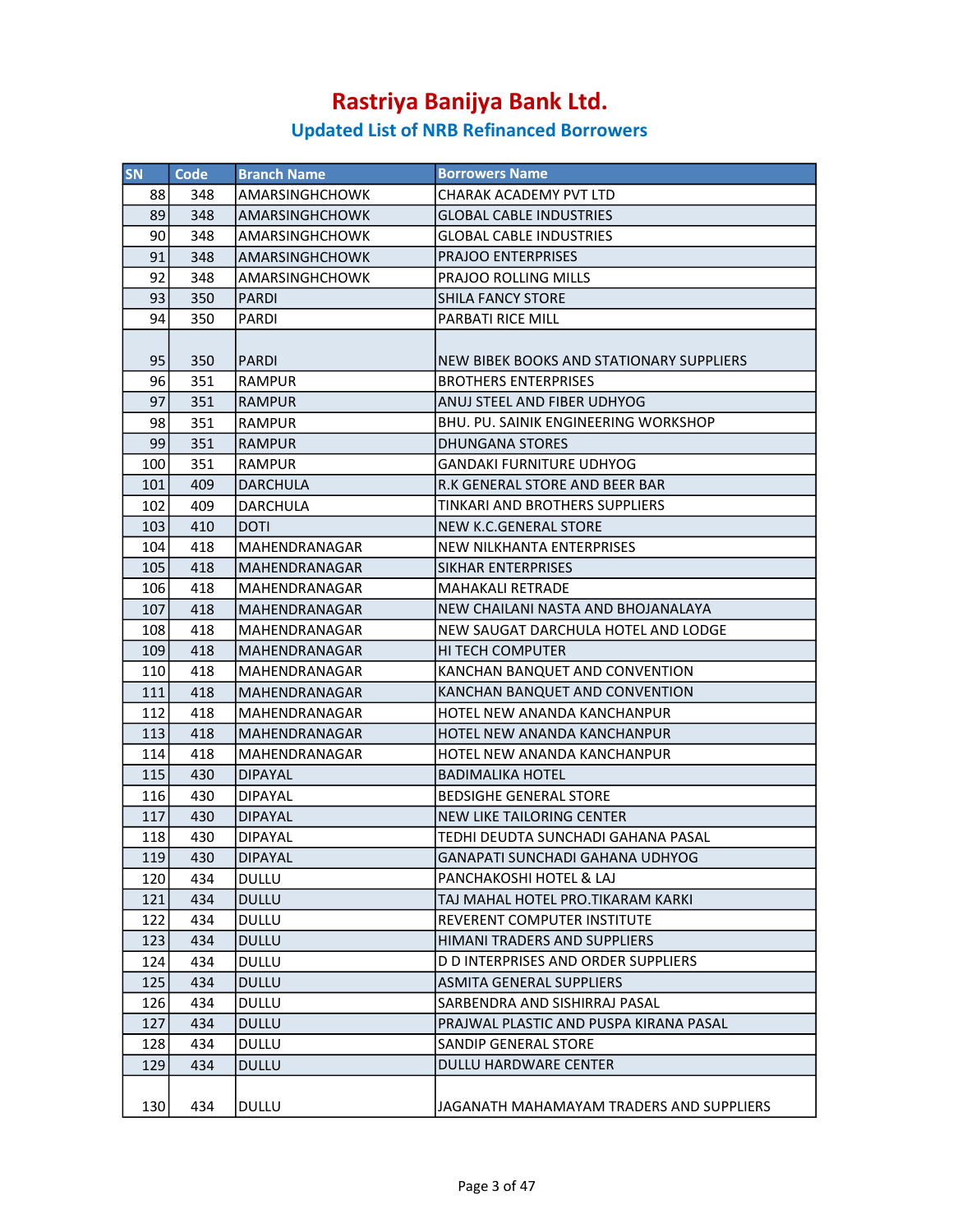| SN  | Code | <b>Branch Name</b>        | <b>Borrowers Name</b>                    |
|-----|------|---------------------------|------------------------------------------|
| 131 | 434  | <b>DULLU</b>              | TIRTHA HARDWARE AND ORDER SUPPLIES       |
| 132 | 434  | <b>DULLU</b>              | HOTEL BHADYALAXMI KIRTIKHAMBA            |
| 133 | 447  | <b>BHURIGAUN</b>          | <b>BABAI BOOKS AND STATIONERY</b>        |
| 134 | 447  | <b>BHURIGAUN</b>          | Jeevan Bastralaya                        |
| 135 | 447  | <b>BHURIGAUN</b>          | J and H Cosmetic and Fancy Pasal         |
| 136 | 447  | <b>BHURIGAUN</b>          | Shahi Rice and Oil Mill                  |
| 137 | 447  | <b>BHURIGAUN</b>          | Deepasha Order and Supplipers            |
| 138 | 447  | BHURIGAUN                 | J.J. Brothers Enterprises                |
| 139 | 404  | <b>BAYALPATA</b>          | DEEP AND D R TRADERS                     |
| 140 | 357  | <b>KHAIRENITAR</b>        | <b>NARI COLLECTION</b>                   |
| 141 | 357  | <b>KHAIRENITAR</b>        | RISING TRADES AND SUPPLIERS              |
| 142 | 110  | <b>THAMEL</b>             | HOTEL MAJESTC AND SPA PVT.LTD.           |
| 143 | 110  | <b>THAMEL</b>             | HOTEL MAJESTIC AND SPA PVT.LTD           |
| 144 | 134  | <b>GAUSHALA</b>           | <b>BAJEKO SEKUWA PVT.LTD</b>             |
| 145 | 134  | <b>GAUSHALA</b>           | <b>BAJEKO SEKUWA PVT.LTD</b>             |
| 146 | 109  | <b>MAIN BRANCH OFFICE</b> | HOTEL MARSHYANGDI P LTD.                 |
| 147 | 109  | <b>MAIN BRANCH OFFICE</b> | HOTEL MARSHYANGDI P LTD.                 |
| 148 | 343  | MAHENDRAPUL               | HOTEL KAUSI PVT. LTD.                    |
| 149 | 183  | RATNANAGAR                | UNIQUE WILD RESORT                       |
| 150 | 185  | <b>CORPORATE</b>          | <b>MOUNTAIN GLORY PVT LTD</b>            |
| 151 | 185  | <b>CORPORATE</b>          | RUPAKOT RESORT PVT LTD                   |
| 152 | 170  | TEKU                      | HIMALAYA DRISHYA RESORT PVT.LTD.         |
| 153 | 152  | <b>PIDARICHOWK</b>        | <b>BHADRAKALI ENGLISH BOARDING SC</b>    |
| 154 | 115  | MAHARAJGUNJ               | NATIONAL CARDIAC CENTER PRIVATE LIMITED  |
| 155 | 115  | <b>MAHARAJGUNJ</b>        | NATIONAL CARDIAC CENTER PRIVATE LIMITED  |
| 156 | 115  | MAHARAJGUNJ               | NATIONAL CARDIAC CENTER PRIVATE LIMITED  |
| 157 | 185  | <b>CORPORATE</b>          | <b>BIKASH HYDROPOWER COMPANY PVT LTD</b> |
| 158 | 185  | <b>CORPORATE</b>          | RAWA ENERGY DEVELOPMENT LIMITED          |
| 159 | 109  | <b>MAIN BRANCH OFFICE</b> | YAK & YETI HOTEL LTD. TL VII             |
| 160 | 109  | <b>MAIN BRANCH OFFICE</b> | HOTEL ROYAL SINGI(P)LTD                  |
| 161 | 109  | <b>MAIN BRANCH OFFICE</b> | HOTEL ROYAL SINGI(P)LTD                  |
| 162 | 109  | <b>MAIN BRANCH OFFICE</b> | HOTEL ROYAL SINGI(P)LTD                  |
| 163 | 109  | MAIN BRANCH OFFICE        | HOTEL ROYAL SINGI(P)LTD                  |
| 164 | 109  | <b>MAIN BRANCH OFFICE</b> | HOTEL ROYAL SINGI(P)LTD                  |
| 165 | 183  | RATNANAGAR                | RATNANAGAR PACKAGING UDHYOG              |
| 166 | 183  | RATNANAGAR                | RATNANAGAR PACKAGING UDHYOG              |
| 167 | 183  | RATNANAGAR                | RATNANAGAR PACKAGING UDHYOG              |
| 168 | 304  | <b>BESISHAHAR</b>         | GATEWAY HIMALAYA RESORT PVT. LTD         |
| 169 | 304  | <b>BESISHAHAR</b>         | GATEWAY HIMALAYA RESORT PVT. LTD         |
| 170 | 304  | <b>BESISHAHAR</b>         | GATEWAY HIMALAYA RESORT PVT. LTD         |
| 171 | 304  | <b>BESISHAHAR</b>         | <b>GATEWAY HIMALAYA RESORT PVT. LTD</b>  |
| 172 | 175  | KALANKI                   | NEWARI KHAJA GHAR                        |
| 173 | 256  | <b>PATHARI</b>            | NEWARI KHAJA GHAR                        |
| 174 | 102  | RAMECHHAP                 | S.S. BHOJANALAYA AND LODGE               |
| 175 | 102  | RAMECHHAP                 | SARADA BASTRALAYA AND SUPPLIERS          |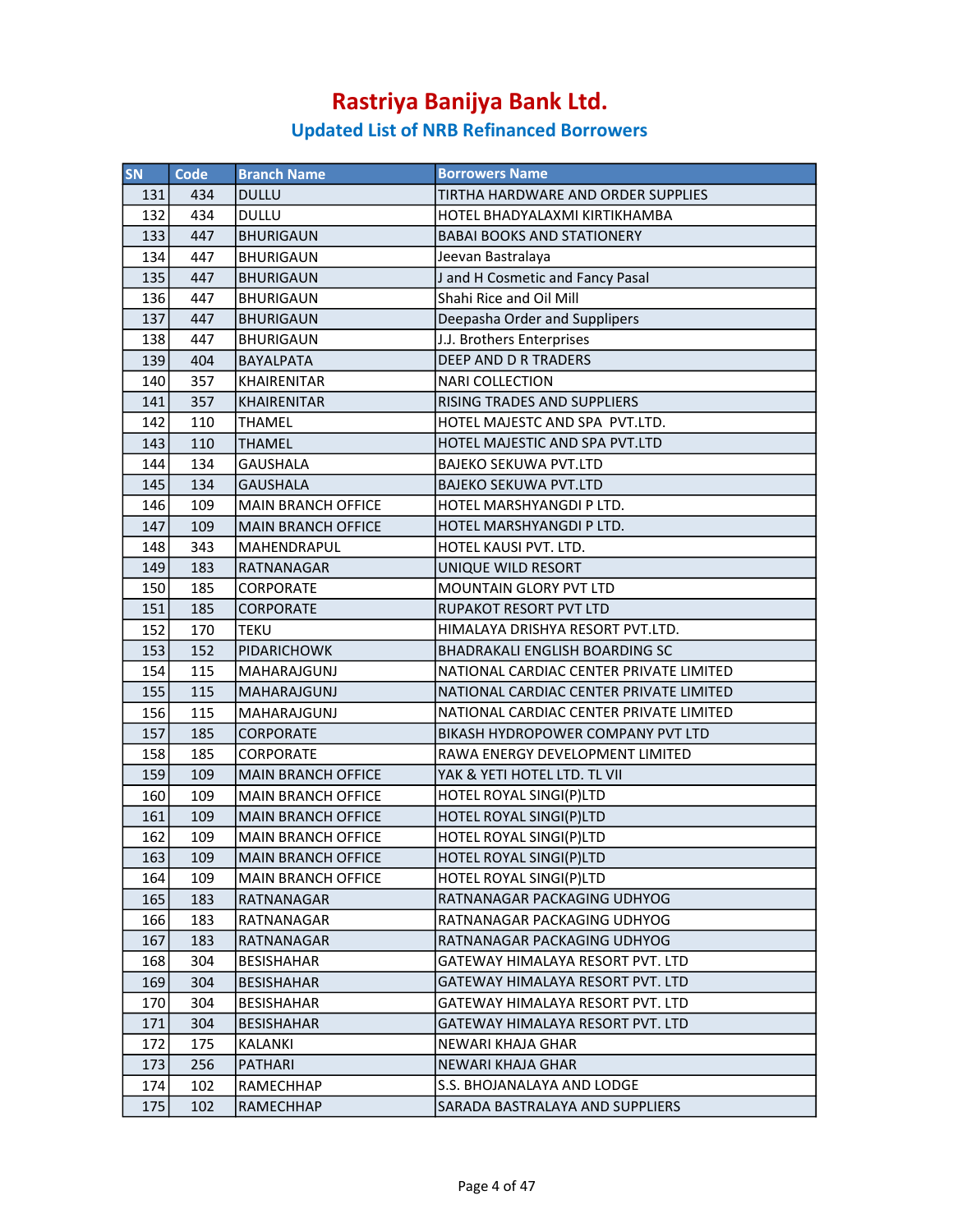| SN  | <b>Code</b> | <b>Branch Name</b> | <b>Borrowers Name</b>                      |
|-----|-------------|--------------------|--------------------------------------------|
| 176 | 102         | <b>RAMECHHAP</b>   | SUJATA BASTRALAYA AND SUPPLIERS            |
| 177 | 103         | <b>DHADING</b>     | Rijal aayus kapada pasal                   |
| 178 | 103         | <b>DHADING</b>     | Shree N.K. Guest House                     |
| 179 | 103         | <b>DHADING</b>     | <b>Bhadrakali Hotel</b>                    |
| 180 | 103         | <b>DHADING</b>     | Bisamillaha Fancy Tatha shringar Pasal     |
| 181 | 103         | <b>DHADING</b>     | <b>Bhairabi Hotel</b>                      |
| 182 | 103         | <b>DHADING</b>     | <b>Gurung Fashion Collection</b>           |
| 183 | 103         | <b>DHADING</b>     | <b>Hotel Nepal</b>                         |
| 184 | 104         | DHULIKHEL          | <b>NEW S AND S FASHION WARE</b>            |
| 185 | 104         | DHULIKHEL          | SAMITA FANCY COLLECTION                    |
| 186 | 104         | DHULIKHEL          | <b>HOTEL RAMPUR HILLS</b>                  |
| 187 | 104         | <b>DHULIKHEL</b>   | SHREE LAXMI FANCY STORE                    |
| 188 | 104         | DHULIKHEL          | <b>BANJARA DAIRY SHOP</b>                  |
| 189 | 104         | DHULIKHEL          | R. N. CENTURY HANDIGRAFT                   |
| 190 | 104         | DHULIKHEL          | ALL IN ONE FANCY STORE                     |
| 191 | 106         | <b>SINDHULI</b>    | DAMBAR KHAJA GHAR                          |
| 192 | 106         | SINDHULI           | SINDHULI FRESH HOUSE                       |
| 193 | 106         | <b>SINDHULI</b>    | THAPA KHAJA GHAR                           |
| 194 | 106         | SINDHULI           | TINKANYA RAJESH SHRESTHA HOTEL             |
| 195 | 106         | <b>SINDHULI</b>    | <b>SAROJ READYMADE PASAL</b>               |
| 196 | 106         | <b>SINDHULI</b>    | THET MASU PASAL                            |
| 197 | 106         | <b>SINDHULI</b>    | <b>BANDHUFENCY READIMADE PASAL</b>         |
| 198 | 106         | SINDHULI           | <b>BISHAL FANCY STORES</b>                 |
| 199 | 106         | SINDHULI           | <b>SHRESTHA READYMADE</b>                  |
| 200 | 106         | SINDHULI           | BIJAYA LAXMI KAPADA PASAL                  |
| 201 | 106         | <b>SINDHULI</b>    | <b>JANAK COSMETIC &amp; GIFT HOUSE</b>     |
| 202 | 106         | SINDHULI           | <b>LUCKY FANCY CENTER</b>                  |
| 203 | 106         | <b>SINDHULI</b>    | <b>MAHESWOR BASTRALAYA</b>                 |
| 204 | 106         | SINDHULI           | AARATI KHAJAGHAR                           |
| 205 | 106         | SINDHULI           | SHREE KRISHNA READY MADE PASAL             |
| 206 | 106         | <b>SINDHULI</b>    | SARMILA COSMETIC AND GIFT HOUSE            |
|     |             |                    |                                            |
| 207 | 106         | SINDHULI           | NEW LOOKS AND COSMETICS TATHA FANCY STORES |
| 208 | 106         | SINDHULI           | PRATIBHA FANCY STORES                      |
| 209 | 106         | <b>SINDHULI</b>    | CHANDESHWORI KHAJA GHAR                    |
| 210 | 106         | <b>SINDHULI</b>    | LANGHALI HOTEL & SUPPLIERS                 |
| 211 | 106         | <b>SINDHULI</b>    | <b>NEW SIDDHABABA FANCY STORES</b>         |
| 212 | 106         | <b>SINDHULI</b>    | AKANKASHYA COSMETIC                        |
| 213 | 106         | <b>SINDHULI</b>    | <b>MAINI QUEEN BOUTIQUE</b>                |
| 214 | 106         | SINDHULI           | <b>NEW PUBLIC FASHION CENTER</b>           |
| 215 | 106         | <b>SINDHULI</b>    | KASHIKA COSMETIC AND GIFT HOUSE            |
| 216 | 106         | SINDHULI           | STUTI READYMADE CENTRE                     |
| 217 | 106         | <b>SINDHULI</b>    | MILAN BASTRALAYA                           |
| 218 | 106         | <b>SINDHULI</b>    | KAMALAMAI HELTH CARE CENTER .PRA LI        |
| 219 | 108         | KHANIKHOLA         | <b>SHREE NEW FASHION TRADERS</b>           |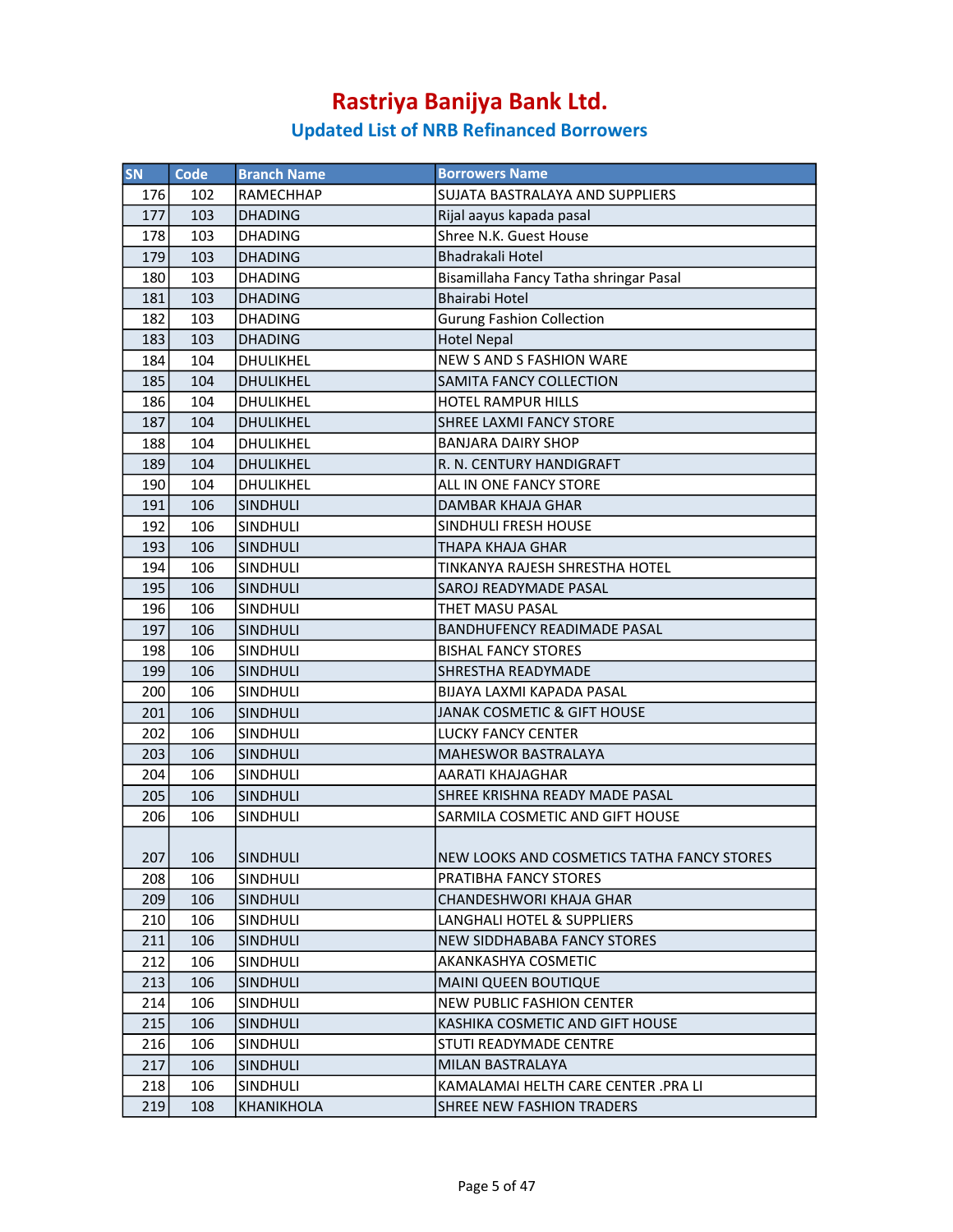| <b>SN</b> | Code | <b>Branch Name</b>        | <b>Borrowers Name</b>                         |
|-----------|------|---------------------------|-----------------------------------------------|
| 220       | 108  | <b>KHANIKHOLA</b>         | SIDDHANTA DAIRY PVT LTD                       |
| 221       | 108  | KHANIKHOLA                | <b>SHREE DAKSHINKALI HOTEL</b>                |
| 222       | 108  | <b>KHANIKHOLA</b>         | HIGH WAY HEAVEN GUEST HOUSE                   |
| 223       | 108  | KHANIKHOLA                | KALIKA POULTRY FIRM                           |
| 224       | 108  | KHANIKHOLA                | KARKI VEGETABLES SUPPLIERS                    |
| 225       | 108  | <b>KHANIKHOLA</b>         | AMOSH FANCY & KAPADA PASAL                    |
|           |      |                           |                                               |
| 226       | 108  | KHANIKHOLA                | SABINA BEAUTY PALOUR AND COSMETIC PASAL       |
| 227       | 109  | <b>MAIN BRANCH OFFICE</b> | TRADITIONAL HIMALAYAN HERBS PVT LTD           |
| 228       | 109  | <b>MAIN BRANCH OFFICE</b> | SHUBHAKAMANA TRAVELS&TOURS P. LTD             |
| 229       | 109  | <b>MAIN BRANCH OFFICE</b> | <b>CLAY CRAFTS AND MORE ENT</b>               |
| 230       | 109  | <b>MAIN BRANCH OFFICE</b> | Kailash Expedition TravelandTourPL            |
| 231       | 109  | <b>MAIN BRANCH OFFICE</b> | <b>ARATI EMPORIUM</b>                         |
| 232       | 109  | <b>MAIN BRANCH OFFICE</b> | <b>GEMS TAILORING CENTRE</b>                  |
| 233       | 109  | <b>MAIN BRANCH OFFICE</b> | C.N. IMPORIUM                                 |
| 234       | 109  | <b>MAIN BRANCH OFFICE</b> | JOSHI CARPET INDUSTRIES                       |
| 235       | 109  | <b>MAIN BRANCH OFFICE</b> | <b>JAY LAXMI FANCY STORE</b>                  |
| 236       | 109  | <b>MAIN BRANCH OFFICE</b> | SHYAM HOJYARI AND BOUTIQUE                    |
| 237       | 109  | <b>MAIN BRANCH OFFICE</b> | <b>ANUJ FANCY STORE</b>                       |
| 238       | 109  | <b>MAIN BRANCH OFFICE</b> | Hotel Buddha Pvt. Ltd.                        |
| 239       | 110  | <b>THAMEL</b>             | <b>SHRINGAR BEAUTY PARLOUR</b>                |
|           |      |                           |                                               |
| 240       | 110  | <b>THAMEL</b>             | BEYOND THE LIMITS TREK AND EXPEDITION PVT LTD |
| 241       | 110  | <b>THAMEL</b>             | ETHNIC TRADERS AND EXPORT                     |
| 242       | 110  | <b>THAMEL</b>             | Seti Devi Export and Import                   |
| 243       | 111  | <b>THIMI</b>              | <b>BIPU GALAICHA KARKHANA</b>                 |
| 244       | 111  | <b>THIMI</b>              | SHINING STUDENTS ACADEMY                      |
| 245       | 111  | <b>THIMI</b>              | MODEL LADIES TAILORS                          |
| 246       | 111  | THIMI                     | THANAPATI FANCY & SHOES COLLECTION            |
| 247       | 111  | <b>THIMI</b>              | <b>GANGA FANCY</b>                            |
| 248       | 111  | <b>THIMI</b>              | <b>SHREESANG CARPET</b>                       |
| 249       | 111  | <b>THIMI</b>              | <b>EVERGREEN TAILORS</b>                      |
| 250       | 111  | <b>THIMI</b>              | TULSI GALAICHA UDYOG                          |
| 251       | 111  | <b>THIMI</b>              | NIKIL GALAICHA UDHYOG                         |
| 252       | 111  | THIMI                     | AWAL TAILORS                                  |
| 253       | 111  | <b>THIMI</b>              | NAWADURGA CARPET UDHYOG                       |
| 254       | 112  | LALITPUR                  | <b>CHANDRA BAHADUR &amp; SONS CRAFT</b>       |
| 255       | 112  | LALITPUR                  | NIGHTINGALE SCHOOL PVT.LTD                    |
| 256       | 112  | LALITPUR                  | SHUVADAL HANDICRAFT                           |
| 257       | 112  | LALITPUR                  | K.M. HANDYCRAFT                               |
| 258       | 112  | <b>LALITPUR</b>           | <b>P.B.K FANCY TRADERS</b>                    |
| 259       | 112  | <b>LALITPUR</b>           | R.S.S. HANDICRAFT                             |
| 260       | 114  | <b>PULCHOWK</b>           | NEPALI STATUE CRAFT OF B.R. SINGH             |
| 261       | 115  | MAHARAJGUNJ               | <b>FUZONE FAST FOOD</b>                       |
| 262       | 115  | MAHARAJGUNJ               | SARTHAK ENTERTAINMENT PVT.LTD                 |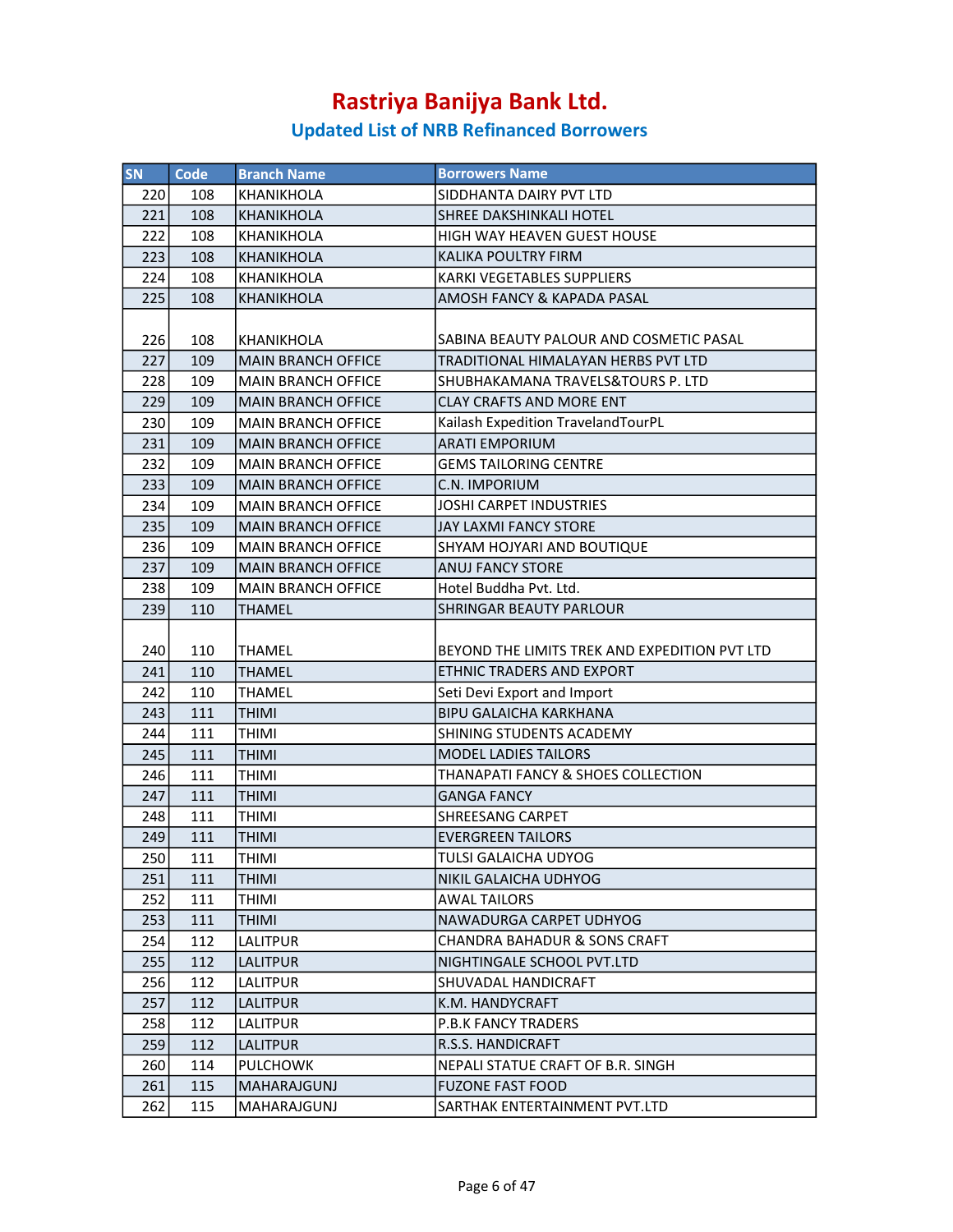| <b>SN</b> | <b>Code</b> | <b>Branch Name</b> | <b>Borrowers Name</b>                    |
|-----------|-------------|--------------------|------------------------------------------|
| 263       | 115         | <b>MAHARAJGUNJ</b> | MOTHERS CASTLE SCHOOL Pvt.Ltd            |
| 264       | 115         | MAHARAJGUNJ        | SAMRUHANDI CRAFT                         |
| 265       | 116         | <b>NAXAL</b>       | NEW DAKCHINKALI MEAT SHOP                |
| 266       | 116         | <b>NAXAL</b>       | HOTEL WAWA KATHMANDU PVT LTD             |
| 267       | 116         | <b>NAXAL</b>       | HOTEL WAWA KATHMANDU PVT LTD             |
| 268       | 116         | <b>NAXAL</b>       | <b>SULOCHANA POULTRY SUPPLIERS</b>       |
| 269       | 116         | <b>NAXAL</b>       | <b>BIJAY EMPORIUM</b>                    |
| 270       | 116         | <b>NAXAL</b>       | NIKHILESHWOR DUDH DAHI PASAL             |
| 271       | 119         | <b>BALAJU</b>      | <b>BEST HANDICRAFTS PVT LTD</b>          |
| 272       | 119         | <b>BALAJU</b>      | YERAHITI MEAT SHOP                       |
| 273       | 119         | <b>BALAJU</b>      | <b>TANAHUN LANGHALI GUEST HOUSE</b>      |
| 274       | 119         | <b>BALAJU</b>      | NAMASTE NUWAKOT HOTEL& RESTAURANT        |
| 275       | 119         | <b>BALAJU</b>      | <b>SALONI KAPADA PASAL</b>               |
| 276       | 119         | <b>BALAJU</b>      | <b>BUDHA SUBBA GUEST HOUSE</b>           |
| 277       | 119         | <b>BALAJU</b>      | S.M.S.FASHION                            |
| 278       | 119         | <b>BALAJU</b>      | <b>ROCHAK HANDKNIT CRAFT</b>             |
| 279       | 119         | <b>BALAJU</b>      | HIMALAYAN TREKKING & TOURS               |
| 280       | 119         | <b>BALAJU</b>      | SWAYAMBHU MANJU SHRI YATAYAT PV LTD      |
| 281       | 119         | <b>BALAJU</b>      | NEW SABINA BASTRALAYA                    |
| 282       | 119         | <b>BALAJU</b>      | UNIQUE FASHION ENTERPRISE NEPAL LTD      |
| 283       | 119         | <b>BALAJU</b>      | NEW FASHION READYMADE CENTRE             |
| 284       | 119         | <b>BALAJU</b>      | <b>BARAL SAYAPATRI FANCY STORE</b>       |
| 285       | 119         | <b>BALAJU</b>      | <b>JAISWAL FANCY STORE</b>               |
| 286       | 120         | <b>PHARPING</b>    | Joys Source Resort Pyt. Ltd              |
| 287       | 120         | <b>PHARPING</b>    | Dakshinkali Tailors                      |
| 288       | 122         | JANAKPUR           | AAUSH READYMADE UDHYOG                   |
| 289       | 122         | <b>JANAKPUR</b>    | <b>HOTEL NAVRAJ</b>                      |
| 290       | 122         | JANAKPUR           | KHUSBU VASTRALAYA                        |
| 291       | 122         | <b>JANAKPUR</b>    | GAMI VASTRALAYA                          |
| 292       | 122         | <b>JANAKPUR</b>    | NEW PREETY FANCY GENERAL STORES          |
| 293       | 122         | <b>JANAKPUR</b>    | DARBAR HOTEL AND FAMILY RESTURENT        |
| 294       | 126         | <b>KALAIYA</b>     | HOTEL KARAN RAJ PALACE                   |
| 295       | 126         | <b>KALAIYA</b>     | HOTEL KARAN RAJ PALACE                   |
| 296       | 126         | KALAIYA            | HOTEL KARAN RAJ PALACE                   |
| 297       | 126         | KALAIYA            | HOTEL KARAN RAJ PALACE                   |
| 298       | 126         | KALAIYA            | <b>BIRTA AKIKRIT KRISHI FARM</b>         |
| 299       | 126         | <b>KALAIYA</b>     | DIKSHA MATASYA HATCHERY FIRM PVT. L      |
| 300       | 126         | KALAIYA            | DIKSHA MATASYA HATCHERY FIRM PVT. L      |
| 301       | 126         | KALAIYA            | OM LAXMI BASTRALAY                       |
| 302       | 126         | KALAIYA            | JYOTI PARADISE BOARDING SCHOOL           |
| 303       | 126         | <b>KALAIYA</b>     | <b>GREAT NEPAL SHOOTING AND SHOOTING</b> |
| 304       | 127         | <b>JALESHWOR</b>   | <b>R.S FAMILY HOTEL</b>                  |
| 305       | 127         | JALESHWOR          | NEW SHIVAM BASTRALAYA                    |
| 306       | 128         | LALBANDI           | LUCKY BASTRALAYA                         |
| 307       | 128         | LALBANDI           | <b>DURGA FANCY STORE</b>                 |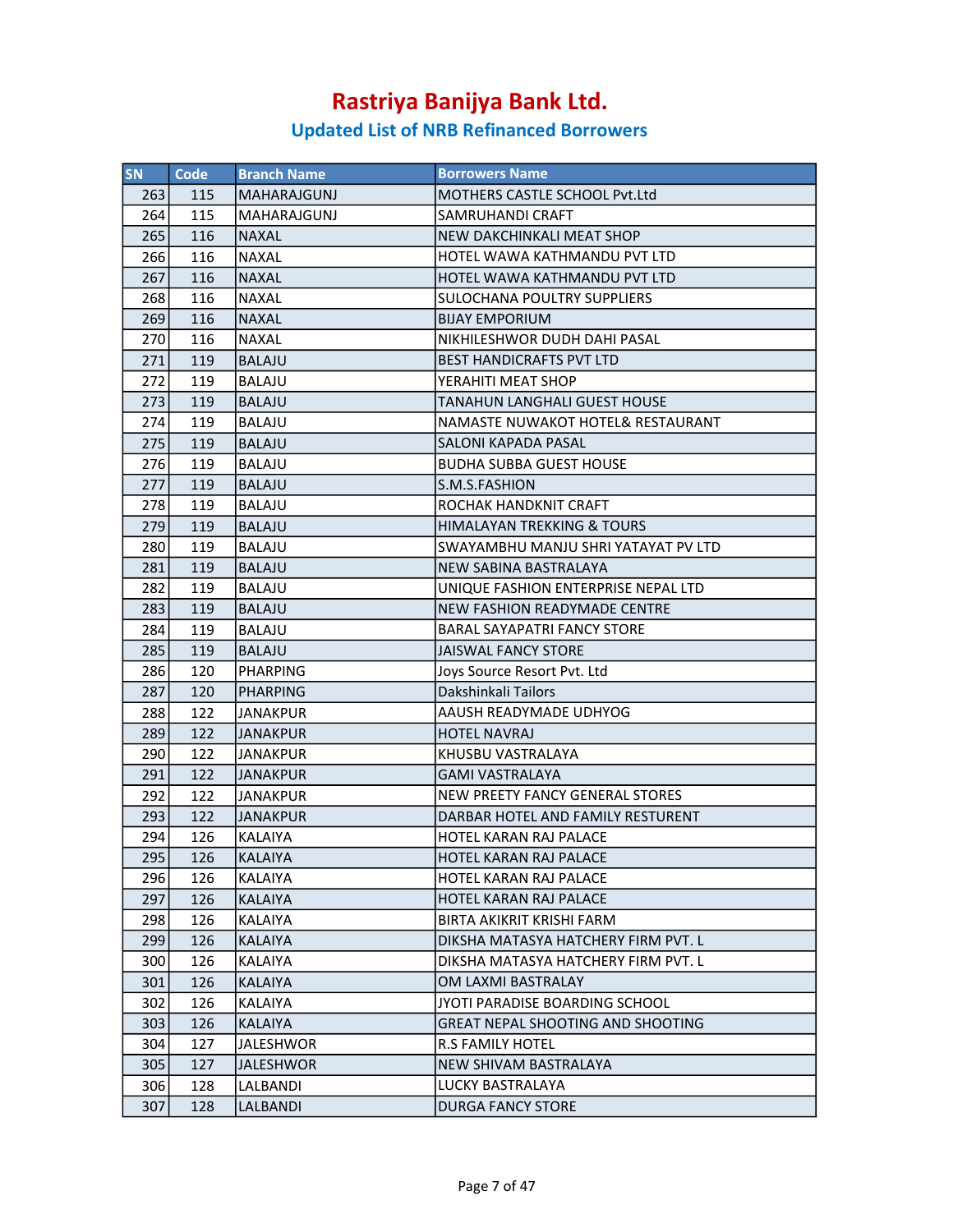| SN  | Code | <b>Branch Name</b> | <b>Borrowers Name</b>                        |
|-----|------|--------------------|----------------------------------------------|
| 308 | 128  | LALBANDI           | KUSHWAHA KAPADA PASAL                        |
| 309 | 128  | LALBANDI           | PAPPU BASTRALAYA                             |
| 310 | 128  | LALBANDI           | ROJI COSMETIC                                |
| 311 | 128  | LALBANDI           | <b>ISHANI UNIFORM HOUSE</b>                  |
| 312 | 128  | LALBANDI           | HIRA READYMADE PASAL                         |
| 313 | 128  | <b>LALBANDI</b>    | MAINALI HOTEL AND GUEST HOUSE                |
| 314 | 128  | LALBANDI           | <b>ARNAB FANCY STORES</b>                    |
| 315 | 128  | LALBANDI           | <b>ASHOK BASTRALAYA</b>                      |
| 316 | 128  | LALBANDI           | DURGA EMPORIUM                               |
| 317 | 129  | <b>NIJGADH</b>     | ROM HOTEL AND LODGE                          |
| 318 | 129  | NIJGADH            | AADARSHA RESTURANT                           |
| 319 | 129  | <b>NIJGADH</b>     | <b>SHRESTHA HOTEL</b>                        |
| 320 | 129  | NIJGADH            | <b>GYAN KUNJ ENGLISH SCHOOL BARA</b>         |
| 321 | 129  | <b>NIJGADH</b>     | PATHIBHARA ABASIYA MA BI                     |
| 322 | 129  | <b>NIJGADH</b>     | UNISON ENGLISH BOARDING SCHOOL               |
| 323 | 129  | <b>NIJGADH</b>     | <b>CHUNKY RESTAURANT</b>                     |
| 324 | 129  | <b>NIJGADH</b>     | <b>HOTEL AAYAN</b>                           |
| 325 | 130  | <b>HETAUDA</b>     | <b>Dulal Poultry Suppliers</b>               |
| 326 | 130  | <b>HETAUDA</b>     | Satyam Xeviers English Boarding School       |
| 327 | 130  | <b>HETAUDA</b>     | Satyam Xeviers English Boarding School       |
| 328 | 130  | <b>HETAUDA</b>     | <b>Agrima Poultry Suppliers</b>              |
| 329 | 130  | <b>HETAUDA</b>     | Bal Jagriti English Boarding School          |
| 330 | 130  | <b>HETAUDA</b>     | Bal Jagriti English Boarding School          |
| 331 | 130  | <b>HETAUDA</b>     | Quick Twenty Riverside Hotel                 |
| 332 | 130  | HETAUDA            | Quick Twenty Riverside Hotel                 |
| 333 | 130  | <b>HETAUDA</b>     | Quick Twenty Riverside Hotel                 |
| 334 | 130  | <b>HETAUDA</b>     | Quick Twenty Riverside Hotel                 |
| 335 | 131  | <b>BHARATPUR</b>   | KINGFISHER JUNGLE TREKING TOUR               |
| 336 | 131  | <b>BHARATPUR</b>   | SWEET MEMORY RESTAURENT AND LODGE            |
| 337 | 131  | <b>BHARATPUR</b>   | <b>LEO PHARMACY</b>                          |
| 338 | 131  | <b>BHARATPUR</b>   | <b>TIGER TRAIL ADVENTURE TOURS</b>           |
| 339 | 131  | <b>BHARATPUR</b>   | <b>SAMMAN FASHION</b>                        |
| 340 | 131  | <b>BHARATPUR</b>   | LAMICHHANE GAI FARM                          |
| 341 | 131  | <b>BHARATPUR</b>   | <b>HOTEL IMAGE PALACE</b>                    |
|     |      |                    |                                              |
| 342 | 131  | <b>BHARATPUR</b>   | SUPREME TOUCH TAILORING AND SHORTING SUTTING |
| 343 | 131  | <b>BHARATPUR</b>   | SUNRISE SCHOOL CHITWAN PVT LTD               |
| 344 | 131  | BHARATPUR          | TIFFIN HOUSE RESTAURENT AND LODGE            |
| 345 | 131  | <b>BHARATPUR</b>   | CHITWAN FOREST RESORT PVT LTD                |
| 346 | 131  | BHARATPUR          | <b>SHREE GANESH EMPORIUM</b>                 |
| 347 | 131  | <b>BHARATPUR</b>   | TREE LAND LODGE                              |
| 348 | 131  | BHARATPUR          | SAIBABA PHYSIOTHERAPY                        |
| 349 | 133  | <b>SHREEPUR</b>    | SARASWATI ENGLISH BOARDING SCHOOL            |
| 350 | 133  | <b>SHREEPUR</b>    | <b>MATESHWARI KUKHURA SUPPLIERS</b>          |
| 351 | 133  | <b>SHREEPUR</b>    | KRISHNA FALFUL PASAL                         |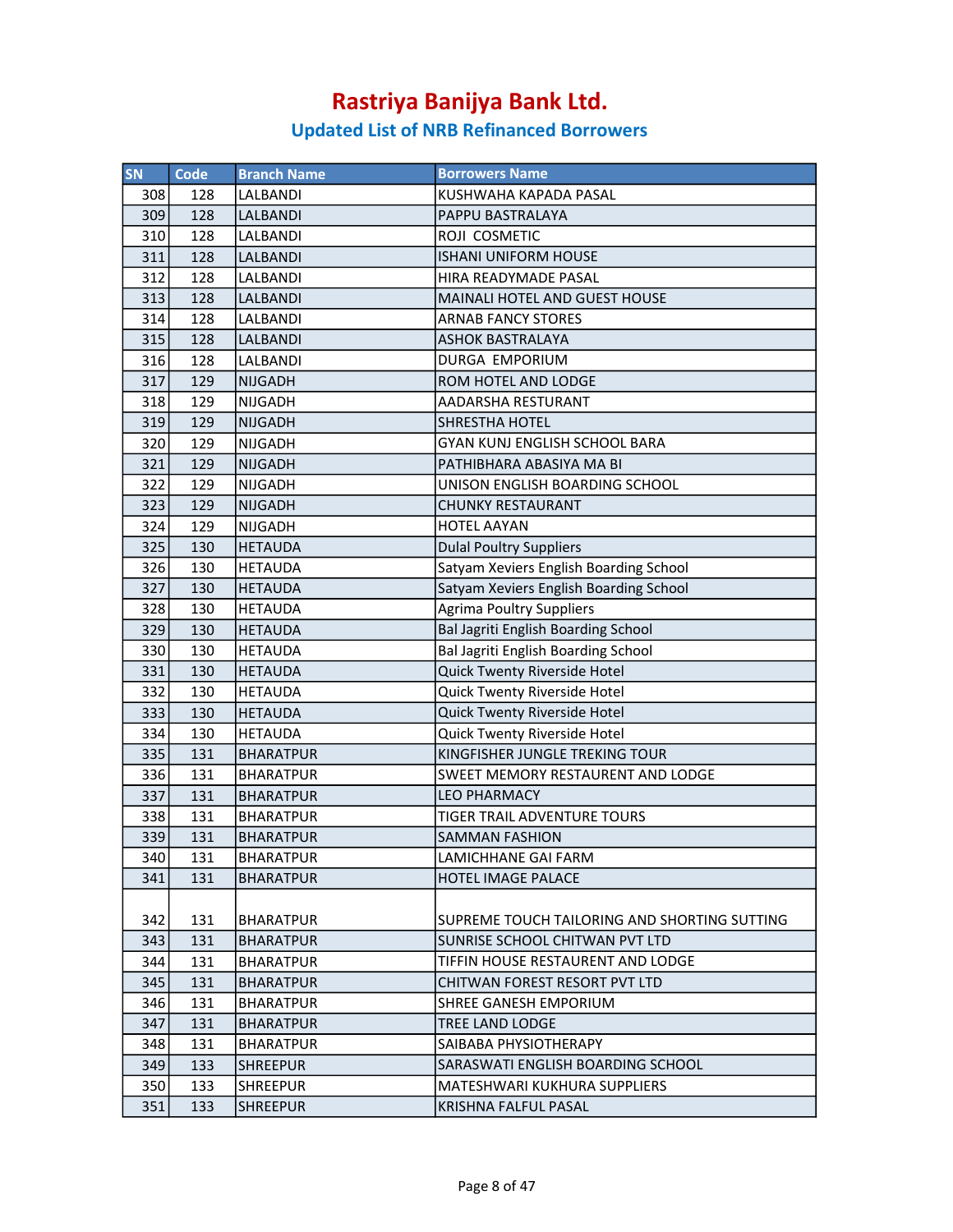| <b>SN</b> | Code | <b>Branch Name</b> | <b>Borrowers Name</b>                           |
|-----------|------|--------------------|-------------------------------------------------|
| 352       | 133  | <b>SHREEPUR</b>    | <b>DURGA READYMADE</b>                          |
| 353       | 133  | <b>SHREEPUR</b>    | <b>NEW AFRIN HOJIYARI</b>                       |
| 354       | 134  | <b>GAUSHALA</b>    | K.B FELT AND WOOL CRAFT                         |
| 355       | 134  | <b>GAUSHALA</b>    | G.H.P.EXPORT                                    |
| 356       | 134  | <b>GAUSHALA</b>    | HOTEL HEAVEN HILL PVT.LTD                       |
| 357       | 134  | <b>GAUSHALA</b>    | PASHUPATI FASHION TRADERS                       |
| 358       | 136  | <b>BHOTAHITY</b>   | <b>CROCHET FASHION WEAR</b>                     |
| 359       | 136  | <b>BHOTAHITY</b>   | HOTEL MELUNGTSE PVT. LTD.                       |
| 360       | 136  | <b>BHOTAHITY</b>   | <b>NEPALESE GARMENT</b>                         |
| 361       | 136  | <b>BHOTAHITY</b>   | GLOBAL ACADEMY OF TOURISM AND HOSPI             |
| 362       | 136  | <b>BHOTAHITY</b>   | <b>GLOBAL ACADEMY OF TOURISM AND HOSPI</b>      |
| 363       | 136  | <b>BHOTAHITY</b>   | <b>GHIMIRE READYMADE CE</b>                     |
| 364       | 142  | <b>BANESHWOR</b>   | MANSHANTA GUEST HOUSE/LANGHALI M.T              |
| 365       | 142  | <b>BANESHWOR</b>   | <b>MAHA SHAKTI CARPET INDUSTRIES</b>            |
| 366       | 142  | <b>BANESHWOR</b>   | V.S. NIKETAN SAISHIK PRATISTHAN P.L             |
| 367       | 143  | THAPATHALI         | YONDAN GYACHO JADIBUTI SUPPLIERS                |
| 368       | 143  | THAPATHALI         | SHAILENDRA HOTEL AND RESTAURANT                 |
| 369       | 143  | <b>THAPATHALI</b>  | NAVODEEP MONTESSORI AND DAY CARE                |
| 370       | 143  | THAPATHALI         | <b>CHANDRIKA HOTEL</b>                          |
| 371       | 143  | <b>THAPATHALI</b>  | <b>FEMINA BEAUTY PARLOUR</b>                    |
|           |      |                    | HOTEL HETAUDA TASS AND KHAJA GHAR PRO. NIRMALA  |
| 372       | 143  | THAPATHALI         | <b>DEVKOTA</b>                                  |
| 373       | 143  | <b>THAPATHALI</b>  | AAKRITI SRINGAR PRO. RAKESH KUMAR S             |
| 374       | 143  | THAPATHALI         | <b>KOPILA BAKERY</b>                            |
| 375       | 143  | THAPATHALI         | <b>MANAKAMANA FENCY STORS</b>                   |
| 376       | 143  | THAPATHALI         | MANJU SHREE KHAJAGHAR                           |
| 377       | 143  | THAPATHALI         | <b>NEGI CARPET UDDHOG</b>                       |
| 378       | 143  | THAPATHALI         | <b>MANDALA FASHION COLLECTION</b>               |
| 379       | 143  | <b>THAPATHALI</b>  | KHANAL FANCY STORE                              |
| 380       | 143  | <b>THAPATHALI</b>  | TASI MINGJON AND SONS IMPORTS                   |
| 381       | 143  | <b>THAPATHALI</b>  | PREM HANDICRAFT                                 |
| 382       | 143  | <b>THAPATHALI</b>  | PEMA YANDAK HIMALI JADIBUTI                     |
| 383       | 143  | THAPATHALI         | PURNA CARPET UDHYOG                             |
| 384       | 150  | PARSADHAP          | CHAUTARI RESTURENT AND LODGE                    |
| 385       | 150  | PARSADHAP          | SARISMA FANCY AND COSMETIC                      |
| 386       | 150  | PARSADHAP          | <b>MEGH RESTAURANT</b>                          |
| 387       | 150  | PARSADHAP          | <b>CHANULI AGRICULTURE PARTS</b>                |
|           |      |                    |                                                 |
| 388       | 150  | PARSADHAP          | SHREE GANESH TAYARI KAPADA TATHA COSMETIC HOUSE |
| 389       | 155  | MAITIDEVI          | <b>BALUWATAR FRESH STORE</b>                    |
| 390       | 155  | <b>MAITIDEVI</b>   | LIRA TRAVELS AND TOURS PVT. LTD                 |
| 391       | 155  | <b>MAITIDEVI</b>   | HARDFORD EDUCATION PVT. LTD.                    |
| 392       | 158  | <b>BARDIBAS</b>    | <b>BARDIBAS EMPORIUM</b>                        |
| 393       | 161  | CHARIKOT           | <b>PARIS FOODLAND</b>                           |
| 394       | 161  | CHARIKOT           | <b>NABIN KAPADA PASAL</b>                       |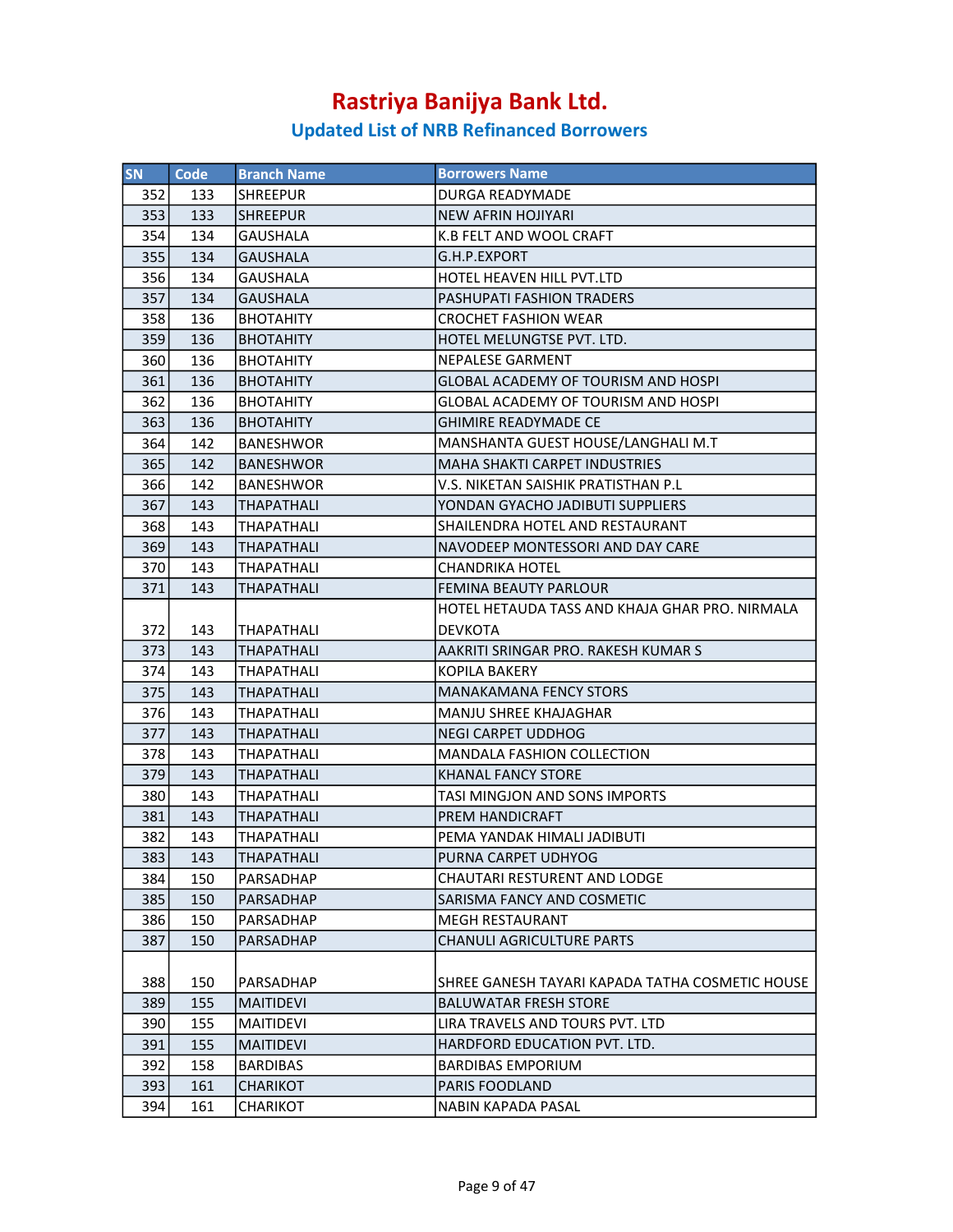| SN  | <b>Code</b> | <b>Branch Name</b>    | <b>Borrowers Name</b>                          |
|-----|-------------|-----------------------|------------------------------------------------|
| 395 | 161         | CHARIKOT              | <b>LAL BHAIRAB RESORT</b>                      |
| 396 | 161         | <b>CHARIKOT</b>       | <b>SHAMBHU FANCY PASAL</b>                     |
| 397 | 162         | NARAYANGADH           | UNIFIED ENGINEERING PVT LTD                    |
| 398 | 162         | NARAYANGADH           | CHITWAN PHALPHUL SUPPLAY CENTER                |
| 399 | 162         | NARAYANGADH           | SHIRUPATE DHIDO RESTAURANT                     |
| 400 | 162         | NARAYANGADH           | HOTEL JANAKI BANQUET & CAFE                    |
| 401 | 162         | NARAYANGADH           | <b>CHAUTARY PARTY PALACE</b>                   |
| 402 | 162         | NARAYANGADH           | <b>CHAUTARY PARTY PALACE</b>                   |
| 403 | 162         | <b>NARAYANGADH</b>    | SRINGAR BEAUTY PARLOR & TRENING CE.            |
| 404 | 162         | NARAYANGADH           | PURANO ISHA SRINGAR CENTER                     |
| 405 | 166         | <b>BUDALNILKANTHA</b> | Chhaya Chhetra Café                            |
| 406 | 166         | <b>BUDALNILKANTHA</b> | Purna Chandra Bastralaya                       |
| 407 | 166         | <b>BUDALNILKANTHA</b> | Rishikul Vidhya Niketan                        |
| 408 | 166         | BUDALNILKANTHA        | Café Mocha                                     |
| 409 | 166         | BUDALNILKANTHA        | Prime Pathsala                                 |
| 410 | 166         | BUDALNILKANTHA        | Simran Fancy Store                             |
| 411 | 166         | <b>BUDALNILKANTHA</b> | <b>Best Fashion</b>                            |
| 412 | 168         | <b>MANTHALI</b>       | CHIRANJIBI DAIRY UDHYOG                        |
|     |             |                       |                                                |
| 413 | 168         | <b>MANTHALI</b>       | RITU BEAUTY PARLOUR AND TRAINING CENTER        |
| 414 | 168         | <b>MANTHALI</b>       | SABINA BHOJANALAYA & LAG                       |
| 415 | 168         | <b>MANTHALI</b>       | KUNAURI BLOCK TATHA RING UDDOG                 |
| 416 | 168         | <b>MANTHALI</b>       | DIKU BHOJANALAYA AND RESTAURANT                |
| 417 | 168         | <b>MANTHALI</b>       | <b>GANGADIP BEAUTY PARLOUR</b>                 |
| 418 | 168         | <b>MANTHALI</b>       | PRITI BHOJANALAYA AND LODGE                    |
| 419 | 168         | <b>MANTHALI</b>       | PRASAMSHA KHANA TATHA KHAJA GHAR               |
| 420 | 168         | <b>MANTHALI</b>       | CHANDRA BHOJANALAYA AND LODGE                  |
| 421 | 168         | <b>MANTHALI</b>       | SHRESTHA BHOJANALAYA LODGE                     |
| 422 | 170         | TEKU                  | <b>HOTEL MILAREPPA</b>                         |
| 423 | 170         | TEKU                  | <b>FUNKO TANDOORI</b>                          |
| 424 | 170         | <b>TEKU</b>           | <b>BASIC LEARNING</b>                          |
| 425 | 170         | <b>TEKU</b>           | <b>SHREE GANESH HOJIYARI</b>                   |
| 426 | 170         | <b>TEKU</b>           | ADARSHA CHIYA KHAJA PASAL                      |
| 427 | 170         | TEKU                  | <b>HOTEL BRIGHT STAR</b>                       |
| 428 | 170         | TEKU                  | HOTEL KANTPUR HOLIDAY INN                      |
| 429 | 170         | <b>TEKU</b>           | <b>HIMCHULI GUEST HOUSE</b>                    |
| 430 | 170         | TEKU                  | MACHAPOKHARI FOOD LAND                         |
| 431 | 170         | <b>TEKU</b>           | <b>AROMA TAILORS</b>                           |
| 432 | 170         | TEKU                  | SCISSOR UNISEX SALON AND ACADEMY               |
| 433 | 170         | TEKU                  | <b>BISHNU FRUITS CENTER</b>                    |
|     |             |                       | U CAN SEE RESTAURANT AND BAR (OSCAR LOUNGE AND |
| 434 | 170         | TEKU                  | <b>CLUB HOUSE)</b>                             |
| 435 | 170         | TEKU                  | <b>DELIGHT FASHION WEAR</b>                    |
| 436 | 170         | TEKU                  | <b>RR FASHION WEAR</b>                         |
| 437 | 171         | GARUDABAZAR           | BAL NIKETAN RESIDENTIAL SCHOOL                 |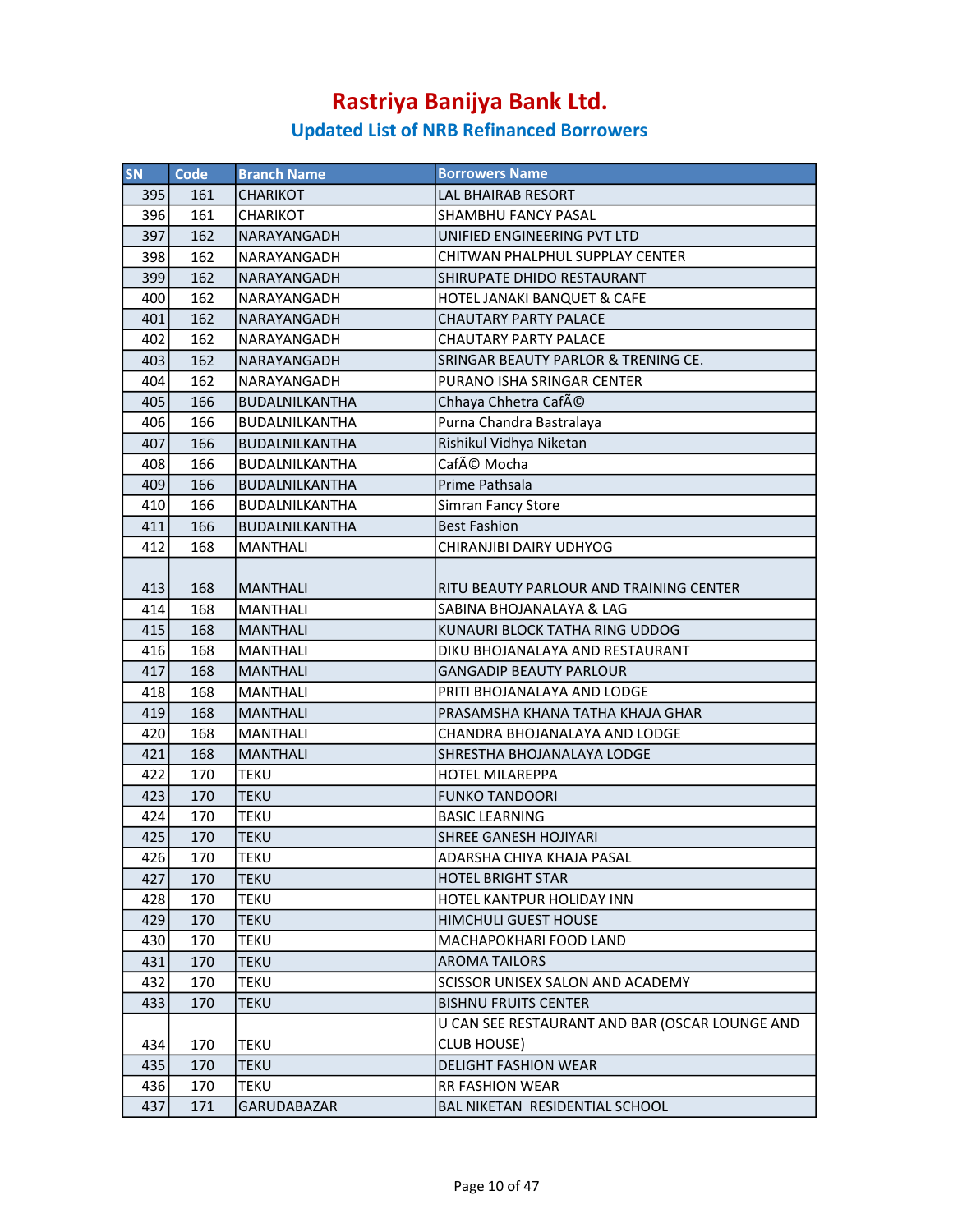| <b>SN</b> | Code | <b>Branch Name</b> | <b>Borrowers Name</b>                |
|-----------|------|--------------------|--------------------------------------|
| 438       | 173  | SANOTHIMI          | RASILO AGRICULTURE NEPAL PVT LTD     |
| 439       | 173  | <b>SANOTHIMI</b>   | PATHIBHARA BASTRALAYA                |
| 440       | 175  | KALANKI            | <b>SONY GUEST HOUSE</b>              |
| 441       | 175  | <b>KALANKI</b>     | LEARNING REALM INTERNATIONAL SCHOOL  |
| 442       | 175  | KALANKI            | LEARNING REALM INTERNATIONAL SCHOOL  |
| 443       | 175  | <b>KALANKI</b>     | LEARNING REALM INTERNATIONAL SCHOOL  |
| 444       | 175  | <b>KALANKI</b>     | LEARNING REALM INTERNATIONAL SCHOOL  |
| 445       | 175  | <b>KALANKI</b>     | LEARNING REALM INTERNATIONAL SCHOOL  |
| 446       | 175  | KALANKI            | PUSHPASADAN BOARDING HIGH SCHOOL     |
| 447       | 175  | <b>KALANKI</b>     | PUSHPASADAN BOARDING HIGH SCHOOL     |
| 448       | 175  | <b>KALANKI</b>     | PUSHPASADAN BOARDING HIGH SCHOOL     |
| 449       | 175  | <b>KALANKI</b>     | PUSHPASADAN BOARDING HIGH SCHOOL     |
| 450       | 175  | <b>KALANKI</b>     | MAHARJAN HYATCHERY PVT. LTD.         |
| 451       | 175  | <b>KALANKI</b>     | AYUSTHA TRAVELS AND TOURS PVT. LTD   |
| 452       | 177  | <b>BIDUR</b>       | SHREE A .P ENGINERING UDHYOG         |
| 453       | 177  | <b>BIDUR</b>       | RADHA KRISHNA FAST FOOD CENTER       |
| 454       | 177  | <b>BIDUR</b>       | ANISH FASTFOOD AND LASSI CENTER      |
| 455       | 177  | <b>BIDUR</b>       | JANAK MASU PASAL                     |
| 456       | 177  | <b>BIDUR</b>       | NEW FAMLIY TAILRING CENTER           |
| 457       | 177  | <b>BIDUR</b>       | LAUGHING BUDDHA CAFE SHOP            |
| 458       | 177  | <b>BIDUR</b>       | SUBIDHA SAMPANNA HOTEL               |
| 459       | 177  | <b>BIDUR</b>       | <b>ROSHAN HOTEL</b>                  |
| 460       | 177  | <b>BIDUR</b>       | <b>U.K.KAPADA PASAL</b>              |
| 461       | 177  | <b>BIDUR</b>       | <b>R.B DAIRY SUPPLIERS</b>           |
| 462       | 177  | <b>BIDUR</b>       | GOPI RAM KRISHI FIRM                 |
| 463       | 181  | <b>BANEPA</b>      | HOTEL SUNGAV AND LODGE               |
| 464       | 202  | SALLERI            | NEW NUMBUR GUEST HOUSE               |
| 465       | 202  | SALLERI            | <b>NACHHIRING HOTEL</b>              |
| 466       | 202  | SALLERI            | SHRESTHA HOTEL AND LODGE             |
| 467       | 202  | SALLERI            | MIDWAY TOURIST RESTURANT             |
| 468       | 202  | SALLERI            | SRIJANA HOTEL RESTURANT AND LODGE    |
| 469       | 202  | SALLERI            | SUNSHINE HOTEL AND LODGE             |
| 470       | 202  | SALLERI            | <b>SEWA HOTEL</b>                    |
| 471       | 204  | <b>Bhojpur</b>     | SHUBHALAXMI IMPORIUM                 |
| 472       | 204  | Bhojpur            | BHARAT IMPOREUM                      |
| 473       | 205  | <b>KATARI</b>      | <b>SHUBH LAXMI HOTEL &amp; LODGE</b> |
| 474       | 205  | KATARI             | SARMILA FANCY AND GENERAL STORE      |
| 475       | 206  | <b>DIKTEL</b>      | MOUNT EVEREST ENGLISH BOARDING SCHO  |
| 476       | 206  | <b>DIKTEL</b>      | SAROJ STORE & JOSHI KRISI KENDRA     |
| 477       | 206  | <b>DIKTEL</b>      | <b>SAIJU TRAINING CENTRE</b>         |
| 478       | 207  | <b>OKHALDHUNGA</b> | KOSHELIGHAR DHAKA KAPADA PASAL       |
| 479       | 207  | <b>OKHALDHUNGA</b> | <b>TAMRAKAR HOTEL</b>                |
| 480       | 207  | OKHALDHUNGA        | <b>HOTEL G &amp; G</b>               |
| 481       | 207  | OKHALDHUNGA        | <b>AGMA HOTEL &amp; LODGE</b>        |
| 482       | 207  | OKHALDHUNGA        | NIRAJ AND NIRAJAN HOTEL AND LUDGE    |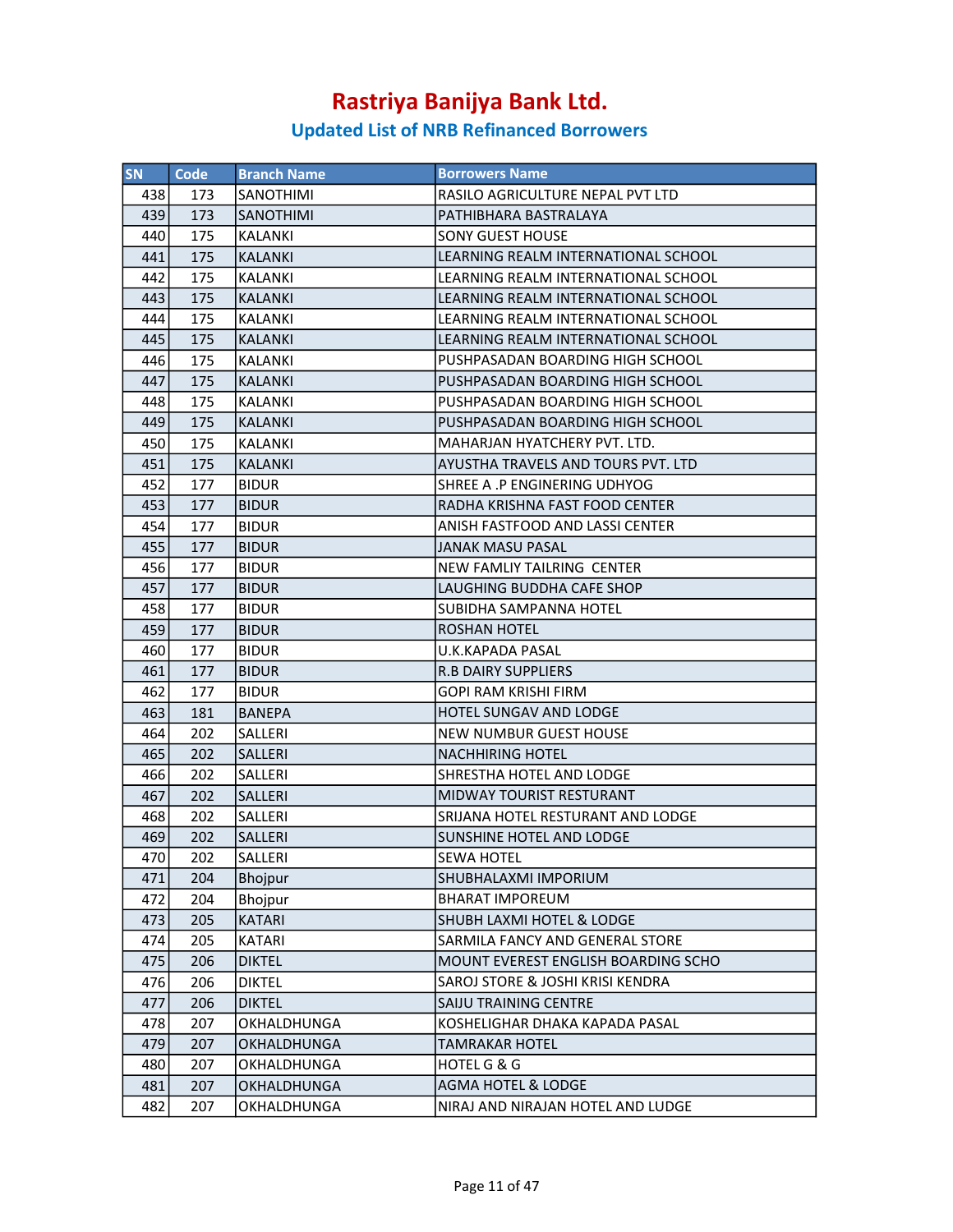| SN  | <b>Code</b> | <b>Branch Name</b> | <b>Borrowers Name</b>                                  |
|-----|-------------|--------------------|--------------------------------------------------------|
| 483 | 207         | OKHALDHUNGA        | <b>HOTEL MULKHIM</b>                                   |
| 484 | 207         | OKHALDHUNGA        | <b>ROJI FANCY KIRANA PASAL</b>                         |
| 485 | 207         | OKHALDHUNGA        | KALIKASTHAN FANCY PASAL                                |
| 486 | 207         | OKHALDHUNGA        | RAJBHANDARI HOTEL AND LODGE                            |
| 487 | 207         | OKHALDHUNGA        | ADISH FANCY KAPADA PASAL                               |
| 488 | 207         | OKHALDHUNGA        | KAMAL READYMADE KAPADA PASAL                           |
| 489 | 208         | KHANDBARI          | <b>NEW HOTEL</b>                                       |
| 490 | 208         | KHANDBARI          | SUNSHINE ENGLISH BOARDING SCHOOL                       |
| 491 | 208         | <b>KHANDBARI</b>   | KHADBARI BASTRA                                        |
| 492 | 208         | KHANDBARI          | SPS ALLO SUTI KAPADA UDHYOG                            |
| 493 | 209         | <b>GAIGHAT</b>     | <b>HOTEL OLD DURBAR</b>                                |
| 494 | 209         | <b>GAIGHAT</b>     | HOTEL OLD DURBAR                                       |
| 495 | 209         | <b>GAIGHAT</b>     | <b>SRIJANA AGROVET</b>                                 |
| 496 | 209         | <b>GAIGHAT</b>     | <b>ABHISHEK AGROVET</b>                                |
| 497 | 209         | <b>GAIGHAT</b>     | <b>HOTEL HIMALAY</b>                                   |
| 498 | 209         | <b>GAIGHAT</b>     | <b>HOTEL HIMALAY</b>                                   |
| 499 | 210         | PHIKKAL            | Pradhan Hotel & Restrurent                             |
| 500 | 210         | PHIKKAL            | Pranjal Hotel                                          |
| 501 | 210         | PHIKKAL            | Khamri Hotel & Lodge                                   |
| 502 | 210         | PHIKKAL            | Kanyam village cottage                                 |
| 503 | 210         | PHIKKAL            | Dovan Restrurent                                       |
| 504 | 210         | PHIKKAL            | Tenji Hotel & Lodge                                    |
| 505 | 210         | PHIKKAL            | New Muskan Restrurent & Bar With Lodge                 |
| 506 | 210         | PHIKKAL            | Sony Priya Hotel                                       |
| 507 | 210         | PHIKKAL            | Aayushma Kapada Pasal                                  |
| 508 | 214         | <b>DAMAK</b>       | DAMAK DRIVING TRAINING CENTER                          |
| 509 | 214         | <b>DAMAK</b>       | THE SEVEN STAR EDUCATION FOUNDATION PVT.LTD            |
| 510 | 214         | <b>DAMAK</b>       | COSMIC PARTY PALACE AND EVENT MGMT. PVT. LTD.          |
| 511 | 214         | DAMAK              | MILLENIUM SIDDHARTHA EDUCATION FOUNDATION PVT.<br>LTD. |
| 512 | 217         | SHIVAGUNJ          | NEW BADAL HOTEL & LODGE                                |
| 513 | 221         | <b>Bhadrapur</b>   | AADARSHA NAMUNA E.BOARDING SCHOOL                      |
| 514 | 221         | Bhadrapur          | BIDUR ENGLISH BOARDING SCHOOL                          |
| 515 | 221         | Bhadrapur          | <b>GEETA PHARMECY</b>                                  |
| 516 | 221         | Bhadrapur          | INTERNATIONAL EMERALD ACADEMY                          |
| 517 | 221         | Bhadrapur          | <b>KRIPA PHARMACY</b>                                  |
| 518 | 221         | Bhadrapur          | LALI GURASH ENG.SCHOOL                                 |
| 519 | 221         | Bhadrapur          | PARADISE BEAUTY PARLOUR                                |
| 520 | 221         | Bhadrapur          | PARADISE SHRINGAR GRIHA                                |
| 521 | 221         | Bhadrapur          | SAI PHARMA                                             |
| 522 | 225         | <b>BARGACHHI</b>   | HOTEL NEW GALAXY AND LODGE                             |
| 523 | 225         | <b>BARGACHHI</b>   | CHAMUNDA GARMENTS                                      |
| 524 | 225         | <b>BARGACHHI</b>   | DAWN ENGLISH MEDIUM SCHOOL                             |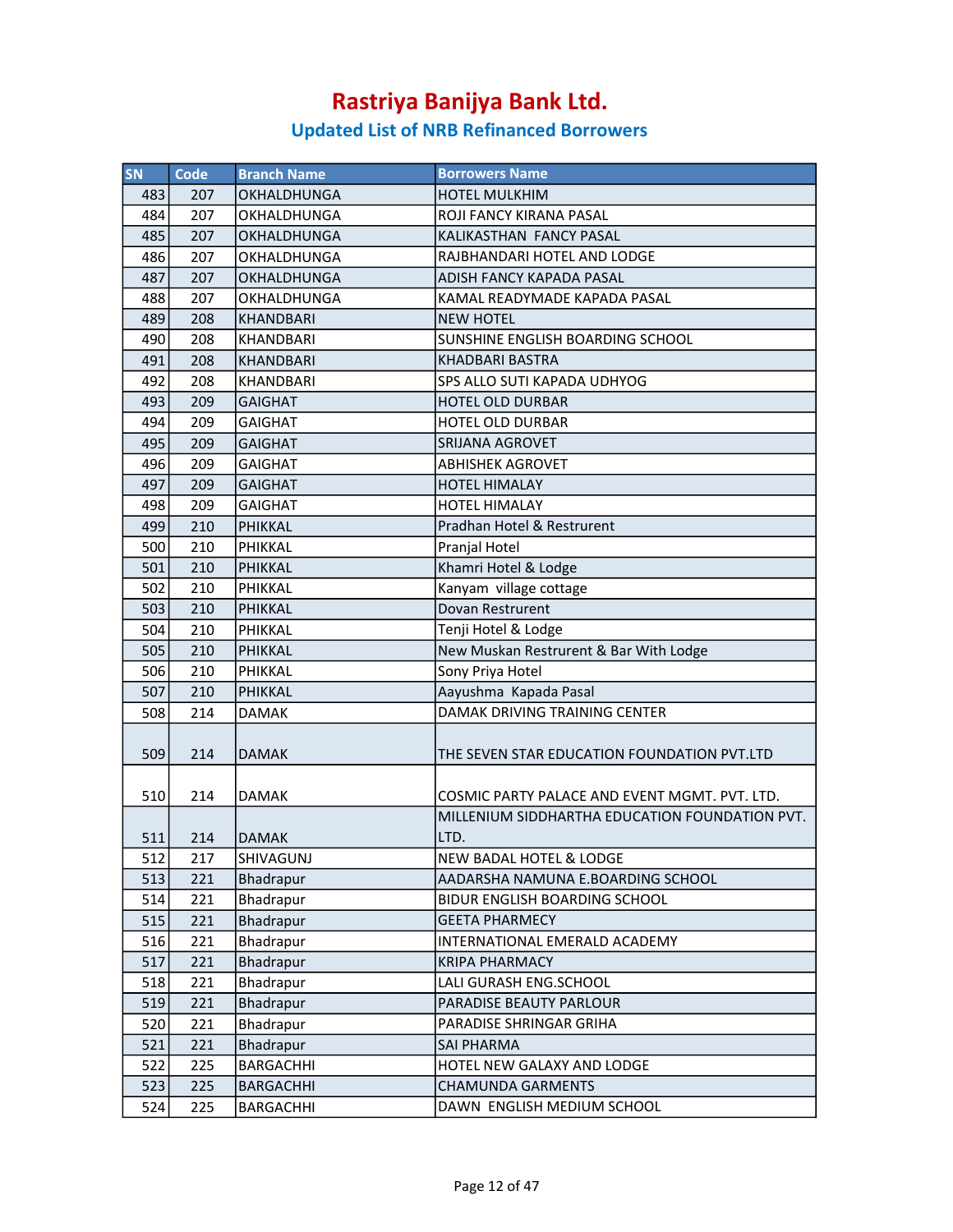| <b>SN</b> | Code | <b>Branch Name</b>      | <b>Borrowers Name</b>                      |
|-----------|------|-------------------------|--------------------------------------------|
| 525       | 225  | <b>BARGACHHI</b>        | SHRIJANA CHIYA UDYOG                       |
| 526       | 225  | <b>BARGACHHI</b>        | ASHISH ENGINEERING UDHYOG                  |
| 527       | 237  | <b>BELTAR</b>           | ANJALI KHANA NASTA HOTEL                   |
| 528       | 237  | <b>BELTAR</b>           | RITA KAPADA PASAL                          |
| 529       | 237  | <b>BELTAR</b>           | SHANTI COSMETIC PASAL                      |
| 530       | 237  | <b>BELTAR</b>           | NIRU COSMETIC CENTER                       |
| 531       | 239  | <b>SUKHIPUR</b>         | <b>SRI GURUDEV FARMACY</b>                 |
| 532       | 239  | <b>SUKHIPUR</b>         | SHUBH KAMNA PHARMACY                       |
| 533       | 255  | <b>ITAHARI</b>          | Roshan Fancy Store                         |
| 534       | 255  | <b>ITAHARI</b>          | F.D Movies Private Limited                 |
| 535       | 255  | <b>ITAHARI</b>          | New Monika Fancy Store                     |
| 536       | 255  | <b>ITAHARI</b>          | <b>Bhupal Kapada Pasal</b>                 |
| 537       | 255  | <b>ITAHARI</b>          | <b>B &amp; D Fashion Wear</b>              |
| 538       | 261  | <b>DEVKOTACHOWK</b>     | HOTEL PANCHALI                             |
| 539       | 261  | <b>DEVKOTACHOWK</b>     | <b>NEW BIRAT GUEST HOUSE</b>               |
| 540       | 301  | <b>GULMI</b>            | <b>VILLAGE HOTEL</b>                       |
| 541       | 301  | <b>GULMI</b>            | <b>SANDESH HOTEL</b>                       |
| 542       | 301  | <b>GULMI</b>            | <b>GYAWALI GUEST HOUSE &amp; RESTURENT</b> |
| 543       | 301  | <b>GULMI</b>            | <b>NEW RESUNGA HOTEL &amp; LODGE</b>       |
| 544       | 301  | <b>GULMI</b>            | RAMJHAM HOTEL                              |
| 545       | 301  | <b>GULMI</b>            | <b>HOTEL NILGIRI</b>                       |
| 546       | 301  | <b>GULMI</b>            | AMBIKA HOTEL & RESTAURANT                  |
| 547       | 301  | <b>GULMI</b>            | <b>BHUSAL FANCY STORES</b>                 |
| 548       | 301  | <b>GULMI</b>            | KRISHNA & MAHESH BASTRALAYA                |
| 549       | 301  | <b>GULMI</b>            | <b>ARJUN SHREE FANCY STORES</b>            |
| 550       | 301  | <b>GULMI</b>            | PURNIMA BASTRALAYA PRO KRISHNA             |
| 551       | 301  | <b>GULMI</b>            | NIRMALA BASTRALAYA                         |
| 552       | 302  | <b>PRITHWICHOWK</b>     | <b>AMRITA FANCY STORES</b>                 |
| 553       | 301  | <b>GULMI</b>            | SAGAR & SAROJ FALFUL TATHA TARKARI PASAL   |
| 554       | 439  | <b>SHREEPUR BELAURI</b> | <b>SANDESH HOTEL</b>                       |
| 555       | 302  | <b>PRITHWICHOWK</b>     | Mystic Highland Resort Pvt. Ltd            |
| 556       | 303  | PALPA                   | raju fancy stores                          |
| 557       | 303  | <b>PALPA</b>            | ashok restaurant                           |
| 558       | 303  | PALPA                   | sayapatri hotel and restaurant             |
| 559       | 303  | PALPA                   | mandabya engineering udhyog                |
| 560       | 303  | PALPA                   | view point restaurant                      |
| 561       | 303  | <b>PALPA</b>            | bhagwati dhaka kapada udhyog               |
| 562       | 303  | PALPA                   | chandra bastralaya                         |
| 563       | 303  | <b>PALPA</b>            | karki brothers restaurant                  |
| 564       | 304  | <b>BESISHAHAR</b>       | SONI RESTAURANT                            |
| 565       | 304  | <b>BESISHAHAR</b>       | FIX PRICE FANCY AND COSMETICS              |
| 566       | 304  | <b>BESISHAHAR</b>       | RANA KHAJA GHAR                            |
| 567       | 304  | <b>BESISHAHAR</b>       | R.N.FANCY AND SHOES CENTER                 |
| 568       | 305  | SANDHIKHARKA            | TARA HOTEL AND LAJ TATHA KIRAN             |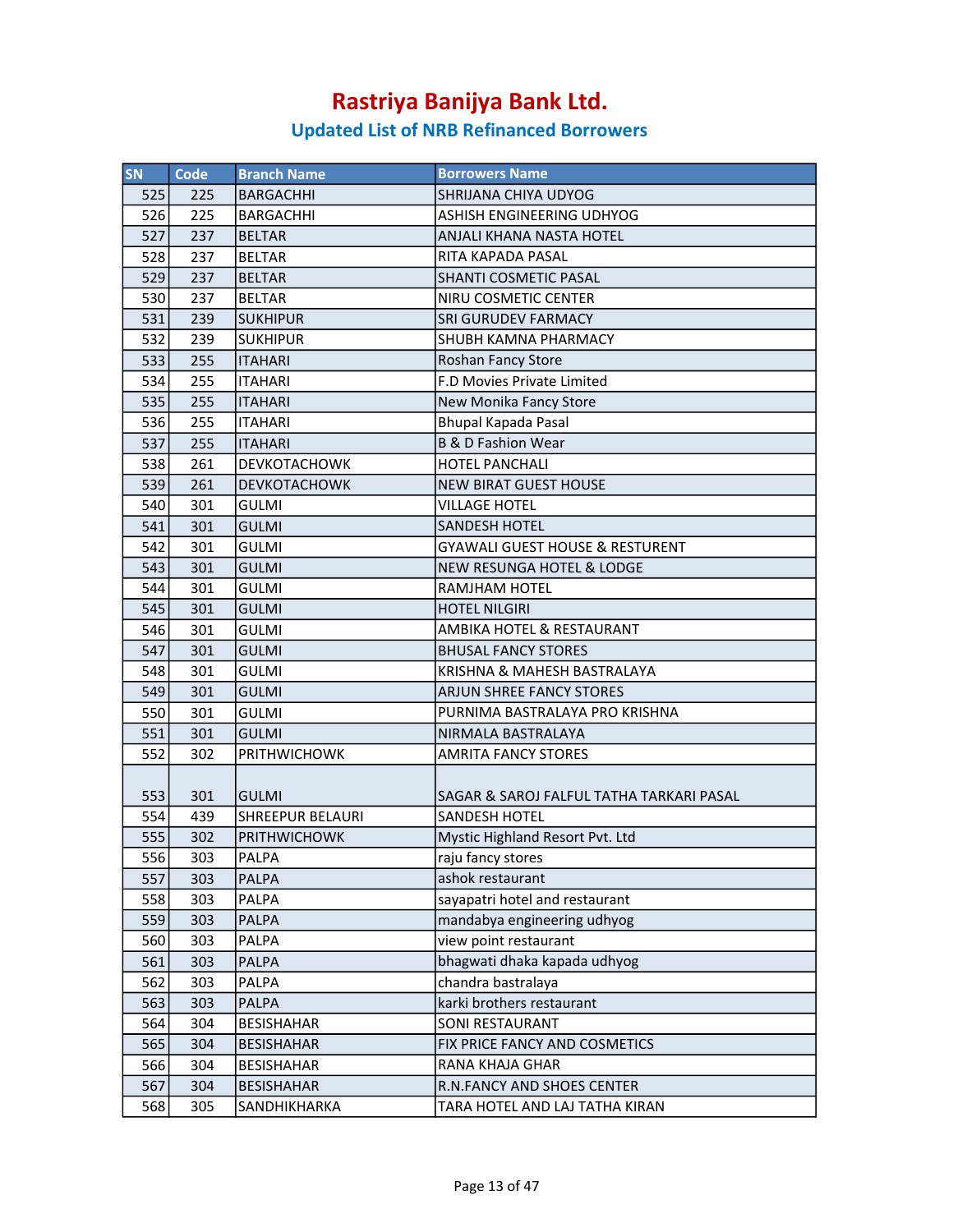| SN  | <b>Code</b> | <b>Branch Name</b>     | <b>Borrowers Name</b>                                |
|-----|-------------|------------------------|------------------------------------------------------|
| 569 |             |                        | HOTEL DIAMOND FAMILY & LODGE                         |
| 570 | 305         | <b>SANDHIKHARKA</b>    |                                                      |
|     | 305         | SANDHIKHARKA           | NARPANI SUPA DEURALI RESORT PVT LTD                  |
| 571 | 305         | SANDHIKHARKA           | NEW SHRESTHA RESTAURANT                              |
| 572 | 305         | SANDHIKHARKA           | SANTOSH BASTRALAYA                                   |
| 573 | 305         | <b>SANDHIKHARKA</b>    | KUSUM CAMESTIK GIFT & FENSI HO                       |
| 574 | 305         | SANDHIKHARKA           | <b>RIJU FANCY STORES</b>                             |
| 575 | 305         | <b>SANDHIKHARKA</b>    | ARYAL SUVA BASTRALAYA                                |
| 576 | 305         | SANDHIKHARKA           | UMESH ENGINEERING INSTITUTE                          |
| 577 | 305         | SANDHIKHARKA           | CHUTRA BESHI FANCY CORNER                            |
| 578 | 305         | <b>SANDHIKHARKA</b>    | <b>GOBINDA GIFT &amp; FANCY STORES</b>               |
| 579 | 305         | <b>SANDHIKHARKA</b>    | <b>NEW SAMRAT FANCY STORES</b>                       |
| 580 | 310         | <b>PARASI</b>          | MANOJ & RAJ EMPORIUM                                 |
| 581 | 310         | <b>PARASI</b>          | <b>GA PANDAY RESTAURANT</b>                          |
| 582 | 312         | <b>BUTWAL KHASAULI</b> | Deep Boarding Rupandehi Pvt.Ltd.                     |
| 583 | 312         | <b>BUTWAL KHASAULI</b> | Deep Boarding Rupandehi Pvt.Ltd.                     |
| 584 | 312         | <b>BUTWAL KHASAULI</b> | Deep Boarding Rupandehi Pvt.Ltd.                     |
| 585 | 312         | <b>BUTWAL KHASAULI</b> | Deep Boarding Rupandehi Pvt.Ltd.                     |
| 586 | 312         | <b>BUTWAL KHASAULI</b> | Deep Boarding Rupandehi Pvt.Ltd.                     |
|     |             |                        |                                                      |
| 587 | 312         | <b>BUTWAL KHASAULI</b> | New Horizon English Boarding Higher Secondary School |
|     |             |                        |                                                      |
| 588 | 312         | <b>BUTWAL KHASAULI</b> | New Horizon English Boarding Higher Secondary School |
| 589 | 312         | <b>BUTWAL KHASAULI</b> | LUVKUSH HEALTH CARE C. PVT. LTD                      |
| 590 | 312         | <b>BUTWAL KHASAULI</b> | Shalin Tours and Travels Pvt. Ltd.                   |
| 591 | 312         | <b>BUTWAL KHASAULI</b> | Radha Beauty Parlour and Training Center             |
| 592 | 312         | <b>BUTWAL KHASAULI</b> | Mayur Paper Concern                                  |
|     |             |                        | Paramount Boarding High School Private Limited       |
| 593 | 312         | <b>BUTWAL KHASAULI</b> | Rupandehi                                            |
| 594 | 312         | <b>BUTWAL KHASAULI</b> | Saurya Garment                                       |
| 595 | 319         | AANBUKHAIRENI          | ROYALS HOME RESORT PVT. LTD.                         |
| 596 | 319         | AANBUKHAIRENI          | HOTEL SUBHAKAMANA AND RESTAURANT                     |
| 597 | 319         | AANBUKHAIRENI          | <b>SAUGAT HOTEL</b>                                  |
| 598 | 319         | AANBUKHAIRENI          | KRISHNA DAI KO KHAJA GHAR                            |
| 599 | 319         | AANBUKHAIRENI          | <b>BHU.PU.SAINIK GUEST HOUSE</b>                     |
| 600 | 319         | AANBUKHAIRENI          | THAPA VET CENTER                                     |
| 601 | 319         | AANBUKHAIRENI          | DEVKOTA VETERINARY PHARMA                            |
| 602 | 321         | AARUGHAT               | <b>NEW NIRU FANCY STORES</b>                         |
| 603 | 324         | <b>BHACHHEK</b>        | <b>RESHMA FANCY STORES</b>                           |
| 604 | 324         | <b>BHACHHEK</b>        | REKHA FANCY STORES                                   |
| 605 | 324         | <b>BHACHHEK</b>        | <b>NEOL FASHION COLLECTION</b>                       |
| 606 | 324         | <b>BHACHHEK</b>        | <b>DUDPOKHARI HOTEL</b>                              |
| 607 | 324         | <b>BHACHHEK</b>        | AAYUSH AND AAYUSHA KHAJA GHAR                        |
| 608 | 324         | <b>BHACHHEK</b>        | <b>KALIKA HOTEL</b>                                  |
| 609 | 324         | <b>BHACHHEK</b>        | <b>HOTEL HORIZON AND LODGE</b>                       |
| 610 | 333         | BARDAGHAT              | <b>M.S. FANCY STORES</b>                             |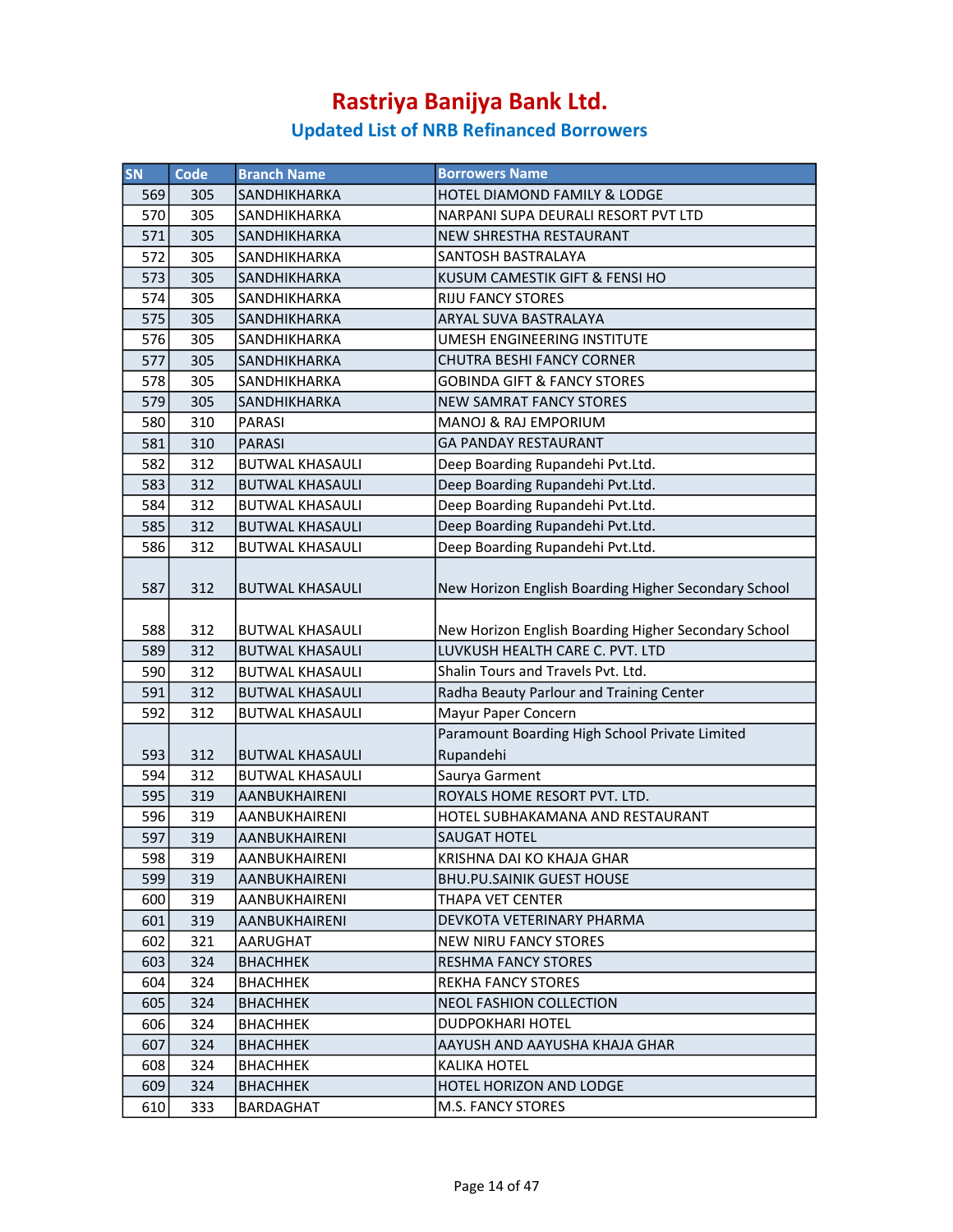| <b>SN</b>                                                                                                                                | Code                                                                                                                              | <b>Branch Name</b>                                                                                                                                                                                                                          | <b>Borrowers Name</b>                                                                                                                                                                                                                                                                                                                                                                                        |
|------------------------------------------------------------------------------------------------------------------------------------------|-----------------------------------------------------------------------------------------------------------------------------------|---------------------------------------------------------------------------------------------------------------------------------------------------------------------------------------------------------------------------------------------|--------------------------------------------------------------------------------------------------------------------------------------------------------------------------------------------------------------------------------------------------------------------------------------------------------------------------------------------------------------------------------------------------------------|
| 611                                                                                                                                      | 333                                                                                                                               | BARDAGHAT                                                                                                                                                                                                                                   | PURABI FANCY SHOWROOM                                                                                                                                                                                                                                                                                                                                                                                        |
| 612                                                                                                                                      | 333                                                                                                                               | BARDAGHAT                                                                                                                                                                                                                                   | <b>BLOOMING BUDS BOARDING SCHOOL</b>                                                                                                                                                                                                                                                                                                                                                                         |
| 613                                                                                                                                      | 333                                                                                                                               | <b>BARDAGHAT</b>                                                                                                                                                                                                                            | SARASWOTI FANCY COLLECTION                                                                                                                                                                                                                                                                                                                                                                                   |
| 614                                                                                                                                      | 333                                                                                                                               | <b>BARDAGHAT</b>                                                                                                                                                                                                                            | <b>SHRESTHA EMPORIUM</b>                                                                                                                                                                                                                                                                                                                                                                                     |
| 615                                                                                                                                      | 334                                                                                                                               | BENIBAZAR                                                                                                                                                                                                                                   | SONAM TANDURI AND RESTAURANT                                                                                                                                                                                                                                                                                                                                                                                 |
| 616                                                                                                                                      | 339                                                                                                                               | <b>KOTIHAWA</b>                                                                                                                                                                                                                             | PANTHI FANCY AND SHOE COLLECTION                                                                                                                                                                                                                                                                                                                                                                             |
| 617                                                                                                                                      | 339                                                                                                                               | <b>KOTIHAWA</b>                                                                                                                                                                                                                             | <b>NAMASTE FASHION COLLECTION</b>                                                                                                                                                                                                                                                                                                                                                                            |
| 618                                                                                                                                      | 339                                                                                                                               | KOTIHAWA                                                                                                                                                                                                                                    | ANJALI &SMRITI FANCY                                                                                                                                                                                                                                                                                                                                                                                         |
| 619                                                                                                                                      | 340                                                                                                                               | <b>KUSMA</b>                                                                                                                                                                                                                                | PERKSHYA HOTEL                                                                                                                                                                                                                                                                                                                                                                                               |
| 620                                                                                                                                      | 340                                                                                                                               | <b>KUSMA</b>                                                                                                                                                                                                                                | PARIJAT HOTEL                                                                                                                                                                                                                                                                                                                                                                                                |
| 621                                                                                                                                      | 340                                                                                                                               | <b>KUSMA</b>                                                                                                                                                                                                                                | <b>GHIMIRE FANCY</b>                                                                                                                                                                                                                                                                                                                                                                                         |
| 622                                                                                                                                      | 340                                                                                                                               | <b>KUSMA</b>                                                                                                                                                                                                                                | PANGALI BASTRALAYA AND FANCY STORES                                                                                                                                                                                                                                                                                                                                                                          |
| 623                                                                                                                                      | 340                                                                                                                               | <b>KUSMA</b>                                                                                                                                                                                                                                | KALIGANDAKI BASTRALAYA                                                                                                                                                                                                                                                                                                                                                                                       |
| 624                                                                                                                                      | 340                                                                                                                               | <b>KUSMA</b>                                                                                                                                                                                                                                | PANDEY EMPORIUM                                                                                                                                                                                                                                                                                                                                                                                              |
| 625                                                                                                                                      | 341                                                                                                                               | SUNWAL                                                                                                                                                                                                                                      | Bhai Fancy Pasal                                                                                                                                                                                                                                                                                                                                                                                             |
| 626                                                                                                                                      | 343                                                                                                                               | MAHENDRAPUL                                                                                                                                                                                                                                 | PRAKRITI FANCY                                                                                                                                                                                                                                                                                                                                                                                               |
| 627                                                                                                                                      | 343                                                                                                                               | MAHENDRAPUL                                                                                                                                                                                                                                 | HIMAL FRESH BAKERY                                                                                                                                                                                                                                                                                                                                                                                           |
| 628                                                                                                                                      | 343                                                                                                                               | <b>MAHENDRAPUL</b>                                                                                                                                                                                                                          | <b>IMMAGINE FASHION COLLECTION</b>                                                                                                                                                                                                                                                                                                                                                                           |
| 629                                                                                                                                      | 343                                                                                                                               | MAHENDRAPUL                                                                                                                                                                                                                                 | <b>KRISHNA FASHION WEAR</b>                                                                                                                                                                                                                                                                                                                                                                                  |
|                                                                                                                                          |                                                                                                                                   |                                                                                                                                                                                                                                             |                                                                                                                                                                                                                                                                                                                                                                                                              |
| 630                                                                                                                                      | 346                                                                                                                               | <b>TALCHOWK</b>                                                                                                                                                                                                                             | LEKHNATH FRESH HOUSE AND MEAT SUPPLIERS                                                                                                                                                                                                                                                                                                                                                                      |
|                                                                                                                                          |                                                                                                                                   |                                                                                                                                                                                                                                             |                                                                                                                                                                                                                                                                                                                                                                                                              |
| 631                                                                                                                                      | 346                                                                                                                               | <b>TALCHOWK</b>                                                                                                                                                                                                                             | DIAMOND EDUCATION FOUNDATION KASKI PVT. L                                                                                                                                                                                                                                                                                                                                                                    |
| 632                                                                                                                                      | 346                                                                                                                               | TALCHOWK                                                                                                                                                                                                                                    | KANCHENJUNGA ACADEMIC CENTRE PVT LTD                                                                                                                                                                                                                                                                                                                                                                         |
|                                                                                                                                          |                                                                                                                                   |                                                                                                                                                                                                                                             |                                                                                                                                                                                                                                                                                                                                                                                                              |
|                                                                                                                                          | 346                                                                                                                               | TALCHOWK                                                                                                                                                                                                                                    | PERFECT DENTAL CARE CENTER                                                                                                                                                                                                                                                                                                                                                                                   |
|                                                                                                                                          |                                                                                                                                   |                                                                                                                                                                                                                                             |                                                                                                                                                                                                                                                                                                                                                                                                              |
|                                                                                                                                          |                                                                                                                                   |                                                                                                                                                                                                                                             |                                                                                                                                                                                                                                                                                                                                                                                                              |
|                                                                                                                                          |                                                                                                                                   |                                                                                                                                                                                                                                             |                                                                                                                                                                                                                                                                                                                                                                                                              |
|                                                                                                                                          |                                                                                                                                   |                                                                                                                                                                                                                                             |                                                                                                                                                                                                                                                                                                                                                                                                              |
|                                                                                                                                          |                                                                                                                                   |                                                                                                                                                                                                                                             |                                                                                                                                                                                                                                                                                                                                                                                                              |
|                                                                                                                                          |                                                                                                                                   | AMARSINGHCHOWK                                                                                                                                                                                                                              | PRATIKSHA KITCHAN SUPPLIERS CENTER                                                                                                                                                                                                                                                                                                                                                                           |
|                                                                                                                                          |                                                                                                                                   |                                                                                                                                                                                                                                             |                                                                                                                                                                                                                                                                                                                                                                                                              |
|                                                                                                                                          |                                                                                                                                   |                                                                                                                                                                                                                                             |                                                                                                                                                                                                                                                                                                                                                                                                              |
|                                                                                                                                          |                                                                                                                                   | AMARSINGHCHOWK                                                                                                                                                                                                                              | EVER GREEN RESTAURANT                                                                                                                                                                                                                                                                                                                                                                                        |
|                                                                                                                                          |                                                                                                                                   | <b>AMARSINGHCHOWK</b>                                                                                                                                                                                                                       | <b>MOHAN'S RESTAURANT</b>                                                                                                                                                                                                                                                                                                                                                                                    |
|                                                                                                                                          | 348                                                                                                                               | AMARSINGHCHOWK                                                                                                                                                                                                                              | <b>PAN-G DAIRY</b>                                                                                                                                                                                                                                                                                                                                                                                           |
|                                                                                                                                          |                                                                                                                                   | AMARSINGHCHOWK                                                                                                                                                                                                                              | KELLS ACADEMY                                                                                                                                                                                                                                                                                                                                                                                                |
| 647                                                                                                                                      |                                                                                                                                   | AMARSINGHCHOWK                                                                                                                                                                                                                              |                                                                                                                                                                                                                                                                                                                                                                                                              |
|                                                                                                                                          |                                                                                                                                   | AMARSINGHCHOWK                                                                                                                                                                                                                              | UTTAM BASTRA BHANDAR                                                                                                                                                                                                                                                                                                                                                                                         |
|                                                                                                                                          |                                                                                                                                   |                                                                                                                                                                                                                                             |                                                                                                                                                                                                                                                                                                                                                                                                              |
|                                                                                                                                          |                                                                                                                                   |                                                                                                                                                                                                                                             |                                                                                                                                                                                                                                                                                                                                                                                                              |
|                                                                                                                                          |                                                                                                                                   |                                                                                                                                                                                                                                             |                                                                                                                                                                                                                                                                                                                                                                                                              |
|                                                                                                                                          |                                                                                                                                   |                                                                                                                                                                                                                                             |                                                                                                                                                                                                                                                                                                                                                                                                              |
|                                                                                                                                          |                                                                                                                                   |                                                                                                                                                                                                                                             |                                                                                                                                                                                                                                                                                                                                                                                                              |
| 633<br>634<br>635<br>636<br>637<br>638<br>639<br>640<br>641<br>642<br>643<br>644<br>645<br>646<br>648<br>649<br>650<br>651<br>652<br>653 | 346<br>347<br>347<br>347<br>347<br>347<br>348<br>348<br>348<br>348<br>348<br>348<br>348<br>348<br>348<br>348<br>348<br>348<br>348 | <b>TALCHOWK</b><br><b>SYANGJABAZAR</b><br>SYANGJABAZAR<br>SYANGJABAZAR<br><b>SYANGJABAZAR</b><br>SYANGJABAZAR<br>AMARSINGHCHOWK<br>AMARSINGHCHOWK<br>AMARSINGHCHOWK<br>AMARSINGHCHOWK<br>AMARSINGHCHOWK<br>AMARSINGHCHOWK<br>AMARSINGHCHOWK | <b>SAPKOTA VETERINARY SUPPLIERS</b><br>AARATI KIRSHI YANTRA BIKRI KENDRA<br><b>AFA FASHIN SENTRE</b><br>CHITRA FANCY STORES<br><b>JAMAL FANCY STORES</b><br>LUNIBHA FANCY AND KURTHA CORNER<br>METROPOLITAN ACADEMY<br><b>GLOBAL IT EDUCATION</b><br>OM FANCY STORES<br>TRIVENI INTERNATIONAL COLLEGE<br>MANABI EMPORIUM<br>WEATHER FASHION HUB<br>MALLA SUPREMA THE FASHION WORLD<br>AARATI FEED INDUSTRIES |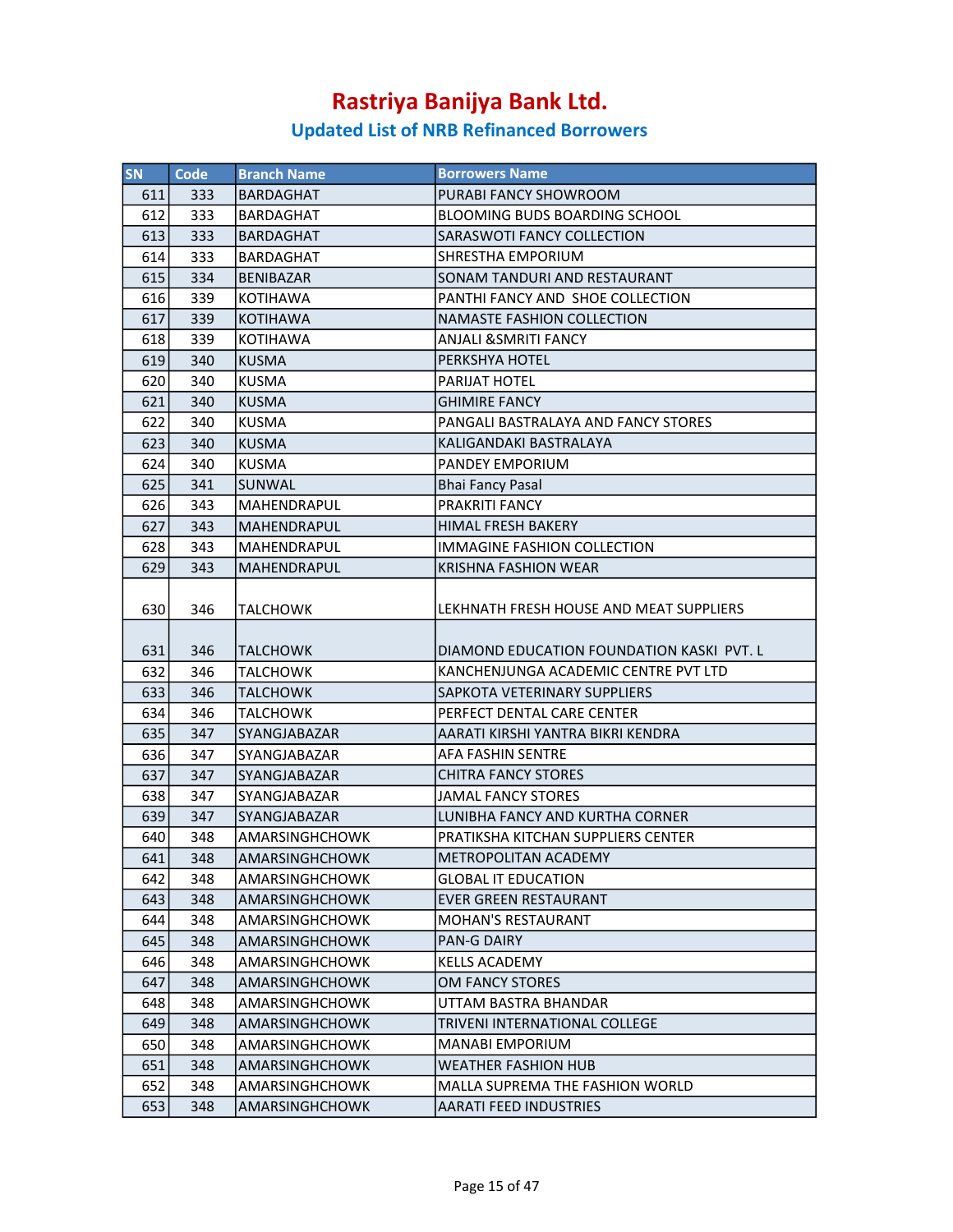| SN  | <b>Code</b> | <b>Branch Name</b>    | <b>Borrowers Name</b>              |
|-----|-------------|-----------------------|------------------------------------|
| 654 | 348         | AMARSINGHCHOWK        | <b>BIJAYA ENGINEERING PVT.LTD</b>  |
| 655 | 348         | AMARSINGHCHOWK        | <b>SUMITRA RESTAURANT</b>          |
| 656 | 348         | AMARSINGHCHOWK        | <b>SUSHANTA RESTAURANT</b>         |
| 657 | 348         | <b>AMARSINGHCHOWK</b> | RAINBOW ACADEMIC HOMES PVT.LTD     |
| 658 | 350         | <b>PARDI</b>          | sambriddhi fancy stores            |
| 659 | 350         | <b>PARDI</b>          | aafnae cosmetic and sale pasal     |
| 660 | 350         | <b>PARDI</b>          | k.mandira fancy and cosmetic       |
| 661 | 350         | <b>PARDI</b>          | manisha fancy and cosmetic         |
| 662 | 350         | <b>PARDI</b>          | radhakrishna sa mill               |
| 663 | 350         | <b>PARDI</b>          | pokhara lerners academy pvt        |
| 664 | 350         | <b>PARDI</b>          | pokhara lerners academy pvt        |
| 665 | 350         | <b>PARDI</b>          | pokhara lerners academy pvt        |
| 666 | 350         | PARDI                 | pokhara lerners academy pvt        |
| 667 | 350         | <b>PARDI</b>          | himali garuda travel and tours pvt |
| 668 | 350         | <b>PARDI</b>          | research fancy stores              |
| 669 | 401         | <b>DAILEKH</b>        | <b>JAWALA BASTRALAYA</b>           |
| 670 | 401         | DAILEKH               | SWASTIKA KAPADA PASAL              |
| 671 | 401         | <b>DAILEKH</b>        | RABIN FENCY PASAL&ORDR SU.         |
| 672 | 401         | <b>DAILEKH</b>        | NEW DHAKAL FENCY PASAL             |
| 673 | 401         | <b>DAILEKH</b>        | REFRESHING MANAKAMANA FENCY STORE  |
| 674 | 401         | <b>DAILEKH</b>        | SAHARA HOTEL                       |
| 675 | 401         | <b>DAILEKH</b>        | <b>BELPATI KAPADA PASAL</b>        |
| 676 | 401         | <b>DAILEKH</b>        | ADHIKARI NEW FANCY PASAL           |
| 677 | 401         | <b>DAILEKH</b>        | <b>LAXMAN HOTEL</b>                |
| 678 | 401         | <b>DAILEKH</b>        | <b>BIKASH HOTEL</b>                |
| 679 | 401         | <b>DAILEKH</b>        | TULSI HOTEL AND RESTURENT          |
| 680 | 403         | <b>JUMLA</b>          | Snowland hotel & reasturant, jumla |
| 681 | 403         | JUMLA                 | Snowland hotel & reasturant, jumla |
| 682 | 405         | <b>BAITADI</b>        | SAHASTRALING EMPORIUM              |
| 683 | 405         | <b>BAITADI</b>        | <b>CHAND HOTEL</b>                 |
| 684 | 405         | <b>BAITADI</b>        | DEBU HOTEL & RESTURANT             |
| 685 | 405         | <b>BAITADI</b>        | LATAINATH EMPOURIUM                |
| 686 | 407         | <b>BAJURA</b>         | <b>DRISTI HOTEL</b>                |
| 687 | 408         | <b>SURKHET</b>        | <b>GAURI SHANKAR FANCY STORE</b>   |
| 688 | 413         | NEPALGUNJ             | ZENITH HIGHER SECONDARY SCHOOL     |
| 689 | 413         | NEPALGUNJ             | ZENITH HIGHER SECONDARY SCHOOL     |
| 690 | 413         | NEPALGUNJ             | BAHUBALI HERBAL ESSENCE & EXTRACT  |
| 691 | 413         | NEPALGUNJ             | <b>HOTEL DRABYA KUTIR</b>          |
| 692 | 413         | NEPALGUNJ             | <b>HOTEL DRABYA KUTIR</b>          |
| 693 | 414         | <b>GULARIYA</b>       | <b>HOTEL NEW MIRROR</b>            |
| 694 | 416         | <b>TULSIPUR</b>       | Acharya Poultry Feed Suppliers     |
| 695 | 418         | MAHENDRANAGAR         | INTERNATIONAL PUBLIC SCHOOL        |
| 696 | 418         | MAHENDRANAGAR         | INTERNATIONAL PUBLIC SCHOOL        |
| 697 | 418         | MAHENDRANAGAR         | INTERNATIONAL PUBLIC SCHOOL        |
| 698 | 428         | <b>KOHALPUR</b>       | New Asta Laxmi Emporium            |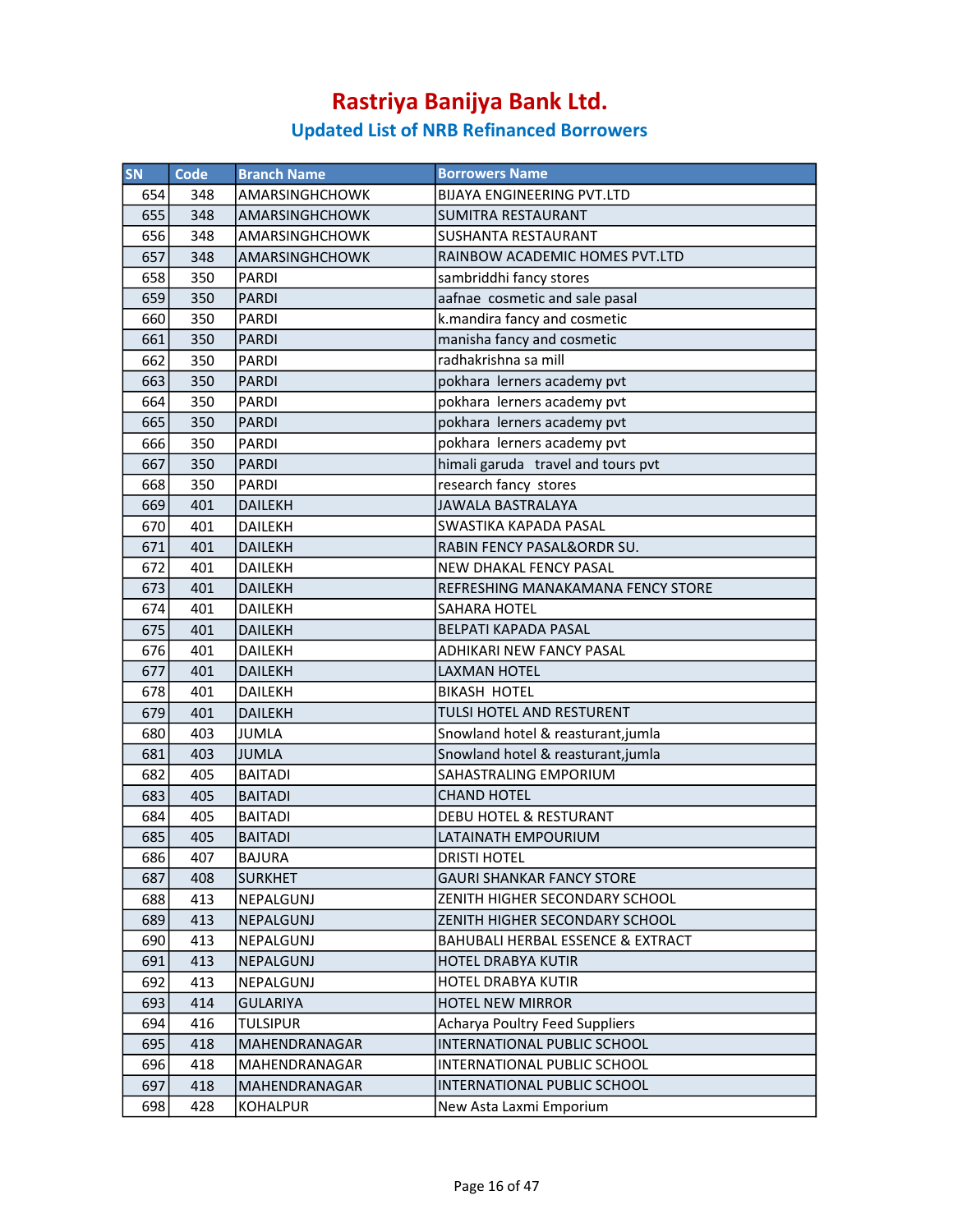| SN  | <b>Code</b> | <b>Branch Name</b> | <b>Borrowers Name</b>               |
|-----|-------------|--------------------|-------------------------------------|
| 699 | 428         | <b>KOHALPUR</b>    | Kohalpur Restaurant                 |
| 700 | 428         | KOHALPUR           | Paradise Cottage & Restaurant       |
| 701 | 428         | <b>KOHALPUR</b>    | Raju Bastralaya                     |
| 702 | 428         | <b>KOHALPUR</b>    | Jire Khursani Restaurant            |
| 703 | 428         | KOHALPUR           | Rakshya Emporium                    |
| 704 | 428         | KOHALPUR           | K.C Restaurant And Lodge            |
| 705 | 428         | <b>KOHALPUR</b>    | OLI FASHION COLLECTION              |
| 706 | 430         | <b>DIPAYAL</b>     | <b>HARISH FANCY STORE</b>           |
| 707 | 430         | <b>DIPAYAL</b>     | POOJA FANCY STORE AND SUPPLIERS     |
| 708 | 430         | <b>DIPAYAL</b>     | <b>NAR NARAYAN FANCY STORE</b>      |
| 709 | 430         | <b>DIPAYAL</b>     | <b>BUDAL FANCY STORE</b>            |
| 710 | 430         | <b>DIPAYAL</b>     | <b>SHERA HOTEL</b>                  |
| 711 | 430         | <b>DIPAYAL</b>     | CITY RESTAURANT AND HOTEL TWO       |
| 712 | 419         | <b>SIMIKOT</b>     | BALBIR JADIBUTI KHARID BIKRI KENDRA |
| 713 | 419         | <b>SIMIKOT</b>     | <b>HOTEL KAILASH</b>                |
| 714 | 419         | <b>SIMIKOT</b>     | BBR ENGINEERING CONSLTANCY PVT LTD  |
| 715 | 419         | <b>SIMIKOT</b>     | <b>TENJIN HOTEL AND SNOOKER</b>     |
| 716 | 419         | <b>SIMIKOT</b>     | SANJAYA RESTURENT                   |
| 717 | 445         | <b>LAMKI</b>       | NAWALPUR BAL BATIKA VIDHYA MANDIR   |
| 718 | 445         | LAMKI              | L. G.R.S. HOTEL                     |
| 719 | 445         | <b>LAMKI</b>       | <b>HINU BASTRALAYA</b>              |
| 720 | 445         | LAMKI              | <b>JIBAN KHADKA FANCY STORE</b>     |
| 721 | 445         | <b>LAMKI</b>       | PRINSA COUPLE RESORT AND BAR LODGE  |
| 722 | 447         | <b>BHURIGAUN</b>   | SHREE KRISHNA BASTRALAYA            |
| 723 | 447         | <b>BHURIGAUN</b>   | HOTEL HIGHWAY RESTURENT AND LUDGE   |
| 724 | 447         | <b>BHURIGAUN</b>   | SAWOD MISTHANNA BHANDAR             |
| 725 | 447         | <b>BHURIGAUN</b>   | DHAKAL KAPADA PASAL                 |
| 726 | 447         | BHURIGAUN          | <b>JIVAN BASTRALAYA</b>             |
| 727 | 447         | <b>BHURIGAUN</b>   | NAGRIK ENERGY DEV.CO.Pvt.Ltd        |
| 728 | 135         | LUBHU              | P.S. KAPADA UDYOG                   |
| 729 | 135         | <b>LUBHU</b>       | THASI NEWA BAR & RESTURANT          |
| 730 | 135         | <b>LUBHU</b>       | <b>SMS TEXTILE UDYOG</b>            |
| 731 | 436         | NARAYANPUR         | PASHUPATI VIDYAASHRAM               |
|     |             |                    |                                     |
| 732 | 433         | CHAURJAHARI        | NAMUNA POULTRY FEED AND SUPPLIERS   |
| 733 | 229         | <b>DINGLA</b>      | SAPANA HOTEL                        |
| 734 | 229         | <b>DINGLA</b>      | HOTEL FAST FOOD                     |
| 735 | 234         | <b>DUHABI</b>      | Dream Land Resturant & lodge        |
| 736 | 234         | <b>DUHABI</b>      | Daju Bhai Veterinary Pasal          |
| 737 | 234         | <b>DUHABI</b>      | Ranjana Cusmetic Pasal              |
| 738 | 234         | <b>DUHABI</b>      | Maa Singar Pasal                    |
| 739 | 234         | <b>DUHABI</b>      | Raj Cusmetic                        |
| 740 | 234         | <b>DUHABI</b>      | Khadka Hotel & Lodge                |
| 741 | 234         | <b>DUHABI</b>      | Om Emporium                         |
| 742 | 234         | <b>DUHABI</b>      | RaJ sati Poltry Suppliers           |
| 743 | 228         | PASUPATINAGAR      | YOLMO HOTEL & LODGE                 |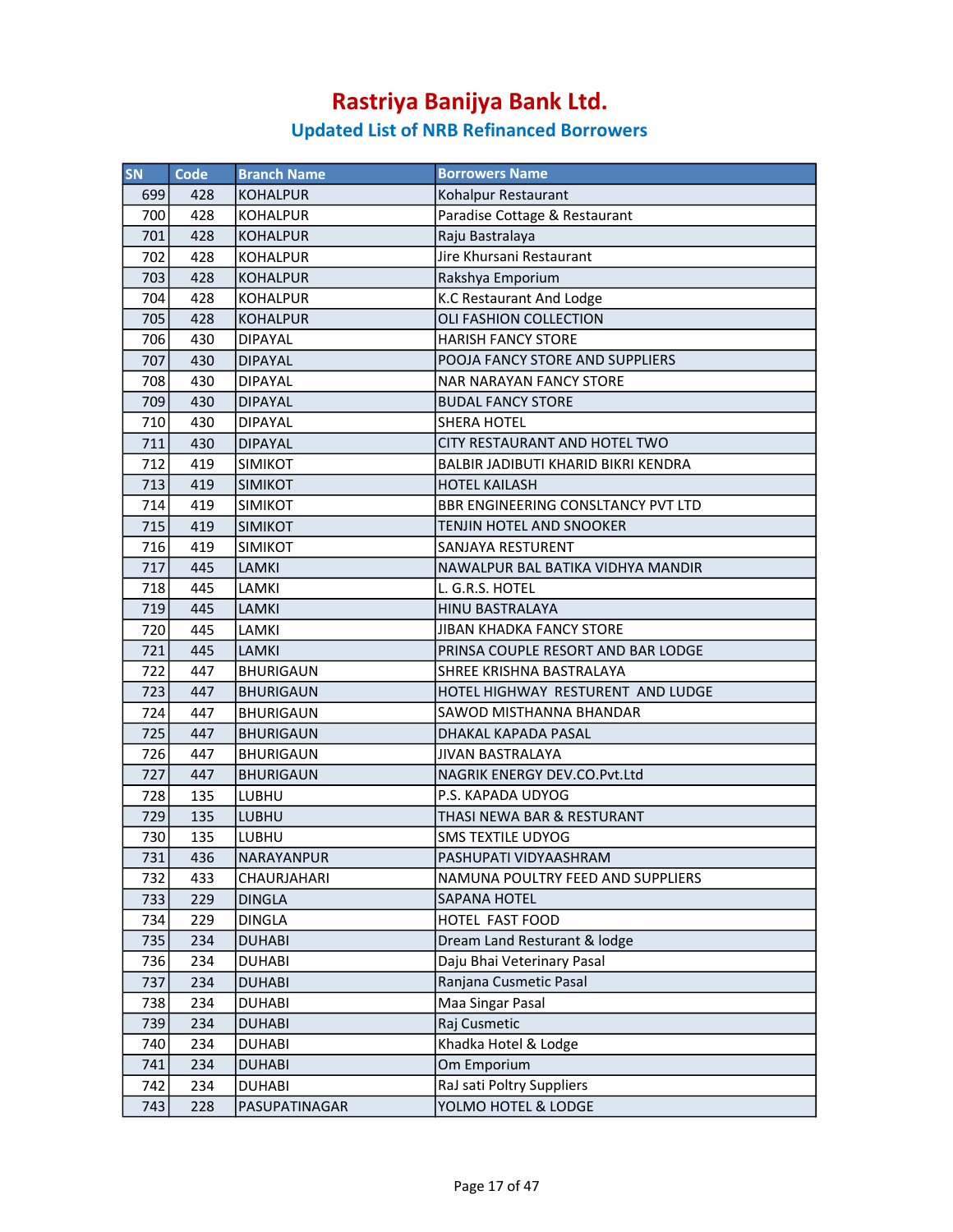| <b>SN</b> | Code | <b>Branch Name</b>  | <b>Borrowers Name</b>                      |
|-----------|------|---------------------|--------------------------------------------|
| 744       | 228  | PASUPATINAGAR       | KHADGIBARI HOTEL & LODGE                   |
| 745       | 335  | <b>GAIDAKOT</b>     | SHRESTHA CIMENTA SAMAGRI UDHYOG            |
| 746       | 335  | GAIDAKOT            | <b>ASHISH EMPORIUM</b>                     |
| 747       | 352  | <b>DAMAULI</b>      | KALIKA KAPADA FANCY PASAL                  |
| 748       | 352  | DAMAULI             | <b>GAIRHE M.G. EMPORIUM</b>                |
| 749       | 352  | <b>DAMAULI</b>      | <b>BASTOLA FRESH JUICE PASAL</b>           |
| 750       | 183  | RATNANAGAR          | CHANDESHOWRI KAPADA PASAL                  |
| 751       | 183  | RATNANAGAR          | A-ONE FASHION COLLECTION                   |
| 752       | 183  | RATNANAGAR          | KING FISHER JUNGLE LODGE                   |
| 753       | 183  | RATNANAGAR          | <b>KRISHI SAMANGRI SUPPLIERS</b>           |
| 754       | 183  | RATNANAGAR          | JOSHI FANCY CENTER                         |
| 755       | 353  | BANGANGA            | SABINA FANCY                               |
| 756       | 353  | BANGANGA            | <b>BARAHA HOGIYARIY UDYOG</b>              |
| 757       | 353  | <b>BANGANGA</b>     | BARAHA HOGIYARIY UDYOG                     |
| 758       | 353  | BANGANGA            | BARAHA HOGIYARIY UDYOG                     |
| 759       | 353  | <b>BANGANGA</b>     | NEW POUDEL HOTEL & LAJ                     |
| 760       | 353  | BANGANGA            | <b>GYANPUNJA BOARDING SCHOOL</b>           |
| 761       | 353  | <b>BANGANGA</b>     | <b>GYANPUNJA BOARDING SCHOOL</b>           |
| 762       | 353  | BANGANGA            | <b>GYANPUNJA BOARDING SCHOOL</b>           |
|           |      |                     |                                            |
| 763       | 354  | <b>PHALEBAS</b>     | BINISHA BIJISHA KIRANA AND COSMETIC STORES |
| 764       | 154  | <b>BHAKUNDEBESI</b> | <b>JAYA FANCY STORE</b>                    |
| 765       | 422  | <b>CHAUMALA</b>     | ACHHAM HOTEL & RESTAURENT LODGE2           |
| 766       | 422  | CHAUMALA            | <b>WASISTHA HOTEL</b>                      |
| 767       | 422  | CHAUMALA            | NEW BOHARA BASTRALAYA                      |
| 768       | 240  | BAYARBAN            | SAGARMATHA ACADEMY ENGLISH SCHOOL          |
| 769       | 240  | <b>BAYARBAN</b>     | ROYALS RAMAILO RESTURANT AND SEKUWA CORNER |
| 770       | 442  | <b>BIDHYAPUR</b>    | CHETAN IMPORIEM                            |
| 771       | 192  | <b>KALIKASTHAN</b>  | AFIKA KIRANA TATHA PHALPHUL PASAL          |
| 772       | 192  | KALIKASTHAN         | <b>MOON LIGHT HOTEL &amp; LODGE</b>        |
| 773       | 192  | <b>IKALIKASTHAN</b> | <b>BIREN &amp; BRITINA FANCY PASAL</b>     |
| 774       | 355  | LAKESIDE            | <b>EXPRESS LAUNDRY SERVICE</b>             |
| 775       | 188  | <b>BOUDDHA</b>      | P. T. CARPET INDUSTRIES                    |
| 776       | 459  | <b>JAJARKOT</b>     | MALIKA COLLEGE OF INFORMATION TECHNOLOGY   |
| 777       | 460  | <b>RUKUMKOT</b>     | SIRJANA COSMETIC PASAL                     |
| 778       | 456  | BANSGADHI           | <b>FAMILY HOTEL AND LODGE</b>              |
| 779       | 195  | MALEKHU             | Hotel Teen Bhai                            |
| 780       | 195  | MALEKHU             | Machhapuchchhre Hotel                      |
| 781       | 193  | <b>KOTESHWOR</b>    | PARAJULI BASTRALAYA                        |
| 782       | 357  | <b>KHAIRENITAR</b>  | PRASANT HOTEL                              |
| 783       | 328  | <b>PURTIGHAT</b>    | KUSHAL RESTAURENT                          |
| 784       | 328  | PURTIGHAT           | TWINS HOTEL AND RESTURENT                  |
| 785       | 107  | <b>BHIMPHEDI</b>    | <b>HOTEL SIMKHOLA</b>                      |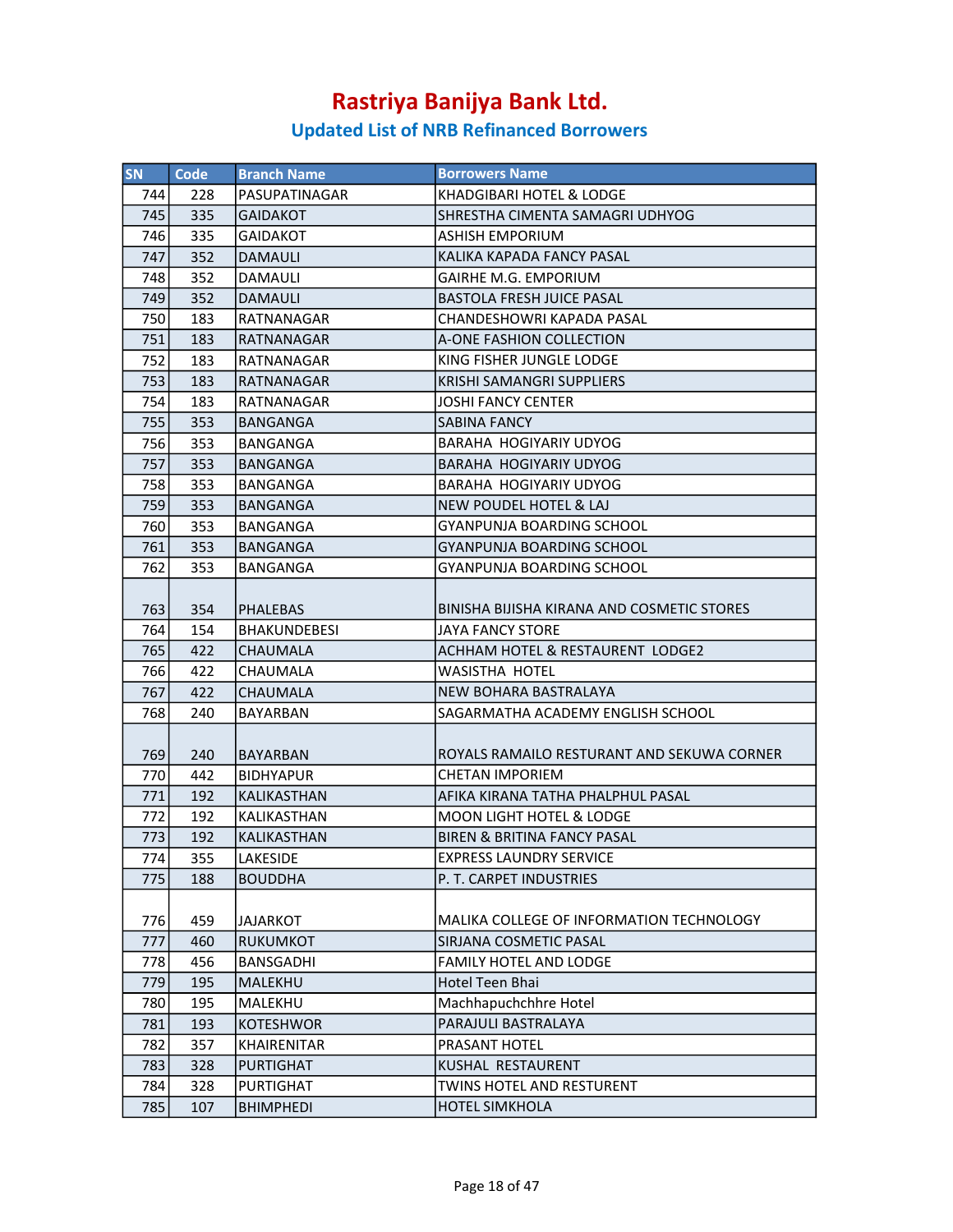| SN  | <b>Code</b> | <b>Branch Name</b>   | <b>Borrowers Name</b>                        |
|-----|-------------|----------------------|----------------------------------------------|
| 786 | 197         | CHANDRAPUR           | NEW MAMA BHANJA FANCY STORE                  |
| 787 | 197         | <b>CHANDRAPUR</b>    | <b>BEHULI SADI AND READYMADE</b>             |
| 788 | 516         | BIRENDRANAGAR        | <b>NOVEL FANCY STORE</b>                     |
| 789 | 516         | <b>BIRENDRANAGAR</b> | <b>BHATTARAI EMPORIUM</b>                    |
| 790 | 503         | <b>ROLPA</b>         | <b>MANOJ FANCY HOUSE</b>                     |
| 791 | 201         | <b>DHANKUTA</b>      | Sumnima Nirman sewa                          |
| 792 | 102         | RAMECHHAP            | LAXMI BHANDA PASAL AND SUPPLIERS             |
|     |             |                      |                                              |
| 793 | 102         | <b>RAMECHHAP</b>     | GHIMIRE PATHYAPUSTAK SAIKSHIK SAMAGRI KENDRA |
| 794 | 102         | <b>RAMECHHAP</b>     | <b>BROTHERS STATIONARY AND SUPPLIERS</b>     |
| 795 | 103         | <b>DHADING</b>       | k.p. nirman sewa                             |
| 796 | 103         | <b>DHADING</b>       | Classic Motorcycle Parts And Work Shop       |
| 797 | 103         | <b>DHADING</b>       | Namuna Samudayik Polyclinic pvt              |
| 798 | 103         | <b>DHADING</b>       | R.D.S Nirman Sewa                            |
| 799 | 103         | <b>DHADING</b>       | Shree Mandali Block Udhog                    |
| 800 | 103         | <b>DHADING</b>       | Buddha Laxmi Motorcycle Work Shop            |
| 801 | 103         | <b>DHADING</b>       | Sidartha Gril Steel And Aluminium House      |
|     |             |                      |                                              |
| 802 | 104         | <b>DHULIKHEL</b>     | SHYAM SUNDER FURNITURE TATHA KASTHA UDDHOG   |
| 803 | 104         | <b>DHULIKHEL</b>     | NEW PANCHAKANYA TYRE RISOLING CENTR          |
| 804 | 104         | DHULIKHEL            | KAPUR MAHANKAL BHADA UDHYOG                  |
| 805 | 104         | <b>DHULIKHEL</b>     | <b>AAIRIS STATIONERY</b>                     |
| 806 | 104         | <b>DHULIKHEL</b>     | K M DANA UDDHYOG                             |
| 807 | 106         | <b>SINDHULI</b>      | NEW B K WORKSHOP UDHYOG                      |
| 808 | 106         | <b>SINDHULI</b>      | PRATIKSHA STATIONARY                         |
| 809 | 106         | <b>SINDHULI</b>      | ASHIKA KURTHA SURUWAL SUPPLIERS              |
| 810 | 106         | SINDHULI             | <b>DEEP FENCY STORES</b>                     |
| 811 | 106         | <b>SINDHULI</b>      | TIMILSANA BOOKS AND JANARAL SUPPIER          |
| 812 | 106         | SINDHULI             | KAMALAMAI STEEL FURNITURE UDHYOG             |
| 813 | 106         | <b>SINDHULI</b>      | NEW BISWOKARMA FURNITURE                     |
| 814 | 106         | SINDHULI             | I LOVE MOTOR PARTS KHARID BIKRI KENDRA       |
| 815 | 106         | <b>SINDHULI</b>      | KARKI PANITANKI FURNITURE UDYOG              |
| 816 | 106         | <b>SINDHULI</b>      | A TO Z PUSTAK TATHA STATIONAY PASAL          |
| 817 | 106         | <b>SINDHULI</b>      | SEMALAXMI PUSTAK TATHA STATIONARY            |
| 818 | 106         | <b>SINDHULI</b>      | TRIBENI NIRMAN SUPPLIERS                     |
| 819 | 106         | <b>SINDHULI</b>      | SAFAL NEPAL OFSET PRES                       |
| 820 | 106         | SINDHULI             | SRITKARMA GHARELU FURNITURE UDHOG            |
| 821 | 106         | <b>SINDHULI</b>      | ISHA SAW MILL TATHA FURNITURE UDHYOG         |
| 822 | 106         | SINDHULI             | BIRJUNG STEEL FURNITURE UDHYOG               |
| 823 | 106         | <b>SINDHULI</b>      | SHRESTHA KITCHEN TRADERS                     |
| 824 | 106         | SINDHULI             | <b>MIJASH GLASS HOUSE</b>                    |
| 825 | 106         | <b>SINDHULI</b>      | <b>KAMALA OIL</b>                            |
| 826 | 106         | <b>SINDHULI</b>      | SAMJANA STATIONARY & PUSTAK PA               |
| 827 | 106         | <b>SINDHULI</b>      | JAN SEWA PUSTAK PASAL                        |
| 828 | 106         | SINDHULI             | SIDDHA BABA OIL STORE                        |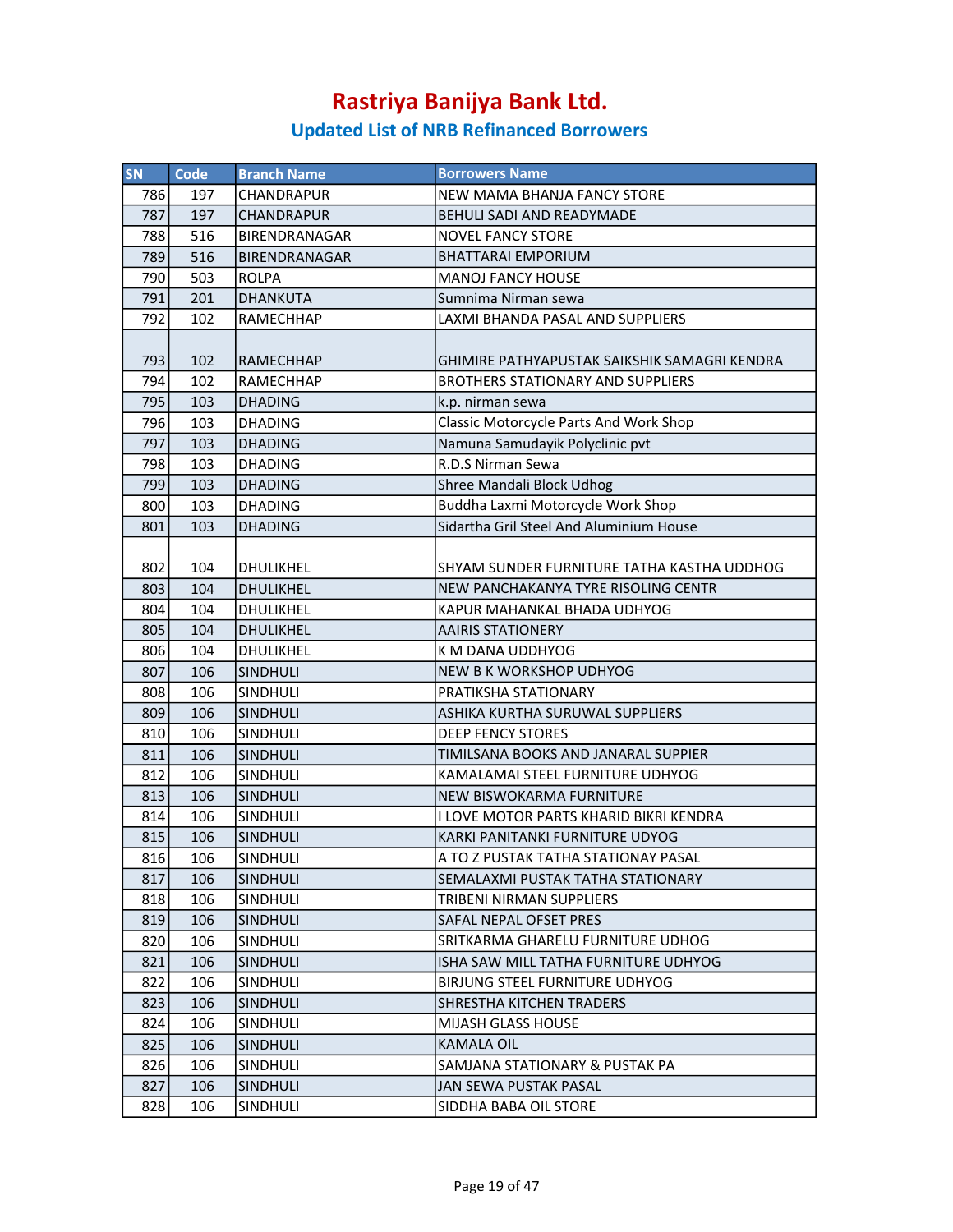| <b>SN</b> | Code | <b>Branch Name</b>        | <b>Borrowers Name</b>                         |
|-----------|------|---------------------------|-----------------------------------------------|
| 829       | 106  | <b>SINDHULI</b>           | <b>MAMATA OIL CENTAR</b>                      |
| 830       | 106  | SINDHULI                  | NEHA OIL STORES PVT LTD                       |
| 831       | 106  | <b>SINDHULI</b>           | <b>BHADRAKALI NIRMAN SEWA</b>                 |
| 832       | 106  | <b>SINDHULI</b>           | PAKHRIN NIRMAN SEWA                           |
| 833       | 106  | <b>SINDHULI</b>           | SIDDAKALI NIRMAN SEWA PVT LTD                 |
|           |      |                           |                                               |
| 834       | 108  | <b>KHANIKHOLA</b>         | OM NRIBESHWOR AUTO PARTS & ENGINEERING CENTER |
| 835       | 108  | <b>KHANIKHOLA</b>         | PRASUN NIRMAN SEWA PVT.LTD                    |
| 836       | 108  | <b>KHANIKHOLA</b>         | <b>SUDIP MOTER PARTS</b>                      |
| 837       | 108  | <b>KHANIKHOLA</b>         | <b>ANIL MOTOR PARTS &amp; SUPPLIERS</b>       |
| 838       | 108  | <b>KHANIKHOLA</b>         | NRIBESHWOR OII CENTER PVT LTD                 |
| 839       | 109  | <b>MAIN BRANCH OFFICE</b> | <b>APSHARA BAG UDYOG</b>                      |
| 840       | 109  | <b>MAIN BRANCH OFFICE</b> | DULAL UNI DHAGO UDYOG                         |
| 841       | 109  | <b>MAIN BRANCH OFFICE</b> | <b>SUCHANA BAG UDYOG</b>                      |
| 842       | 109  | <b>MAIN BRANCH OFFICE</b> | SHYAMA SHYAM OVERSEAS                         |
| 843       | 109  | <b>MAIN BRANCH OFFICE</b> | <b>LAXMI OVERSEAS</b>                         |
| 844       | 110  | <b>THAMEL</b>             | ROSHAN KITCHEN STORE                          |
| 845       | 110  | <b>THAMEL</b>             | Narayan Bag Udhyog                            |
| 846       | 111  | THIMI                     | THULUNG DHAKA UDHYOG                          |
| 847       | 111  | <b>THIMI</b>              | SHANTI OIL STORE                              |
| 848       | 112  | LALITPUR                  | <b>MANAKAMANA FURNISHING CENTRE</b>           |
| 849       | 113  | PUTALISADAK               | <b>PUBLIC BOOKS TRADERS</b>                   |
| 850       | 113  | PUTALISADAK               | LK SAHAMATI ALMUNIUM UDHYOG                   |
| 851       | 115  | <b>MAHARAJGUNJ</b>        | HANUMAN NIRMAN SEWA                           |
| 852       | 115  | <b>MAHARAJGUNJ</b>        | URGN WIRE INDUSTRIES                          |
| 853       | 115  | MAHARAJGUNJ               | <b>BISHNU DEVI SAW MILL</b>                   |
| 854       | 115  | MAHARAJGUNJ               | <b>GANESH FOOD PRODUCTION</b>                 |
| 855       | 115  | <b>MAHARAJGUNJ</b>        | D.P CHALA JUTTA UDHYOG                        |
| 856       | 116  | <b>NAXAL</b>              | EVANSHU KASTHA FURNITURE UDYOUG               |
| 857       | 116  | <b>NAXAL</b>              | <b>NEPAL ACHAR UDYOG</b>                      |
| 858       | 116  | <b>NAXAL</b>              | DIPA FURNITURE AND FURNISHING PVT LTD         |
| 859       | 119  | <b>BALAJU</b>             | JANSAWALPUBLICATON PVT LTD                    |
| 860       | 119  | BALAJU                    | <b>WELL C CLOTHES AND SHOES</b>               |
| 861       | 119  | <b>BALAJU</b>             | LIPI BOOKS PVT LTD                            |
| 862       | 119  | BALAJU                    | LUMBINI BHADA PASAL                           |
| 863       | 119  | <b>BALAJU</b>             | LENDRENG NIRMAN SEWA PVT. LTD                 |
| 864       | 119  | BALAJU                    | SHREE ASIAN PIPE AND POLYMERS UDYOG           |
| 865       | 120  | <b>PHARPING</b>           | Dakshin Manakamana Nirman Sewa Pvt. Ltd       |
| 866       | 122  | JANAKPUR                  | AADITYA SAW MILL                              |
| 867       | 122  | JANAKPUR                  | NEW SUNIL KASTHA UDHYOG                       |
| 868       | 122  | <b>JANAKPUR</b>           | MA RAJDEVI SAW MILL                           |
| 869       | 122  | JANAKPUR                  | <b>SURYA OIL STORES</b>                       |
| 870       | 122  | <b>JANAKPUR</b>           | <b>AASHIRBAD IRON STORES</b>                  |
| 871       | 122  | JANAKPUR                  | RAHUL STATIONERY UDHYOG                       |
| 872       | 122  | JANAKPUR                  | NAMASTEY LABH ADHUNIK FIX ITTA UDHYOG         |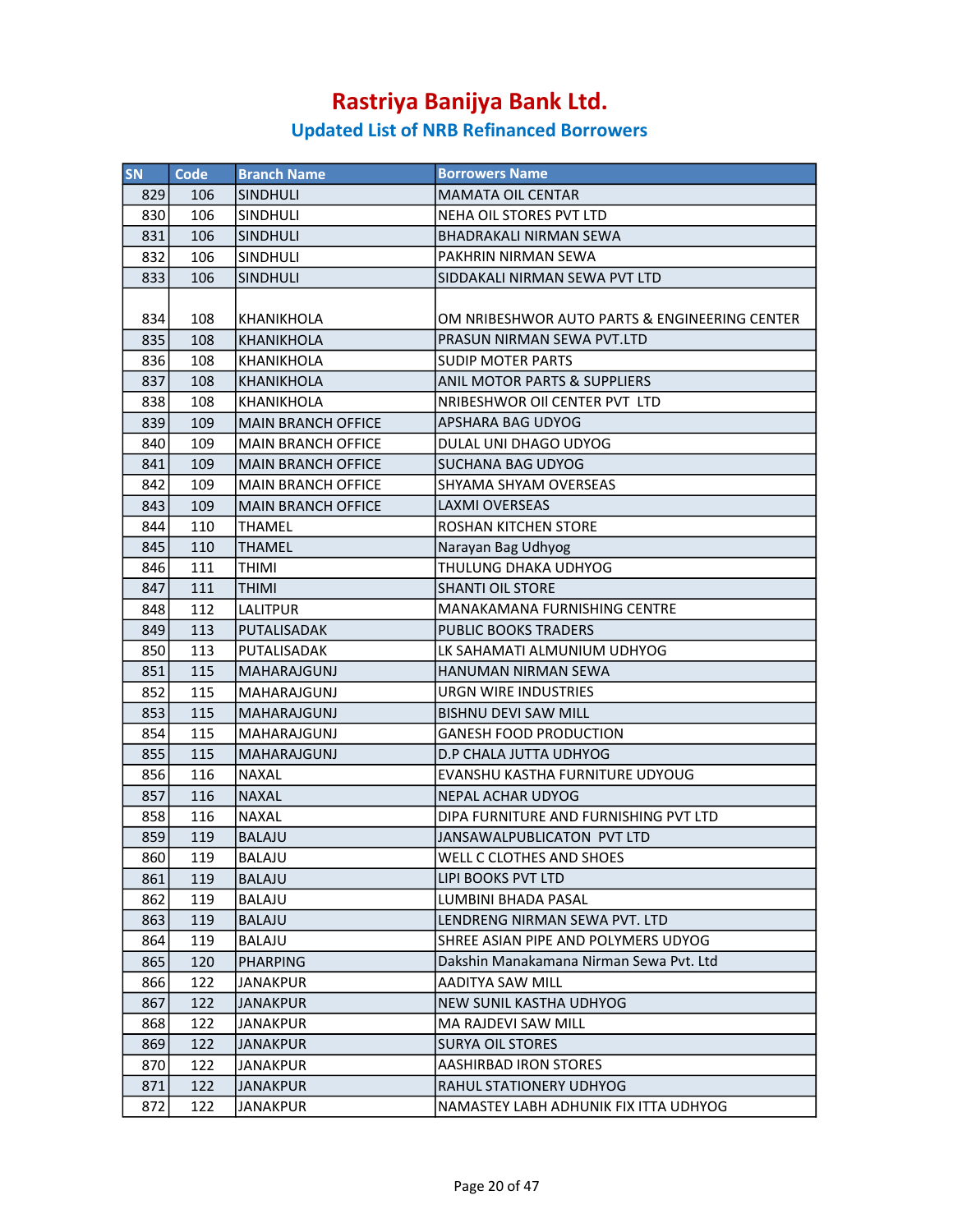| <b>SN</b> | Code | <b>Branch Name</b>                            | <b>Borrowers Name</b>                                       |
|-----------|------|-----------------------------------------------|-------------------------------------------------------------|
| 873       | 122  | IJANAKPUR                                     | <b>JITENDRA STEEL HOUSE</b>                                 |
| 874       | 122  | <b>JANAKPUR</b>                               | NEW LABH AADHUNIK FIX ITTA UDHYOG                           |
| 875       | 122  | <b>JANAKPUR</b>                               | SANJAY VASTRALAYA                                           |
| 876       | 122  | JANAKPUR                                      | JALAN VASTRALAYA                                            |
| 877       | 122  | <b>JANAKPUR</b>                               | <b>NEW BIJAY MOTOR PARTS</b>                                |
| 878       | 122  | JANAKPUR                                      | MONALISA PUSTAK BHANDAR                                     |
| 879       | 122  | <b>JANAKPUR</b>                               | <b>MA POLY CLINIK</b>                                       |
| 880       | 122  | JANAKPUR                                      | <b>KIRSHORI IRON STORES</b>                                 |
| 881       | 122  | <b>JANAKPUR</b>                               | NAV JYOTI CHEMICAL UDHYOG                                   |
| 882       | 122  | <b>JANAKPUR</b>                               | <b>RADHE OIL STORES</b>                                     |
| 883       | 122  | IJANAKPUR                                     | SURYA SAKSHI NEPAL CHULHA UDHYOG                            |
| 884       | 122  | <b>JANAKPUR</b>                               | SHREE SHIV OIL STORES                                       |
| 885       | 122  | JANAKPUR                                      | JYOTI PLY AND GLASS HOUSE                                   |
| 886       | 122  | JANAKPUR                                      | JYOTI PUSTAK BHANDAR                                        |
| 887       | 122  | IJANAKPUR                                     | <b>SUNIL KASTHA UDHYOG</b>                                  |
| 888       | 122  | <b>JANAKPUR</b>                               | SANJIV NIRMAN SEWA                                          |
| 889       | 122  | JANAKPUR                                      | <b>BHAWANI IRON STORES</b>                                  |
| 890       | 122  | JANAKPUR                                      | GANESH KHUSBU NIRMAN SEWA                                   |
| 891       | 124  |                                               | DHANUSHA MAHENDRANAGAITULSI SAW MILL TATHA FURNITURE UDHYOG |
| 892       | 124  | DHANUSHA MAHENDRANAGAINARAYANI TEXTILE UDHYOG |                                                             |
| 893       | 125  | <b>BIRGUNJ</b>                                | KHUSHBU CHOCOLATE UDHYOG                                    |
| 894       | 126  | KALAIYA                                       | SHREE. AR .BI.AI. ITA.UDHOG                                 |
| 895       | 126  | <b>KALAIYA</b>                                | <b>BAUDHIMAI ITTA UDHOG</b>                                 |
| 896       | 126  | KALAIYA                                       | KAJAL VASTRALAY                                             |
| 897       | 126  | <b>KALAIYA</b>                                | SHREE KHATO SHAYAM ITA UDHOG                                |
| 898       | 126  | KALAIYA                                       | JAY BHABHARI MAI ITA UDHOG                                  |
| 899       | 126  | <b>KALAIYA</b>                                | KUSHWAHA STEEL FURNITURE U.                                 |
| 900       | 126  | <b>KALAIYA</b>                                | <b>SONI ITA UDHOG</b>                                       |
| 901       | 126  | <b>KALAIYA</b>                                | <b>PARKASH OIL STORES</b>                                   |
| 902       | 126  | <b>KALAIYA</b>                                | JAYSHAL OIL STORES                                          |
| 903       | 126  | KALAIYA                                       | BARA FURNITURE UDHYOG                                       |
| 904       | 126  | <b>KALAIYA</b>                                | GUPTA ITTA UDHYOG                                           |
| 905       | 127  | <b>JALESHWOR</b>                              | SANJAY NIRMAN SEWA                                          |
| 906       | 127  | JALESHWOR                                     | JAY DURGA CHIURA MURHI UDHYOG                               |
| 907       | 127  | <b>JALESHWOR</b>                              | JAY DURGA STATIONERY UDHYOG                                 |
| 908       | 128  | LALBANDI                                      | RAJANI PHARNICHAR SHO RUM                                   |
| 909       | 128  | LALBANDI                                      | LALBANDI GLASS AND TRADE CENTRE                             |
| 910       | 128  | LALBANDI                                      | ACHARYA NIRMAN SEWA                                         |
| 911       | 130  | HETAUDA                                       | Purnima food Industries Pvt. Ltd                            |
| 912       | 130  | HETAUDA                                       | Purnima food Industries Pvt. Ltd                            |
| 913       | 130  | <b>HETAUDA</b>                                | Purnima food Industries Pvt. Ltd                            |
| 914       | 131  | <b>BHARATPUR</b>                              | HARATI MEDICINE SUPPLIERS                                   |
| 915       | 131  | <b>BHARATPUR</b>                              | SAGARMATHA MEDICAL HALL                                     |
| 916       | 131  | <b>BHARATPUR</b>                              | VIVAK AUTO PARTS                                            |
| 917       | 131  | <b>BHARATPUR</b>                              | OM SAI METAL UDHTOG                                         |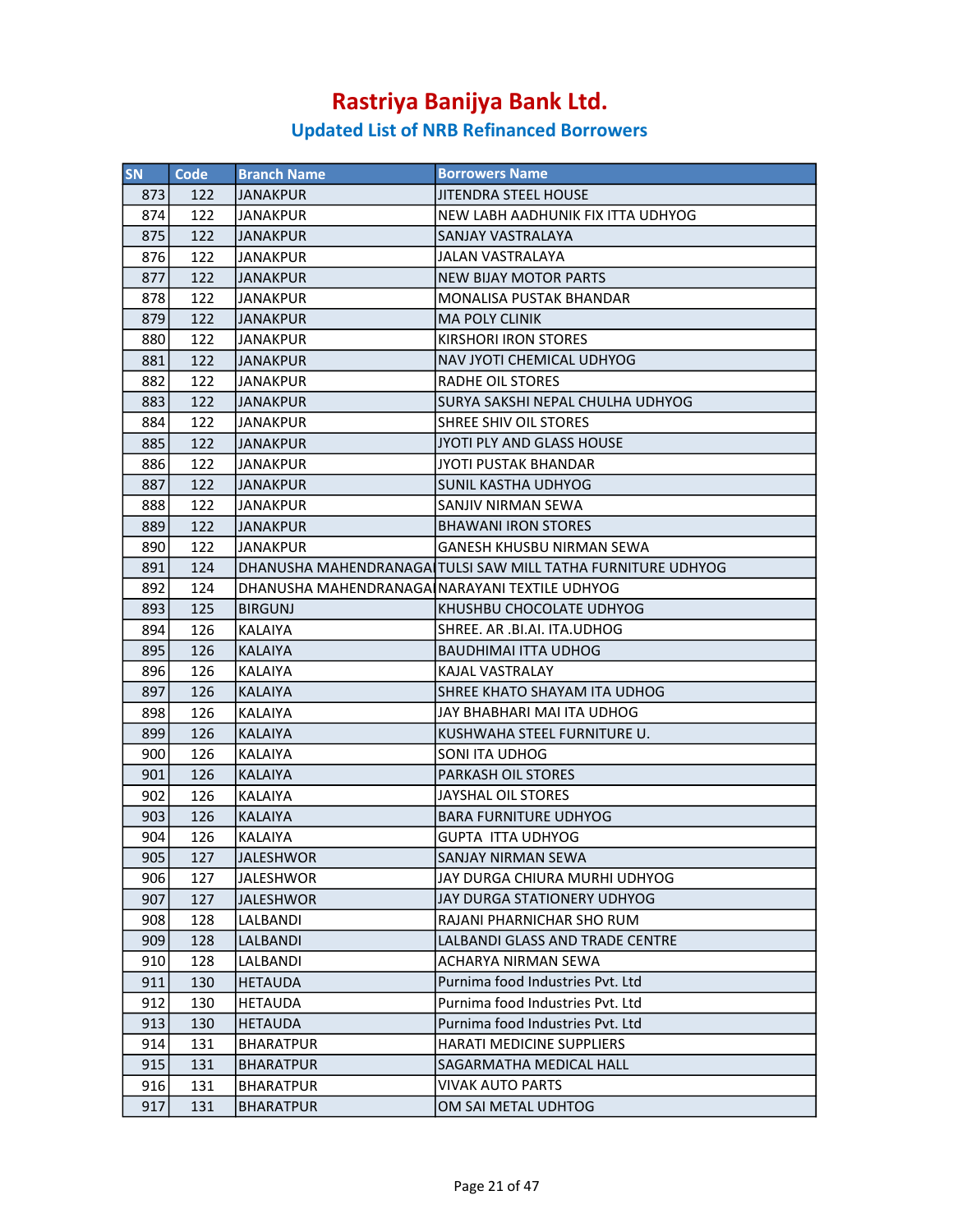| <b>SN</b> | Code | <b>Branch Name</b> | <b>Borrowers Name</b>                         |
|-----------|------|--------------------|-----------------------------------------------|
| 918       | 131  | BHARATPUR          | JAY GORAKHAKALI SAW MILL                      |
| 919       | 131  | <b>BHARATPUR</b>   | KHANAL ITTA UDHYOG                            |
| 920       | 131  | BHARATPUR          | <b>SAGAR AUTO WORKSHOP</b>                    |
| 921       | 131  | <b>BHARATPUR</b>   | NEW SANGAM MEDICAL HALL                       |
| 922       | 131  | <b>BHARATPUR</b>   | SIMONA SISA AND PLY                           |
| 923       | 131  | <b>BHARATPUR</b>   | PEARL MEDITECH PVT LTD                        |
| 924       | 131  | BHARATPUR          | SIGDEL MEDICAL HALL                           |
| 925       | 133  | <b>SHREEPUR</b>    | PRATIVA NIRMAN SEWA                           |
| 926       | 133  | <b>SHREEPUR</b>    | PRAKASH NIRMAN SEWA                           |
| 927       | 133  | <b>SHREEPUR</b>    | <b>NEWA PUSTAK PASAL</b>                      |
| 928       | 133  | <b>SHREEPUR</b>    | MANOKAMANA AUTO MOBILE CENTER                 |
| 929       | 133  | <b>SHREEPUR</b>    | <b>ARMAN AUTO MOBILES</b>                     |
| 930       | 133  | <b>SHREEPUR</b>    | SULTAN SAW MILL                               |
| 931       | 133  | <b>SHREEPUR</b>    | <b>SAMEER AUTO PARTS</b>                      |
| 932       | 133  | <b>SHREEPUR</b>    | KHURSAID PURANO TYRE PASAL                    |
| 933       | 133  | <b>SHREEPUR</b>    | <b>SHRI RAM WIRE &amp; NAIL INDUSTRIES</b>    |
| 934       | 133  | SHREEPUR           | MAA BAHUDEE MAI REDEMATE UDHOG                |
| 935       | 133  | <b>SHREEPUR</b>    | <b>SUNRISE COPY UDHYOG</b>                    |
| 936       | 133  | <b>SHREEPUR</b>    | <b>FATIMA MEDICAL HALL</b>                    |
| 937       | 133  | ISHREEPUR          | RENUKA OIL STORES                             |
| 938       | 136  | <b>BHOTAHITY</b>   | BHRIKUTI PUSTAK TATHA MASALANDA BHA           |
| 939       | 136  | <b>BHOTAHITY</b>   | <b>SUJAL OFFSET PRESS</b>                     |
| 940       | 142  | <b>BANESHWOR</b>   | <b>CHAYANATH DHAULAGIRI SOLAR &amp; INVST</b> |
| 941       | 142  | <b>BANESHWOR</b>   | DIVYA SAW MILL & KASTHA UDYOG                 |
| 942       | 142  | BANESHWOR          | UPRETI YUBAK KATH FURNITURE UDHYOG            |
| 943       | 143  | THAPATHALI         | SONAM FURU UDHYOG                             |
| 944       | 136  | <b>BHOTAHITY</b>   | SUJAL OFFSET PRESS                            |
| 945       | 136  | <b>BHOTAHITY</b>   | <b>SUJAL OFFSET PRESS</b>                     |
| 946       | 143  | THAPATHALI         | SIDDHESHWOR METAL UDHYOG                      |
| 947       | 143  | THAPATHALI         | RAJ LAXMI FURNITURE UDHYOG                    |
| 948       | 143  | THAPATHALI         | LAXMI MOTOR PARTS Pro MOHAN RAJ DAH           |
| 949       | 143  | <b>THAPATHALI</b>  | <b>BAJRA BRICS &amp; TILE INDUSTRIES</b>      |
| 950       | 143  | THAPATHALI         | <b>TRIYOG STATIONERY SUPPLIERS</b>            |
| 951       | 143  | THAPATHALI         | RAGHURAJA AUTOMOBILES                         |
| 952       | 143  | THAPATHALI         | <b>SAMIR BOOKS &amp; STATIONARY</b>           |
| 953       | 150  | PARSADHAP          | KRISHNA METAL AND ALMUNIUM FABRICA            |
| 954       | 150  | PARSADHAP          | SITA AGROVET SUPPLIERS                        |
| 955       | 150  | PARSADHAP          | SHUSMA KIRANA TATHA BHADA PASAL               |
| 956       | 150  | PARSADHAP          | <b>ALEX BHADA PASAL</b>                       |
| 957       | 150  | PARSADHAP          | SHIWAN STATIONARY AND GIFT HOUSE              |
|           |      |                    |                                               |
| 958       | 150  | PARSADHAP          | AAGAMAN MOSAIC TILES AND CONCRETE UDHYOG      |
| 959       | 150  | PARSADHAP          | DAWADI KASTHA AND FURNITURE                   |
| 960       | 155  | MAITIDEVI          | KANTIPUR WROUGHT IRON FURITURE                |
| 961       | 155  | <b>MAITIDEVI</b>   | S K PASHMINA                                  |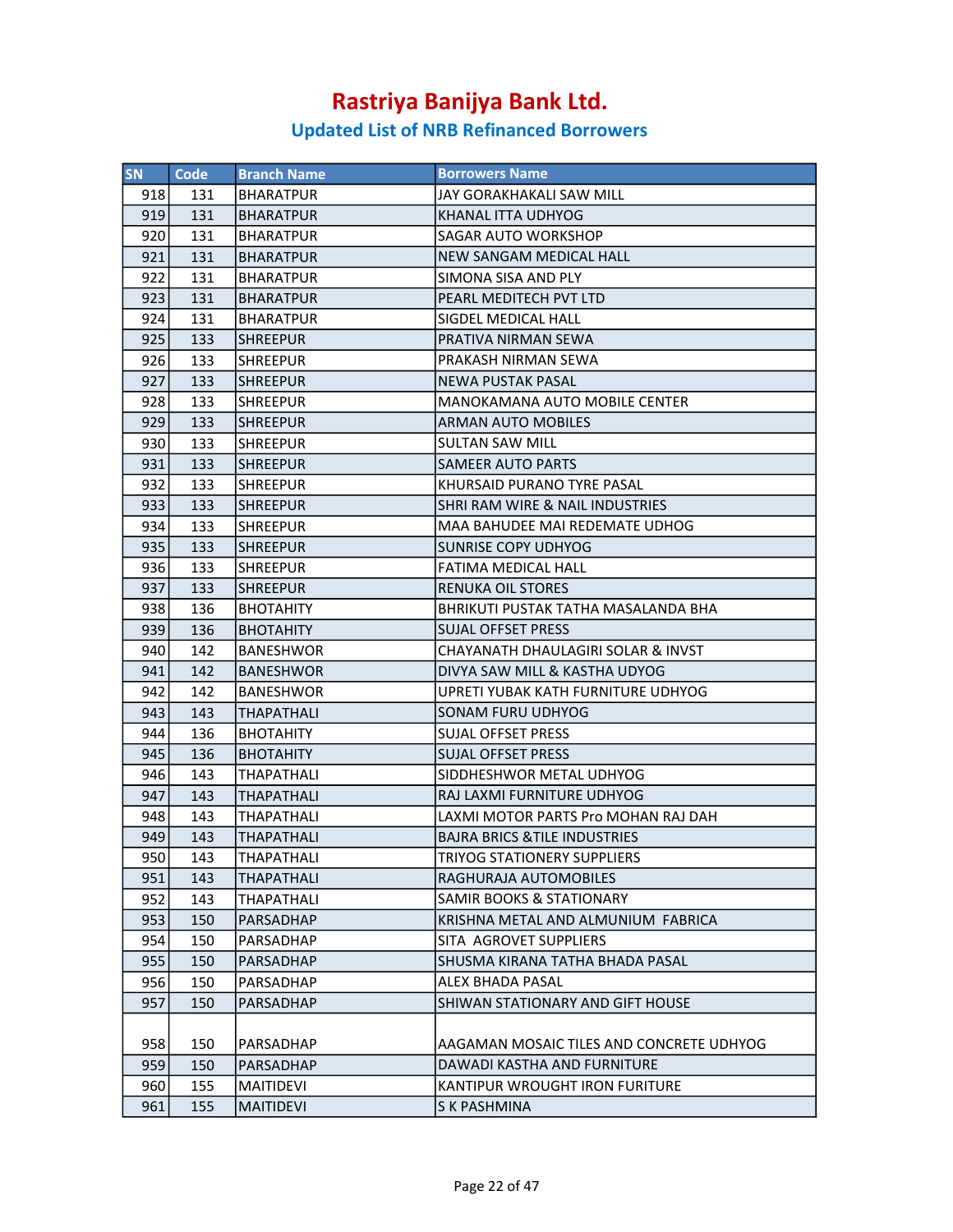| <b>SN</b> | <b>Code</b> | <b>Branch Name</b>    | <b>Borrowers Name</b>                   |
|-----------|-------------|-----------------------|-----------------------------------------|
| 962       | 155         | <b>MAITIDEVI</b>      | NEW BIBESH FURNITURE AND FURNISHING     |
| 963       | 158         | <b>BARDIBAS</b>       | <b>BARDIBAS HARDWARE AND TYRE HOUSE</b> |
| 964       | 158         | <b>BARDIBAS</b>       | BHAGAWATI STEEL FURNITURE UDYOG         |
| 965       | 158         | <b>BARDIBAS</b>       | PINNACLE HOSPITAL PVT. LTD              |
| 966       | 158         | <b>BARDIBAS</b>       | PINNACLE HOSPITAL PVT. LTD              |
| 967       | 158         | <b>BARDIBAS</b>       | <b>JOSHI MOTOR PARTS</b>                |
| 968       | 158         | <b>BARDIBAS</b>       | KAFLE BROTHERS STEEL FURNITURE UDHO     |
| 969       | 162         | <b>NARAYANGADH</b>    | <b>BIKKI KASTHA FURNITURE UDHYOG</b>    |
| 970       | 162         | NARAYANGADH           | SHIKHAR SARTING SHUTTING                |
| 971       | 162         | NARAYANGADH           | SAPKOTA PLASTIC UDHYOG                  |
| 972       | 162         | NARAYANGADH           | BISWAS CONCRETE AND BLOCK UDHYOG        |
| 973       | 162         | NARAYANGADH           | DURGA BOOKS AND STATIONARY STORES       |
| 974       | 166         | BUDALNILKANTHA        | Nilkantha Metal Works                   |
| 975       | 166         | <b>BUDALNILKANTHA</b> | Basnet Nirman Samagri Sullpiers         |
| 976       | 166         | BUDALNILKANTHA        | New Modern Rought Iron Furniture        |
| 977       | 166         | <b>BUDALNILKANTHA</b> | Shantideva Nirman Sewa Pra li           |
| 978       | 166         | <b>BUDALNILKANTHA</b> | Budhanilkantha Furnishing Center        |
| 979       | 168         | <b>MANTHALI</b>       | DIKSHYA CHHAPAKHANA                     |
| 980       | 168         | <b>MANTHALI</b>       | KARKI METAL GRILL UDHYOG                |
| 981       | 168         | <b>MANTHALI</b>       | <b>MAJDUR OFFSET PRESS</b>              |
| 982       | 168         | <b>MANTHALI</b>       | SHUVA SAMBRIDDHI OIL STORE              |
| 983       | 168         | <b>MANTHALI</b>       | SHUVA SAMBRIDDHI OIL STORE              |
| 984       | 170         | <b>TEKU</b>           | <b>SITA PRODUCTS</b>                    |
| 985       | 171         | <b>GARUDABAZAR</b>    | <b>SAHU ART AND PRESS</b>               |
| 986       | 173         | SANOTHIMI             | <b>S.S. AUTO TRADERS</b>                |
| 987       | 173         | <b>SANOTHIMI</b>      | HOPE FOODS PRA .LI.                     |
| 988       | 175         | <b>KALANKI</b>        | SHREE SARASWATI ITTA UDYOG              |
| 989       | 175         | <b>KALANKI</b>        | SHREE SARASWATI ITTA UDYOG              |
| 990       | 175         | <b>KALANKI</b>        | LEGACY CLASSIC FURNITURE & INTERIOR     |
| 991       | 177         | <b>BIDUR</b>          | GAJUREL NIRMAN SEWA                     |
| 992       | 177         | <b>BIDUR</b>          | JAYA JALPA METAL UDYOG                  |
| 993       | 177         | <b>BIDUR</b>          | INDRA DEV NIRMAN SEWA                   |
| 994       | 177         | <b>BIDUR</b>          | NEUPANE FENCY STORES                    |
| 995       | 177         | <b>BIDUR</b>          | RATNA SHRESTHA NIRMAN SEWA PVT. LTD.    |
| 996       | 177         | <b>BIDUR</b>          | SHUBHA SHREE AUTO PARTS SUPPLIERS       |
| 997       | 181         | <b>BANEPA</b>         | <b>ACHARYA STATIONERY CENTER</b>        |
| 998       | 181         | BANEPA                | SHREE BINDABASINI PLASTIC SUPPLIERS     |
| 999       | 181         | <b>BANEPA</b>         | <b>SANDIP PLASTIC SUPPLIERS</b>         |
| 1000      | 202         | SALLERI               | <b>JWALAMAI OFFSET PRESS</b>            |
| 1001      | 204         | <b>Bhojpur</b>        | CHINO FURNITURE UDHYOG                  |
| 1002      | 206         | <b>DIKTEL</b>         | SAIJU PUSTAK PASAL                      |
| 1003      | 207         | OKHALDHUNGA           | JALPA DEVI KASTHA FURNITURE UDHYOG      |
| 1004      | 207         | OKHALDHUNGA           | SHRIJANA NIRMAN SEWA                    |
| 1005      | 207         | OKHALDHUNGA           | SIJAN ALMUNIUM BHADA PASAL              |
| 1006      | 207         | <b>OKHALDHUNGA</b>    | RUMJATAR PUSTAK PASAL                   |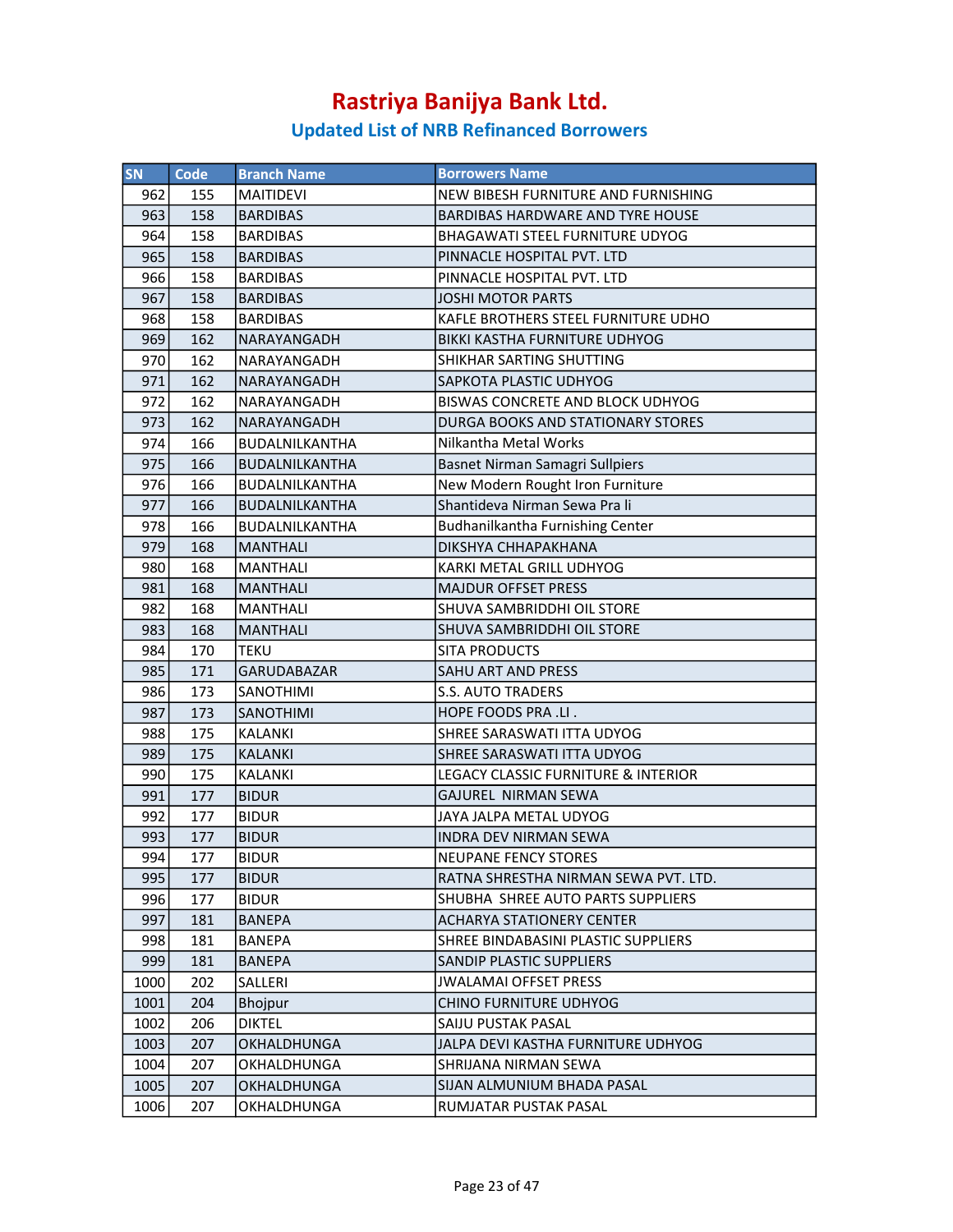| <b>SN</b> | <b>Code</b> | <b>Branch Name</b> | <b>Borrowers Name</b>                                |
|-----------|-------------|--------------------|------------------------------------------------------|
| 1007      | 207         | <b>OKHALDHUNGA</b> | <b>K.C. MOTORS</b>                                   |
| 1008      | 207         | <b>OKHALDHUNGA</b> | SAMRIDHI STATIONERY AND GIFT SHOP                    |
| 1009      | 208         | KHANDBARI          | PABITRA FURNITURE UDHYOG                             |
| 1010      | 208         | <b>KHANDBARI</b>   | <b>BAJRA STATIONARY UDHYOG</b>                       |
| 1011      | 240         | <b>BAYARBAN</b>    | PABITRA FURNITURE UDHYOG                             |
| 1012      | 208         | KHANDBARI          | <b>JAMES FURNITURE UDHYOG</b>                        |
| 1013      | 209         | <b>GAIGHAT</b>     | YETI BAMBOO PRODUCT PVT.LTD.                         |
| 1014      | 209         | <b>GAIGHAT</b>     | YETI BAMBOO PRODUCT PVT.LTD.                         |
|           |             |                    |                                                      |
| 1015      | 209         | <b>GAIGHAT</b>     | GAIGHAT POLYCLINIC AND DIAGNOSTIC CENTER             |
| 1016      | 209         | <b>GAIGHAT</b>     | HIMSHIKHAR STEEL FURNITURE (UDHOG)                   |
| 1017      | 209         | <b>GAIGHAT</b>     | DIYALO NIRMAN SEWA                                   |
| 1018      | 214         | <b>DAMAK</b>       | SAILESWORI AUTO MOBILES                              |
| 1019      | 214         | <b>DAMAK</b>       | <b>BAGALE THAPA ITTA TILE UDHYOG</b>                 |
| 1020      | 217         | <b>SHIVAGUNJ</b>   | <b>CHIRAG STATIONERY</b>                             |
| 1021      | 217         | <b>SHIVAGUNJ</b>   | <b>B AND K STATIONARY</b>                            |
| 1022      | 217         | <b>SHIVAGUNJ</b>   | KESHAV SISA AND PLY PASAL                            |
| 1023      |             |                    |                                                      |
| 1024      | 217         | <b>SHIVAGUNJ</b>   | INDRAYANI FURNITURE UDHYOG<br>AARASHI PRINTING PRESS |
|           | 221         | Bhadrapur          |                                                      |
| 1025      | 221         | Bhadrapur          | ANAMOL GHARELU UDHYOG                                |
| 1026      | 221         | Bhadrapur          | CHIMARIYA MEDICAL HALL                               |
| 1027      | 221         | Bhadrapur          | <b>HIYAN FOOD INDUSTRY</b>                           |
| 1028      | 221         | Bhadrapur          | NISHA ADVANCE ULTRA SOUND AND DIAGNOSTIC CLINIC      |
| 1029      | 221         | Bhadrapur          | SONIYA STATIONARY                                    |
| 1030      | 221         | Bhadrapur          | SRIJANA MEDICAL HALL AND CLINIC                      |
| 1031      | 225         | <b>BARGACHHI</b>   | <b>SHAMBHAVI STATIONARY UDYOG</b>                    |
| 1032      | 225         | <b>BARGACHHI</b>   | SURYA DEV PLASTIC UDHYOG                             |
| 1033      | 225         | <b>BARGACHHI</b>   | OM SHANTI FURNITURE UDHYOG                           |
| 1034      | 225         | <b>BARGACHHI</b>   | K. K. KNITWEAR                                       |
| 1035      | 225         | <b>BARGACHHI</b>   | <b>DHITAL OIL TRADERS</b>                            |
| 1036      | 225         | <b>BARGACHHI</b>   | RESHMA DEEP BORING TUBEWELL UDYOG                    |
| 1037      | 225         | BARGACHHI          | Durga Bhawani paper bax Udyog                        |
| 1038      | 225         | BARGACHHI          | ROSHAN FOOD UDYOG                                    |
| 1039      | 225         | <b>BARGACHHI</b>   | NEW OKHALDHUNGA PRINTING PRESS                       |
| 1040      | 225         | <b>BARGACHHI</b>   | SHREE MANISH STLLFURNITURE UDHYOG                    |
|           |             |                    |                                                      |
| 1041      | 226         | LAHAN              | JAY GANESH POLYCLINIC MEDICAL CENTER Pvt.Ltd         |
| 1042      | 237         | <b>BELTAR</b>      | <b>NEW SHREE PACHAMI PUSTAK PASAL</b>                |
| 1043      | 246         | <b>ILAMBAZAR</b>   | <b>MANAKAMANA PRINTING PRESS</b>                     |
| 1044      | 246         | <b>ILAMBAZAR</b>   | MANAKAMANA PRINTING PRESS                            |
| 1045      | 246         | <b>ILAMBAZAR</b>   | <b>MAIPOKHARI GRILL AND SUPPLIERS</b>                |
| 1046      | 255         | <b>ITAHARI</b>     | Aasutosh Nirman sewa                                 |
| 1047      | 255         | <b>ITAHARI</b>     | New Sony Pustak Pasal                                |
| 1048      | 255         | <b>ITAHARI</b>     | New Radha Krishna Grill Udhyog                       |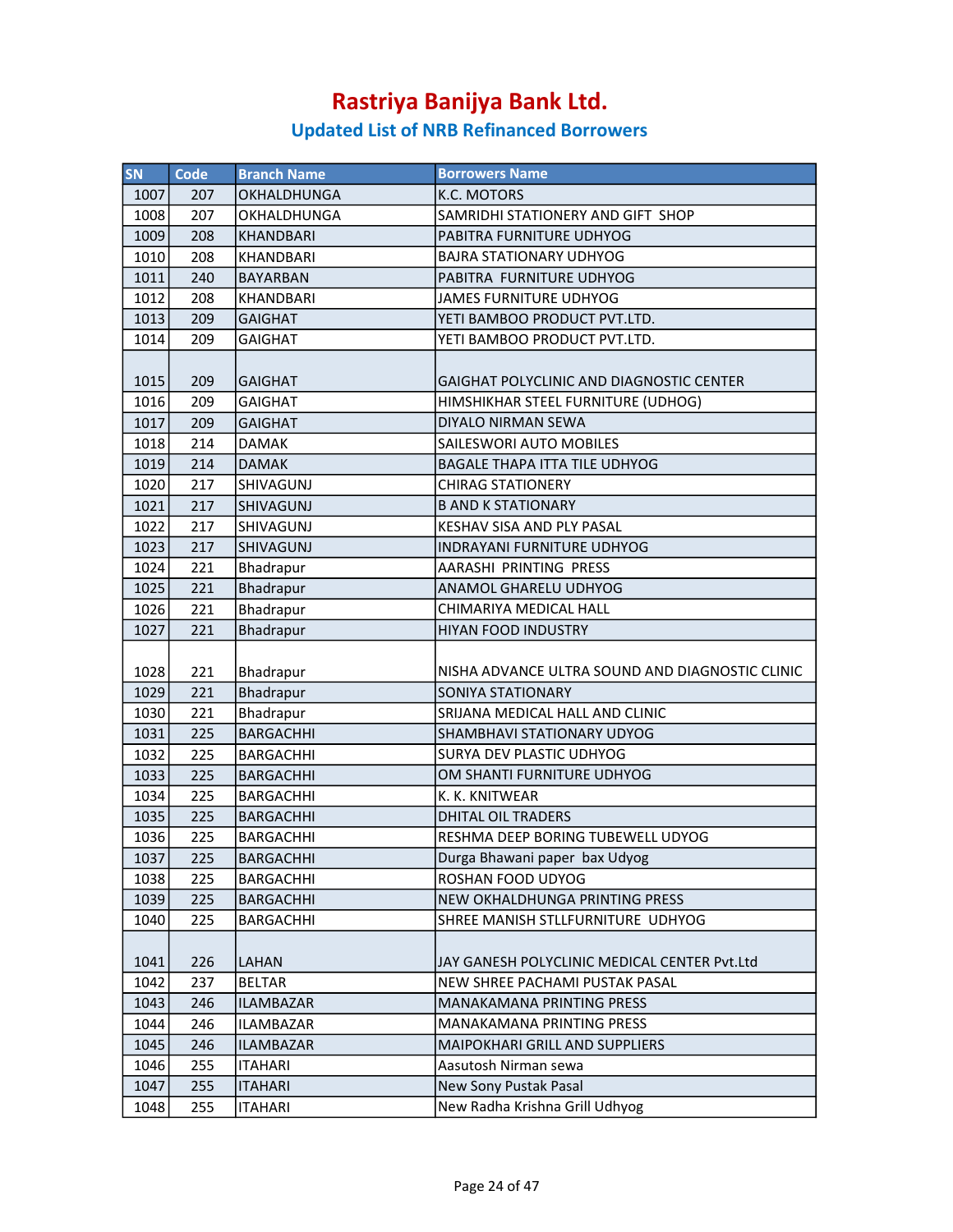| SN   | Code | <b>Branch Name</b>     | <b>Borrowers Name</b>                      |
|------|------|------------------------|--------------------------------------------|
| 1049 | 255  | <b>ITAHARI</b>         | Laxmi Grill Udhyog                         |
| 1050 | 255  | <b>ITAHARI</b>         | Haleshi Plastic Center                     |
|      |      |                        |                                            |
| 1051 | 261  | <b>DEVKOTACHOWK</b>    | SANA FOOD PRODUCTION AND PACKAGING UDHYOG  |
| 1052 | 301  | <b>GULMI</b>           | JAY KALIKA KASTA FURNITURE & KASTA         |
| 1053 | 301  | <b>GULMI</b>           | TIKA FURNITURE AND FURNISHINNG CENT        |
| 1054 | 301  | <b>GULMI</b>           | <b>B AND D NIRMAN SEWA</b>                 |
| 1055 | 301  | <b>GULMI</b>           | REGMI BHADAPASAL                           |
| 1056 | 301  | <b>GULMI</b>           | JAY BIPRAM FURNITURE UDHOG                 |
| 1057 | 301  | <b>GULMI</b>           | DIPANJALI STATIONARY                       |
| 1058 | 301  | <b>GULMI</b>           | CHAHANA BHADA PASAL                        |
| 1059 | 301  | <b>GULMI</b>           | NEW MALIKA BOOKS AND STATIONERY CEN        |
| 1060 | 301  | <b>GULMI</b>           | JAY NEPAL STATIONARS                       |
| 1061 | 301  | <b>GULMI</b>           | STAR OFFSET PRESS AND STATIONERY           |
| 1062 | 302  | <b>PRITHWICHOWK</b>    | R.C. Aluminium Steel and Metal Udhyog      |
| 1063 | 302  | <b>PRITHWICHOWK</b>    | M. R. K. Stationery                        |
| 1064 | 302  | <b>PRITHWICHOWK</b>    | Sadikshya Kitchen Corner                   |
| 1065 | 303  | <b>PALPA</b>           | suprime stationery pasal                   |
| 1066 | 303  | <b>PALPA</b>           | baba block udhyog                          |
| 1067 | 303  | <b>PALPA</b>           | sodesi bhada udhyog                        |
| 1068 | 303  | PALPA                  | new namaste bhada pasal                    |
| 1069 | 303  | <b>PALPA</b>           | sushila nirman sewa                        |
| 1070 | 305  | SANDHIKHARKA           | PUN BHADA PASAL                            |
| 1071 | 305  | <b>SANDHIKHARKA</b>    | <b>SAMAR STEEL</b>                         |
| 1072 | 305  | SANDHIKHARKA           | MANJITA STEEL FARNITURE UDHYOG             |
| 1073 | 305  | <b>SANDHIKHARKA</b>    | <b>SHAILESH STATIONARY &amp; SUPPLIERS</b> |
| 1074 | 308  | <b>BHAIRAHAWA</b>      | Chandi Nirman Sewa                         |
| 1075 | 310  | <b>PARASI</b>          | <b>VERMA PUSTAK PASAL</b>                  |
| 1076 | 310  | <b>PARASI</b>          | <b>KTM AUTO CENTER</b>                     |
| 1077 | 310  | <b>PARASI</b>          | SUDIP KITCHEN AND GIFT HOUSE               |
| 1078 | 310  | <b>PARASI</b>          | T.R. FURNITURE UDHYOG                      |
| 1079 | 312  | <b>BUTWAL KHASAULI</b> | Gaire Bhada Pasal and Suppliers            |
| 1080 | 312  | <b>BUTWAL KHASAULI</b> | Palpali Bhada Pasal                        |
| 1081 | 312  | <b>BUTWAL KHASAULI</b> | Aryal Bhada Pasal                          |
| 1082 | 312  | <b>BUTWAL KHASAULI</b> | Manrupa Furniture Udhyog                   |
| 1083 | 312  | <b>BUTWAL KHASAULI</b> | <b>Super Steel Furniture</b>               |
| 1084 | 312  | <b>BUTWAL KHASAULI</b> | Grahaun Kalika Kastha Udhyog               |
| 1085 | 312  | <b>BUTWAL KHASAULI</b> | T and T paper Industries                   |
| 1086 | 312  | <b>BUTWAL KHASAULI</b> | <b>Butwal Rara Masala Udhyog</b>           |
| 1087 | 319  | AANBUKHAIRENI          | SHREE LAXMI GRILL UDYOG                    |
| 1088 | 321  | AARUGHAT               | ROSHAN BHADA PASAL                         |
|      |      |                        |                                            |
| 1089 | 321  | AARUGHAT               | ARUGHAT AUTO PARTS AND SERVICING CENTER    |
| 1090 | 324  | <b>BHACHHEK</b>        | PRATIMA STATIONARY CENTER                  |
| 1091 | 333  | BARDAGHAT              | PREM MOTORCYCLE PARTS                      |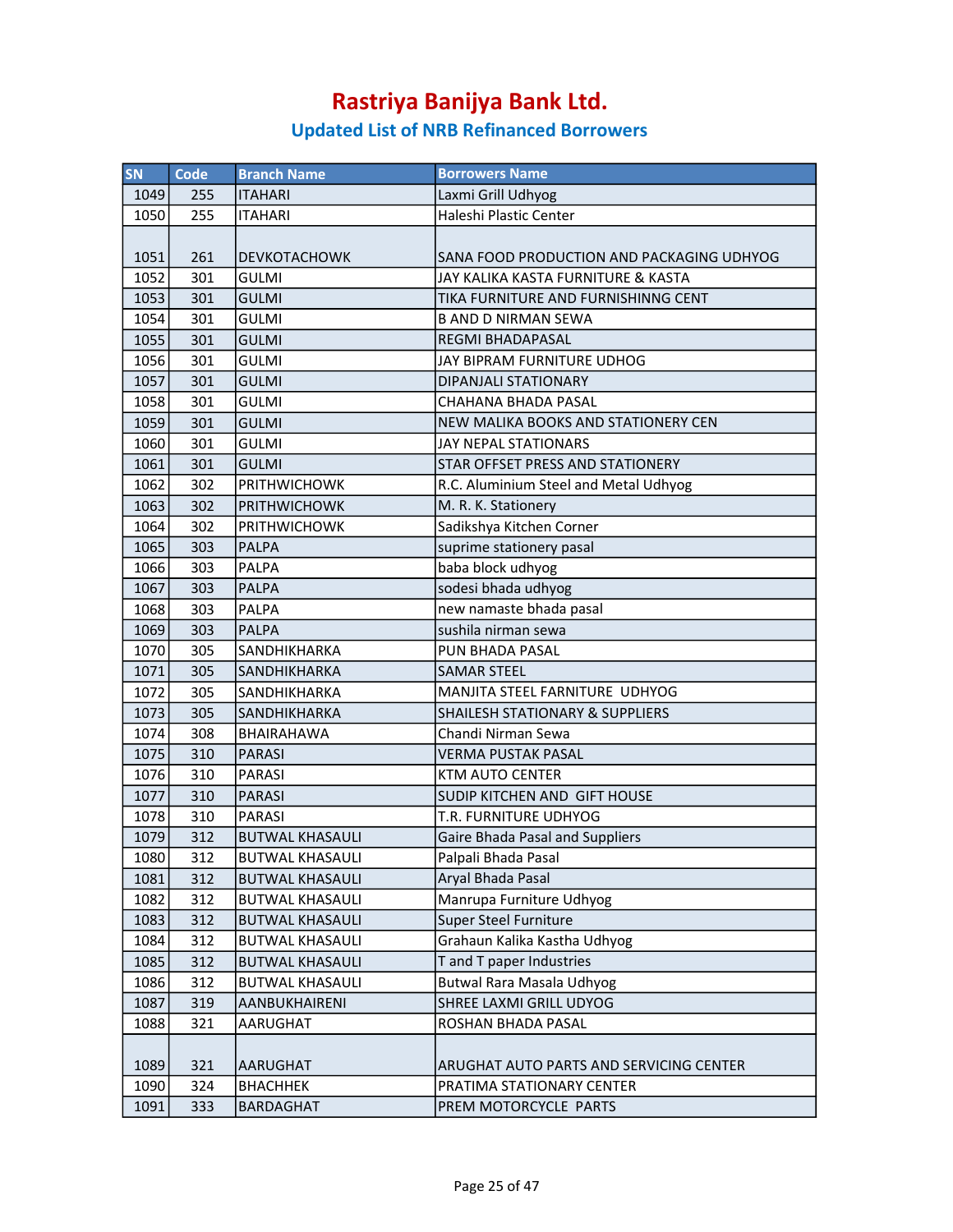| <b>SN</b> | Code | <b>Branch Name</b> | <b>Borrowers Name</b>                 |
|-----------|------|--------------------|---------------------------------------|
| 1092      | 333  | <b>BARDAGHAT</b>   | <b>JOHN AUTO PARTS</b>                |
| 1093      | 333  | BARDAGHAT          | YES BROTHERS FURNITURE UDHOG          |
| 1094      | 333  | BARDAGHAT          | DIMOND SAKHKHAR UDYOG                 |
| 1095      | 333  | <b>BARDAGHAT</b>   | <b>MAN MOHAN PUSTAK PASAL</b>         |
| 1096      | 333  | <b>BARDAGHAT</b>   | DP OFFSET PRESS                       |
| 1097      | 333  | <b>BARDAGHAT</b>   | KHEMANANDA & SAGAR OIL TRADERS        |
| 1098      | 333  | <b>BARDAGHAT</b>   | <b>NEW JOSHI OIL STORES</b>           |
| 1099      | 333  | <b>BARDAGHAT</b>   | SRIJANA AND KABITA GARMENT UDHYOG     |
| 1100      | 334  | <b>BENIBAZAR</b>   | RAM LAXMAN FURNITURE UDHYOG           |
| 1101      | 334  | <b>BENIBAZAR</b>   | MUKTINATH OFFSET PRESS                |
| 1102      | 339  | <b>KOTIHAWA</b>    | <b>MADHAV SAW MILL</b>                |
| 1103      | 339  | <b>KOTIHAWA</b>    | LAXMANGANJ GRILL TATHA ALUMUNIUM UD   |
| 1104      | 339  | <b>KOTIHAWA</b>    | <b>SUVANJALI IRON STORS</b>           |
| 1105      | 339  | <b>KOTIHAWA</b>    | <b>GHIMIRE FURNITURE UDHYOG</b>       |
| 1106      | 339  | <b>KOTIHAWA</b>    | <b>MANISH PLASTIC STORE</b>           |
| 1107      | 339  | <b>KOTIHAWA</b>    | TILOTTAMA CHAPPAL UDHYOG              |
| 1108      | 339  | <b>KOTIHAWA</b>    | OM NEW GLASS HOUSE                    |
| 1109      | 339  | <b>KOTIHAWA</b>    | <b>BISHAL AUTO ENTERPRISES</b>        |
| 1110      | 339  | <b>KOTIHAWA</b>    | <b>NAV SURUCHI FURNITURE</b>          |
| 1111      | 340  | <b>KUSMA</b>       | SAPKOTA BHADA PASAL                   |
| 1112      | 340  | <b>KUSMA</b>       | SANJYA BHADA PASAL                    |
| 1113      | 340  | <b>KUSMA</b>       | OM SHANTI STATIONARY KENDRA           |
| 1114      | 340  | <b>KUSMA</b>       | SHRESTHA KITCHEN CORNER               |
| 1115      | 340  | <b>KUSMA</b>       | <b>BHUSAL FURNISHING CENTRE</b>       |
| 1116      | 340  | <b>KUSMA</b>       | ADHIKARI FURNITURE UDYOG              |
| 1117      | 340  | <b>KUSMA</b>       | <b>BASHU FURNITURE UDYOG</b>          |
| 1118      | 340  | <b>KUSMA</b>       | <b>BUDDHA NIRMAN SEWA</b>             |
| 1119      | 341  | <b>SUNWAL</b>      | C P Metal tatha Almunium Udhyog       |
| 1120      | 341  | SUNWAL             | <b>Tamu Greel Udhyog</b>              |
| 1121      | 341  | SUNWAL             | Srijana Furnishing & Flowering Center |
| 1122      | 341  | SUNWAL             | <b>Buddha Garment Udhyog</b>          |
| 1123      | 341  | SUNWAL             | Delta UPVC Almunium & Steel           |
| 1124      | 341  | SUNWAL             | Ganapati Kitchen Ware                 |
| 1125      | 343  | MAHENDRAPUL        | GAURISHANKAR NIRMAN SAMAGRISUPPLIER   |
| 1126      | 343  | MAHENDRAPUL        | PRATIK OFFSET PRESS                   |
| 1127      | 343  | MAHENDRAPUL        | ROJINA OFFSET PRESS                   |
| 1128      | 343  | MAHENDRAPUL        | THE MODERN OFFSET PRESS               |
| 1129      | 343  | <b>MAHENDRAPUL</b> | PRADHAN AUTOMOBILES                   |
| 1130      | 346  | <b>TALCHOWK</b>    | POKHARA OFFSET PRESS                  |
| 1131      | 346  | <b>TALCHOWK</b>    | <b>DURGA TILE UDHYOG</b>              |
| 1132      | 346  | <b>TALCHOWK</b>    | D. R. A. BLOCK UDYOG                  |
| 1133      | 346  | <b>TALCHOWK</b>    | LEKHNATH KASTHA FURNITURE UDHYOG      |
| 1134      | 346  | TALCHOWK           | KARKI KITCHEN CORNAR                  |
| 1135      | 346  | TALCHOWK           | PRASIDDHI STATIONERY SUPPLIERS        |
| 1136      | 346  | TALCHOWK           | SHREE RAM KASTHA UDHYOG               |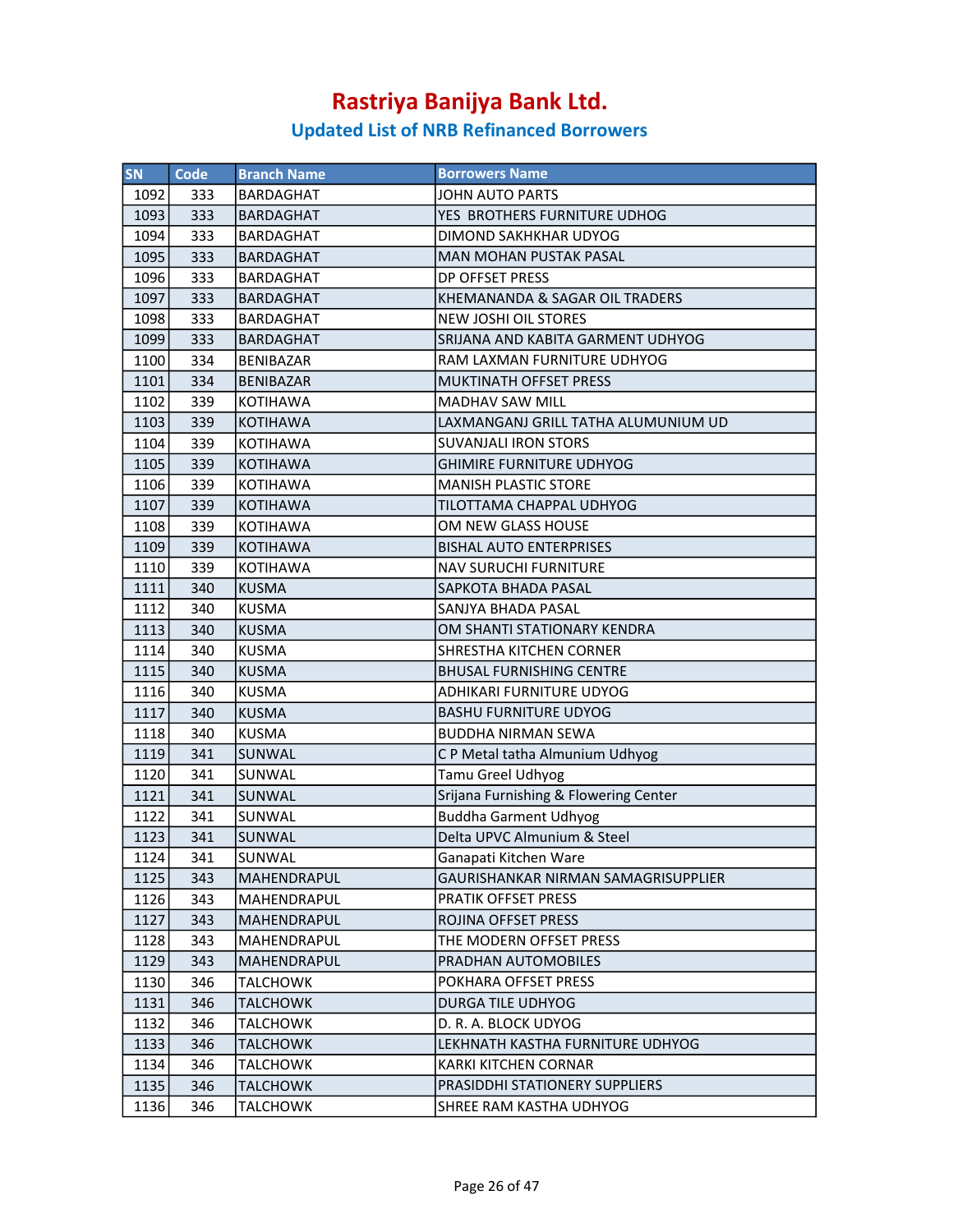| <b>SN</b> | Code | <b>Branch Name</b>    | <b>Borrowers Name</b>                       |
|-----------|------|-----------------------|---------------------------------------------|
| 1137      | 346  | <b>TALCHOWK</b>       | SHUVAM FURNITURE & FURNISHING CENTER        |
| 1138      | 346  | <b>TALCHOWK</b>       | SALLARBOT PUSTAK N STATIONARY SUPPLIERS     |
| 1139      | 346  | <b>TALCHOWK</b>       | <b>AKRITY GARMENT UDHYOG</b>                |
| 1140      | 347  | <b>SYANGJABAZAR</b>   | <b>CHANDIKALIKA STATIONERY</b>              |
| 1141      | 347  | <b>SYANGJABAZAR</b>   | SAMJHANA STATIONARY STORES                  |
| 1142      | 347  | SYANGJABAZAR          | SHIVAJI CONCRETE BLOCK UDHYOG               |
| 1143      | 347  | <b>SYANGJABAZAR</b>   | UMANGA MEDICAL HALL                         |
| 1144      | 348  | AMARSINGHCHOWK        | <b>BISHWASH OIL DISTRIBUTORS</b>            |
| 1145      | 348  | <b>AMARSINGHCHOWK</b> | <b>BISHWASH OIL DISTRIBUTORS</b>            |
| 1146      | 348  | AMARSINGHCHOWK        | SHANTI SANGAM OIL STORES                    |
| 1147      | 348  | <b>AMARSINGHCHOWK</b> | <b>JAYA BUDDHA OIL STORES</b>               |
| 1148      | 348  | AMARSINGHCHOWK        | <b>JWALA NIRMAN SEWA</b>                    |
| 1149      | 348  | AMARSINGHCHOWK        | NAVA DEEP KASTHA FURNITURE UDHYOG           |
| 1150      | 348  | AMARSINGHCHOWK        | SAFFRON KHANEPANI UDYOG PVT.LTD             |
| 1151      | 348  | AMARSINGHCHOWK        | <b>GANDAKI MECHINERY PRODUCT</b>            |
| 1152      | 348  | <b>AMARSINGHCHOWK</b> | <b>DANFE FURNITURE UDYOG</b>                |
| 1153      | 348  | <b>AMARSINGHCHOWK</b> | <b>SHANTA FURNITURE UDYOG</b>               |
| 1154      | 348  | AMARSINGHCHOWK        | <b>SRIJANA MEDICAL HALL</b>                 |
| 1155      | 348  | <b>AMARSINGHCHOWK</b> | <b>NAVA DURGA STATIONARY</b>                |
| 1156      | 348  | <b>AMARSINGHCHOWK</b> | LEKHNATH TRACTOR AUTO PARTS                 |
| 1157      | 348  | AMARSINGHCHOWK        | TAAL NAGARI BLOCK UDYOG                     |
| 1158      | 348  | AMARSINGHCHOWK        | SHRESTHA METAL AND KITCHENWARE              |
| 1159      | 348  | AMARSINGHCHOWK        | <b>G.B PAPER INDUSTRIES</b>                 |
| 1160      | 348  | AMARSINGHCHOWK        | NEW NATIONAL FURNITURE UDYOG                |
| 1161      | 348  | <b>AMARSINGHCHOWK</b> | NAMA SHIVASHAKTI PLY&GLASS HOUSE            |
| 1162      | 348  | <b>AMARSINGHCHOWK</b> | ANDHIKHOLA FURNITURE UDYOG                  |
| 1163      | 348  | <b>AMARSINGHCHOWK</b> | <b>BARAHI AUTOMOBILES</b>                   |
| 1164      | 348  | AMARSINGHCHOWK        | NAMRATA MEDICAL HALL                        |
| 1165      | 350  | <b>PARDI</b>          | paiyung kalika metal udhyog                 |
| 1166      | 350  | <b>PARDI</b>          | sudip duskless chalk udhyog                 |
| 1167      | 350  | <b>PARDI</b>          | kafle kastha udhyog                         |
| 1168      | 350  | <b>PARDI</b>          | amrit bekary                                |
| 1169      | 350  | PARDI                 | SUBHADARSHAN METAL UDHYOG                   |
| 1170      | 350  | PARDI                 | anushka furniture udhyog                    |
| 1171      | 350  | PARDI                 | srijana motors engineering                  |
| 1172      | 350  | PARDI                 | samundra kitchen center                     |
| 1173      | 351  | <b>RAMPUR</b>         | PASCHIMANCHAL FURNITURE UDHYOG              |
| 1174      | 401  | DAILEKH               | MADHUVAN FURNITURE UDHYOG(RAM               |
| 1175      | 401  | DAILEKH               | K.C BHADA PASAL                             |
| 1176      | 401  | DAILEKH               | <b>ASMITA FUNITURE UDHOG</b>                |
| 1177      | 408  | <b>SURKHET</b>        | UTTAM NIRMAN SEWA                           |
| 1178      | 401  | DAILEKH               | SHRESTHA OIL STORE                          |
|           |      |                       | SARMILA STATIONARY STORES AND GENERAL ORDER |
| 1179      | 401  | <b>DAILEKH</b>        | SUPP.                                       |
| 1180      | 403  | <b>JUMLA</b>          | Aashapurna nirman sewa                      |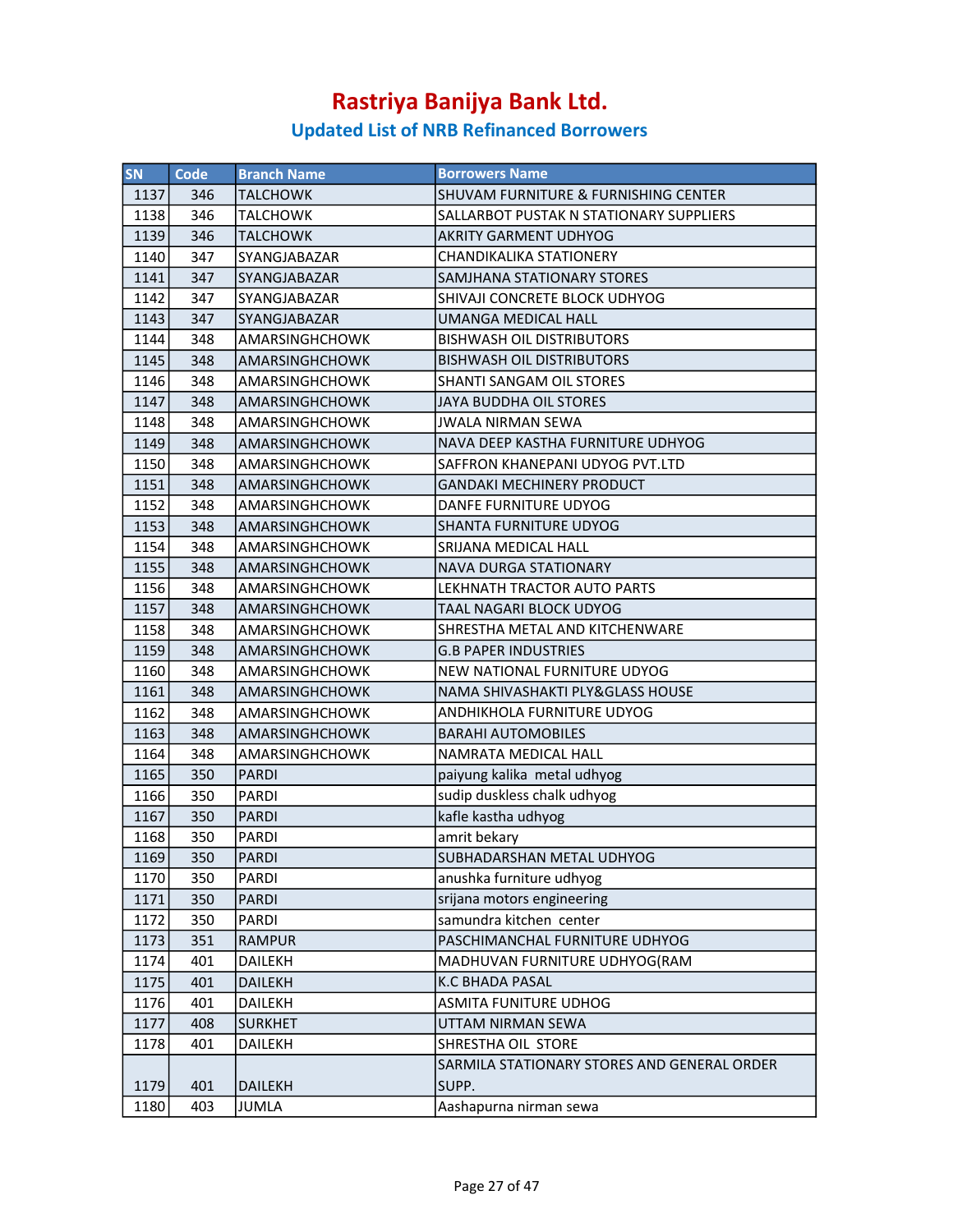| <b>SN</b> | Code | <b>Branch Name</b>      | <b>Borrowers Name</b>                     |
|-----------|------|-------------------------|-------------------------------------------|
| 1181      | 403  | <b>JUMLA</b>            | G.p.stationary and suppliers              |
| 1182      | 405  | <b>BAITADI</b>          | <b>ADARSH STATIONARY &amp; SUPPLIERS</b>  |
| 1183      | 405  | <b>BAITADI</b>          | ARCHANA NIRMAN SEWA                       |
| 1184      | 407  | <b>BAJURA</b>           | SIRIS BOOKS AND STATIONERY                |
| 1185      | 407  | <b>BAJURA</b>           | C.K TRIVENI STEEL FURNITURE GRILL         |
| 1186      | 408  | <b>SURKHET</b>          | HIMANSHU AUTO LINK                        |
| 1187      | 408  | SURKHET                 | DIPMALA PLASTIC SUPPLIERS                 |
| 1188      | 409  | <b>DARCHULA</b>         | <b>BISHNU NIRMAN SEWA</b>                 |
| 1189      | 412  | <b>MANMA</b>            | KUSHUM SHAHI MEDICALL HALL                |
| 1190      | 413  | <b>NEPALGUNJ</b>        | KANTI AROGYA HOSPITAL PVT LTD             |
| 1191      | 413  | NEPALGUNJ               | KANTI AROGYA HOSPITAL PVT LTD             |
| 1192      | 413  | NEPALGUNJ               | BAHUBALI WOOD PRODUCT PVT LTD             |
| 1193      | 413  | NEPALGUNJ               | AMBE FURNISHING GARDEN                    |
| 1194      | 413  | NEPALGUNJ               | SHRIYA INTERIOR INDUSTRIES PVT LTD        |
| 1195      | 416  | <b>TULSIPUR</b>         | Dharma Bhada Pasal                        |
| 1196      | 416  | <b>TULSIPUR</b>         | Nawajyoti Stationery                      |
| 1197      | 416  | <b>TULSIPUR</b>         | Siddhi Ganesh Tyre House                  |
| 1198      | 424  | <b>ATTARIYA</b>         | TRILOCHAN OIL TRADERS                     |
| 1199      | 428  | <b>KOHALPUR</b>         | New Kafle Plastic Suplliers               |
| 1200      | 428  | <b>KOHALPUR</b>         | Little One Collection                     |
| 1201      | 428  | <b>KOHALPUR</b>         | <b>KHADKA FENCY PASAL</b>                 |
| 1202      | 428  | KOHALPUR                | Bohara Furniture Udhyog                   |
| 1203      | 428  | <b>KOHALPUR</b>         | <b>National Auto Traders</b>              |
| 1204      | 428  | KOHALPUR                | Gaire Offset Press                        |
| 1205      | 428  | KOHALPUR                | New Shiva Shanti Auto Parts               |
| 1206      | 429  | LAMAHI                  | SHITAL MOMO AND RESUTANT CENTER           |
| 1207      | 429  | <b>LAMAHI</b>           | NATIONAL METAL UDHYOG                     |
| 1208      | 439  | <b>SHREEPUR BELAURI</b> | MAHIMA PUSTAK PASAL                       |
| 1209      | 419  | <b>SIMIKOT</b>          | HIGHLAND HERBAL AND AGRO PRODUCT PVT LTD  |
| 1210      | 419  | <b>SIMIKOT</b>          | UTKRISTI NIRMAN SEWA                      |
| 1211      | 419  | <b>SIMIKOT</b>          | NEW RAWAT NIRMAN SEWA                     |
| 1212      | 445  | LAMKI                   | JANAKI KASTA FURNITURE SUPPLIERS          |
| 1213      | 445  | <b>LAMKI</b>            | RAMAROSHAN ADHUNIK SU.PA FURNITURE UDHYOG |
| 1214      | 447  | <b>BHURIGAUN</b>        | SANGHARI BHADA PASAL                      |
| 1215      | 447  | <b>BHURIGAUN</b>        | CHHATRALAXMI YAKIKIRT SANKALAN KENDRA     |
| 1216      | 436  | INARAYANPUR             | <b>GOPALGANGA ENTERPRESES</b>             |
| 1217      | 436  | NARAYANPUR              | <b>TIRTH OIL STORE</b>                    |
| 1218      | 235  | <b>JEETPUR</b>          | <b>BIDHYARTHI PUSTAK PASAL</b>            |
| 1219      | 433  | <b>CHAURJAHARI</b>      | AASISH TRADERS AND SUPPLIERS              |
| 1220      | 433  | <b>CHAURJAHARI</b>      | SAMIR AUTO PARTS                          |
| 1221      | 229  | <b>DINGLA</b>           | ANISH FURNITURE UDHYOG                    |
| 1222      | 229  | <b>DINGLA</b>           | PAKHRIN HATE KAGAJ UDHYOG                 |
| 1223      | 229  | <b>DINGLA</b>           | YALAMBAR GRILL UDHOG                      |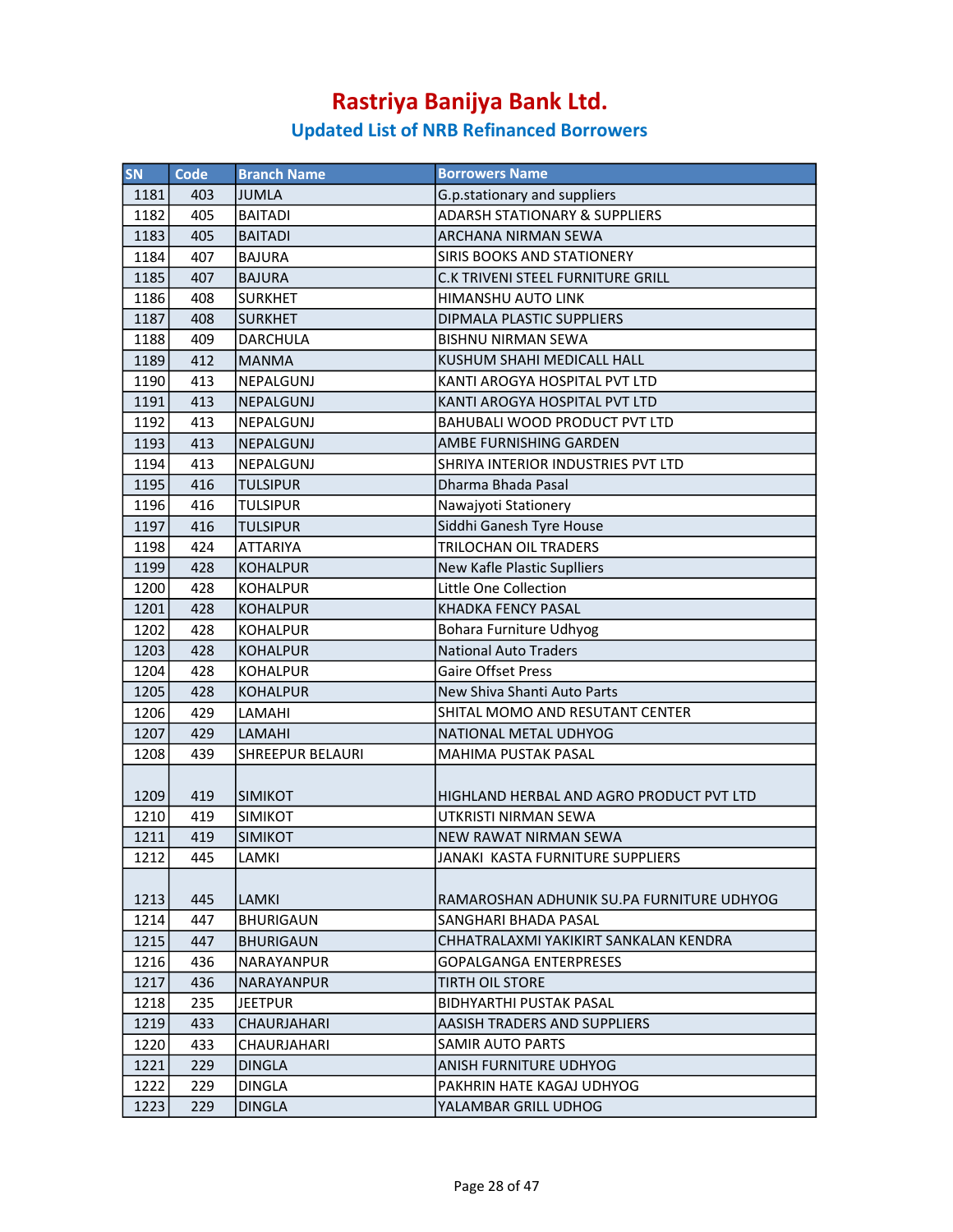| SN   | Code | <b>Branch Name</b>   | <b>Borrowers Name</b>                |
|------|------|----------------------|--------------------------------------|
| 1224 | 234  | <b>DUHABI</b>        | Sagar Steel Furniture Udhyou         |
| 1225 | 234  | <b>DUHABI</b>        | Santosh Motor Cycle Parts Suppliers  |
| 1226 | 234  | <b>DUHABI</b>        | New Katuwal greel Udhyog             |
| 1227 | 234  | <b>DUHABI</b>        | <b>Bibek Pustak Pasal</b>            |
| 1228 | 234  | <b>DUHABI</b>        | Sipradi Febrication Udhyog           |
| 1229 | 145  | <b>JADUKHOLA</b>     | <b>PRADIP IRON STORS</b>             |
| 1230 | 335  | <b>GAIDAKOT</b>      | <b>SUNGAVA BOOK HOUSE</b>            |
| 1231 | 335  | <b>GAIDAKOT</b>      | SHREE RAM HARDWARE AND GLASS HOUSE   |
|      |      |                      |                                      |
| 1232 | 335  | <b>GAIDAKOT</b>      | JAYA MANAKAMANA CONCRIT BIOCK UDHYOG |
| 1233 | 335  | <b>GAIDAKOT</b>      | KHANAL STEEL FURNITURE UDHYOG        |
| 1234 | 335  | <b>GAIDAKOT</b>      | CHITWAN DIAGNOSTIC                   |
| 1235 | 335  | <b>GAIDAKOT</b>      | <b>SAKSHAM TYRE WORLD</b>            |
| 1236 | 352  | DAMAULI              | NEW DAMAULI PLASTIC CENTRE           |
| 1237 | 352  | <b>DAMAULI</b>       | <b>TANAHUN BIJ BHANDAR</b>           |
| 1238 | 352  | DAMAULI              | VYAS SAICHHIK SAMAGRI SANGRAHA       |
| 1239 | 352  | <b>DAMAULI</b>       | POKHREL FURNITURE UDYOG              |
| 1240 | 183  | <b>RATNANAGAR</b>    | DHAULAGIRI FURNITURE UDHYOG          |
| 1241 | 183  | <b>RATNANAGAR</b>    | PUJA KASTHA FURNITURE UDHYOG         |
| 1242 | 435  | <b>KHAJURA</b>       | SABINA BOOKS AND STATIONARY          |
| 1243 | 353  | <b>BANGANGA</b>      | Siddhartha Furniture Centre          |
| 1244 | 353  | BANGANGA             | Swatantra Oil                        |
| 1245 | 353  | <b>BANGANGA</b>      | MINU MASALA UDHYOG                   |
| 1246 | 353  | <b>BANGANGA</b>      | <b>BHATTARAI IRON STORE</b>          |
| 1247 | 353  | <b>BANGANGA</b>      | <b>SHARDA MOTORCYCLE PARTS</b>       |
| 1248 | 438  | LUHAM                | <b>BISWAS SWASTHYA CLINIC</b>        |
| 1249 | 309  | <b>TRIVENI</b>       | AAYUSHI BHELI UDDOGA                 |
| 1250 | 309  | <b>TRIVENI</b>       | RITIKA VELI UDDHYOG                  |
| 1251 | 309  | <b>TRIVENI</b>       | <b>SUWARNA BHELI UDHYOG</b>          |
| 1252 | 354  | <b>PHALEBAS</b>      | SHRESTHA GRIL SATHAR UDYOG           |
| 1253 | 265  | <b>MAHENDRACHOWK</b> | <b>New Galaxy Shoes Udhyog</b>       |
| 1254 | 422  | CHAUMALA             | SHIWAJI STEEL TATHA KASTHA FURNITUR  |
| 1255 | 422  | <b>CHAUMALA</b>      | <b>GANGA METAL UDHYOG</b>            |
| 1256 | 240  | BAYARBAN             | BHAWANI KASTHA FURNITURE UDHYOG      |
| 1257 | 240  | BAYARBAN             | BHANJA MOTORCYCLE GYAREJ             |
| 1258 | 240  | BAYARBAN             | NEW MANOJ KASTHA UDHYOG              |
| 1259 | 211  | <b>HILE</b>          | PABITRA FURNITURE UDHYOG             |
| 1260 | 442  | <b>BIDHYAPUR</b>     | DHUNGANA SISA PASAL                  |
| 1261 | 355  | LAKESIDE             | NEPAL MANDALA BOOK SHOP              |
| 1262 | 460  | RUKUMKOT             | AMALACHAURI BHADA PASAL AND SUPPL.   |
| 1263 | 460  | <b>RUKUMKOT</b>      | <b>SISNE HIMAL GRIL UDYOD</b>        |
| 1264 | 460  | RUKUMKOT             | NEW KALYAN PUSTAK PASAL              |
| 1265 | 460  | <b>RUKUMKOT</b>      | <b>KALYAN GIRIL UDYOG</b>            |
| 1266 | 264  | PANBARI              | UTTAM PAUROTI UDHOG                  |
| 1267 | 264  | PANBARI              | PACHKANYA PUSTAK PASAL               |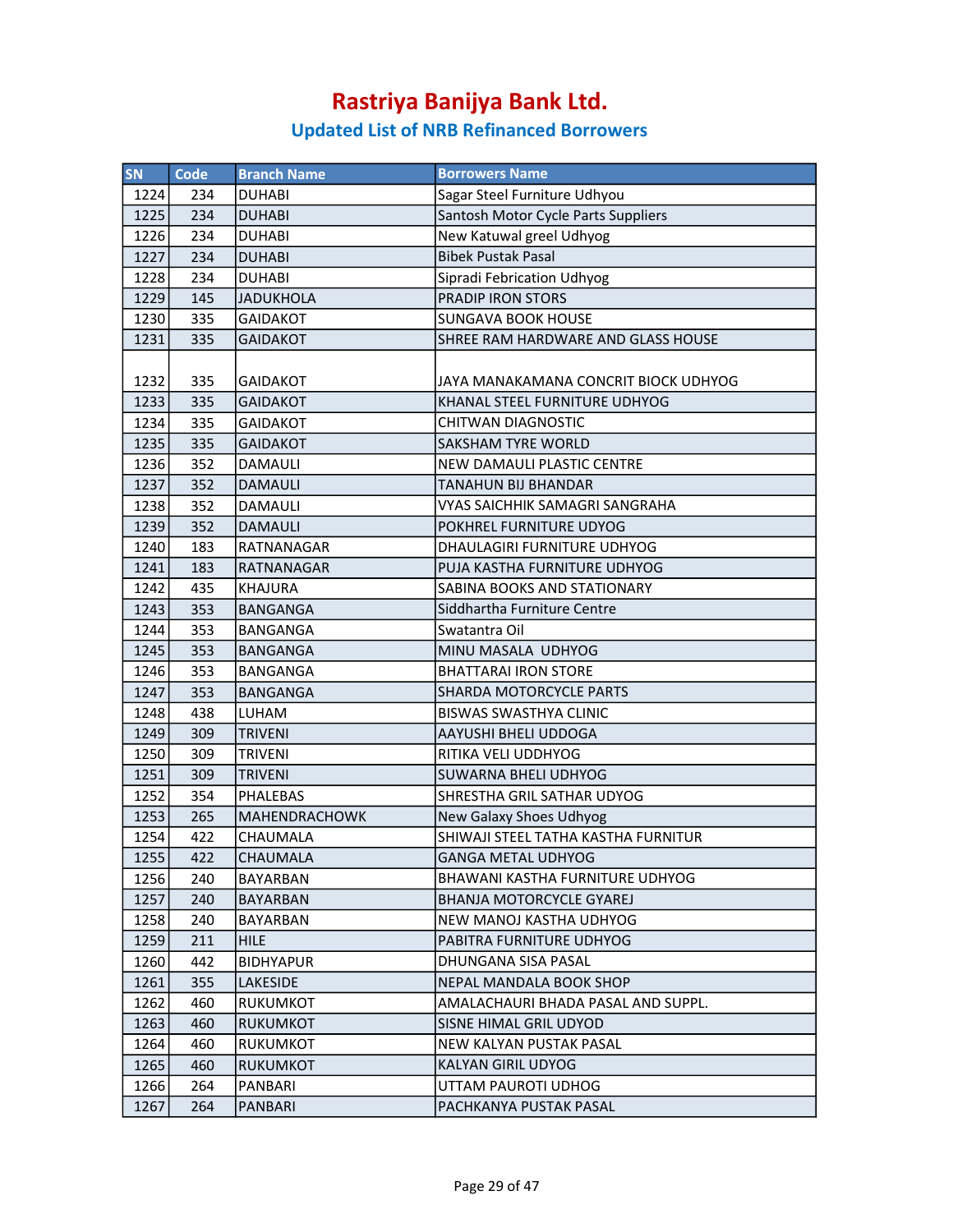| <b>SN</b> | <b>Code</b> | <b>Branch Name</b>   | <b>Borrowers Name</b>                              |
|-----------|-------------|----------------------|----------------------------------------------------|
| 1268      | 456         | <b>BANSGADHI</b>     | <b>S.B. GRILL UDHYOG</b>                           |
| 1269      | 456         | <b>BANSGADHI</b>     | <b>S.B. GRILL UDHYOG</b>                           |
| 1270      | 456         | BANSGADHI            | <b>MANJIT FENSI HOUSE</b>                          |
| 1271      | 456         | <b>BANSGADHI</b>     | <b>MANISH GLASS HOUSE</b>                          |
| 1272      | 456         | <b>BANSGADHI</b>     | EDIBLE INDUSTRIES PVT. LTD.                        |
| 1273      | 456         | <b>BANSGADHI</b>     | EDIBLE INDUSTRIES PVT. LTD.                        |
|           |             |                      |                                                    |
| 1274      | 195         | MALEKHU              | Barakoti Glass Plywood and General Order Suppliers |
| 1275      | 236         | <b>CHAKCHAKI</b>     | <b>UTSAB PUSTAK PASAL</b>                          |
| 1276      | 357         | <b>KHAIRENITAR</b>   | JAI SHREE BHWANI PLASTIC STORES                    |
| 1277      | 357         | <b>KHAIRENITAR</b>   | SUMINA SISA AND PLY SUPPLIERS                      |
| 1278      | 357         | KHAIRENITAR          | SONUP SISA AND PLY PASAL                           |
| 1279      | 357         | <b>KHAIRENITAR</b>   | DIRGHAYU FURNITURE SHOWROOM                        |
| 1280      | 357         | KHAIRENITAR          | <b>ASHIS SISHA PASAL</b>                           |
| 1281      | 328         | <b>PURTIGHAT</b>     | <b>SUDAN MEDICAL HALL</b>                          |
| 1282      | 107         | <b>BHIMPHEDI</b>     | <b>BENKATESH CHAPAKHANA</b>                        |
| 1283      | 143         | <b>THAPATHALI</b>    | NISTHA NIRMAN SEWA                                 |
| 1284      | 121         | GAUR                 | Xavier Institute                                   |
| 1285      | 516         | <b>BIRENDRANAGAR</b> | <b>AAYUSH NIRMAN SEWA</b>                          |
|           |             |                      |                                                    |
| 1286      | 516         | BIRENDRANAGAR        | MA MALIKA FURNITURE UDHYOG AND FINISING GARDEN     |
|           |             |                      |                                                    |
| 1287      | 199         | SWAYAMBHU            | SHANBHI AGRO PACKAGING INDUSTRIES PVT LTD          |
|           |             |                      |                                                    |
| 1288      | 199         | SWAYAMBHU            | SHANBHI AGRO PACKAGING INDUSTRIES PVT LTD          |
| 1289      | 503         | <b>ROLPA</b>         | GRIHALAXMI BHADA PASAL                             |
| 1290      | 105         | <b>GAJURI</b>        | <b>BIPIN HOTEL</b>                                 |
| 1291      | 105         | <b>GAJURI</b>        | <b>SHARMILA HOTEL</b>                              |
| 1292      | 105         | <b>GAJURI</b>        | <b>GAJURI KHAJA GHAR</b>                           |
| 1293      | 105         | <b>GAJURI</b>        | <b>SONAM LAMA HOTEL</b>                            |
| 1294      | 105         | <b>GAJURI</b>        | RADHIKA HOTEL                                      |
| 1295      | 105         | <b>GAJURI</b>        | SHRESTHA HOTEL AND LODGE                           |
| 1296      | 105         | <b>GAJURI</b>        | LAYO HOTEL                                         |
| 1297      | 105         | <b>GAJURI</b>        | SANDESH HOTEL AND KHAJA GHAR                       |
| 1298      | 105         | GAJURI               | <b>NEW AMBIKA HOTEL</b>                            |
| 1299      | 105         | <b>GAJURI</b>        | DINESH HOTEL                                       |
| 1300      | 105         | GAJURI               | <b>GURUNG KITCHEN</b>                              |
| 1301      | 105         | <b>GAJURI</b>        | <b>BENI SIKSHA SADAN SCHOOL</b>                    |
| 1302      | 105         | GAJURI               | HAMRO RATO BHALE CORNER                            |
| 1303      | 105         | <b>GAJURI</b>        | AMBIKA HOTEL                                       |
| 1304      | 106         | SINDHULI             | PRATIK FIBER PAPER BAG UDAYOG                      |
| 1305      | 106         | <b>SINDHULI</b>      | <b>LK CONSTRUCTION</b>                             |
| 1306      | 136         | <b>BHOTAHITY</b>     | ARYAL HANDICRAFT                                   |
| 1307      | 136         | <b>BHOTAHITY</b>     | KANTIPUR TEMPLE HOUSE PVT LTD                      |
| 1308      | 136         | <b>BHOTAHITY</b>     | ANNAPURNA BIJ BHANDAR                              |
|           |             |                      |                                                    |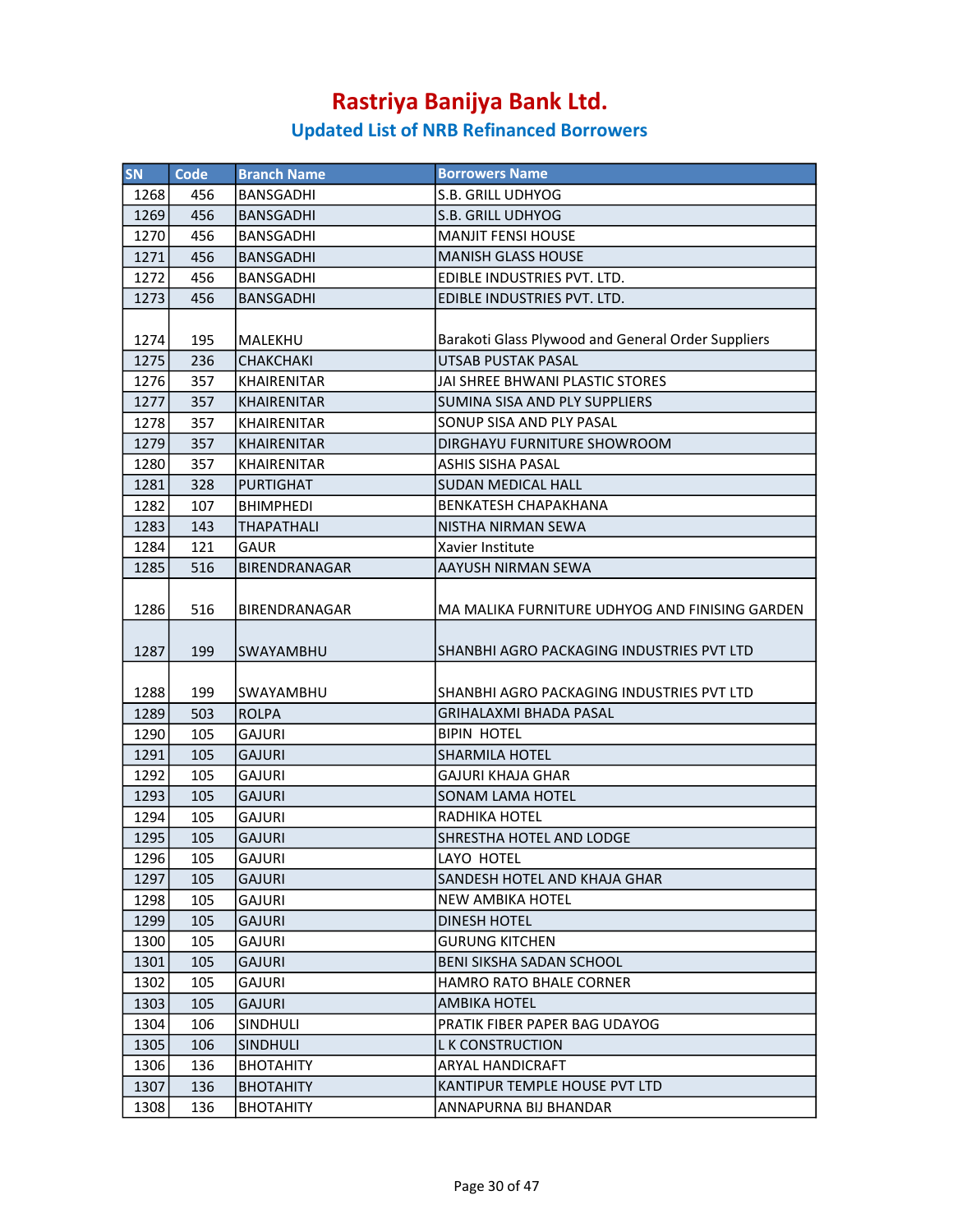| <b>SN</b> | <b>Code</b> | <b>Branch Name</b>    | <b>Borrowers Name</b>                    |
|-----------|-------------|-----------------------|------------------------------------------|
| 1309      | 136         | <b>BHOTAHITY</b>      | DIP/ DEEP KIRANA STORE                   |
| 1310      | 149         | KHARANITAR            | RAJ BHANDARI SUPPLIERS                   |
| 1311      | 149         | KHARANITAR            | SHRESTHA KIRANA PASAL                    |
| 1312      | 149         | <b>KHARANITAR</b>     | DUPCHESHWOR KHADHYA BHANDAR              |
| 1313      | 149         | <b>KHARANITAR</b>     | <b>KHARANITAR COLD STORE</b>             |
| 1314      | 149         | KHARANITAR            | D.BHANDARI STATIONERY                    |
| 1315      | 201         | <b>DHANKUTA</b>       | MAHALAXMI KHUKURI UDAYOG                 |
| 1316      | 306         | GORKHA                | UNIQUE SHOPPING CENTER                   |
| 1317      | 306         | <b>GORKHA</b>         | <b>CHIRAJ CONSTRUCTION</b>               |
| 1318      | 306         | <b>GORKHA</b>         | <b>GANDAKI PHOTO AND COMPUTER</b>        |
| 1319      | 306         | <b>GORKHA</b>         | GORKHA INFOS                             |
| 1320      | 308         | BHAIRAHAWA            | UNIQUE HOMES ENGLISH BOARDING SCHOOL     |
| 1321      | 308         | <b>BHAIRAHAWA</b>     | UNIQUE HOMES ENGLISH BOARDING SCHOOL     |
| 1322      | 308         | <b>BHAIRAHAWA</b>     | KASHI NOBEL ACADEMY                      |
| 1323      | 310         | <b>PARASI</b>         | SAAJ BEAUTY PALOUR                       |
| 1324      | 310         | <b>PARASI</b>         | MANAKANAMA GENERAL STORE                 |
| 1325      | 310         | <b>PARASI</b>         | SHURTI BEAUTY PALOUR                     |
| 1326      | 314         | ARYABHANJYANG         | SITA COSMETIC                            |
| 1327      | 314         | ARYABHANJYANG         | ISHISKA / AAISKA SUPPLIERS               |
| 1328      | 314         | ARYABHANJYANG         | KALPANA BHADA PASAL                      |
| 1329      | 314         | ARYABHANJYANG         | <b>RAJENDRA STORE</b>                    |
| 1330      | 314         | ARYABHANJYANG         | RESUNGA DEEPA RESTAURANT                 |
| 1331      | 333         | <b>BARDAGHAT</b>      | <b>GREENLAND RESTAURANT AND LODGE</b>    |
| 1332      | 346         | <b>TALCHOWK</b>       | NABA NAGMANI KASTH UDYOG                 |
| 1333      | 346         | <b>TALCHOWK</b>       | ROYAL POKHARA CAFÉ                       |
| 1334      | 348         | AMARSINGHCHOWK        | GOSHALI PACKAGING INDUSTRIES PVT.LTD     |
| 1335      | 348         | <b>AMARSINGHCHOWK</b> | GOSHALI PACKAGING INDUSTRIES PVT.LTD     |
| 1336      | 350         | PARDI                 | NEW BIBEK FURNITURE AND STATIONARY       |
| 1337      | 351         | <b>RAMPUR</b>         | POKHREL FURNITURE UDHYOG                 |
| 1338      | 409         | DARCHULA              | SHIKHAR FURNITURE AND ALMUNIUM UDAYOG    |
| 1339      | 409         | <b>DARCHULA</b>       | <b>MANOJ GENERAL STORE AND SUPPLIERS</b> |
| 1340      | 410         | <b>DOTI</b>           | SABIN AND SAUJAN KHUDRA PASAL AND HOTEL  |
| 1341      | 410         | DOTI                  | SAILESWARI UCHHA MA VI                   |
| 1342      | 410         | <b>DOTI</b>           | <b>MAHAKALI HOTEL AND RESTRURENT</b>     |
| 1343      | 410         | <b>DOTI</b>           | MALASHI KIRANA PASHAL                    |
| 1344      | 410         | <b>DOTI</b>           | MANKAMANA KASTHA FURNITURE UDYOG         |
| 1345      | 410         | <b>DOTI</b>           | <b>BIDDYA STATIONARY</b>                 |
| 1346      | 410         | DOTI                  | MUNA MEMORIAL ACADEMY                    |
| 1347      | 430         | <b>DIPAYAL</b>        | SETI STATIONERY AND KIRANA PASAL         |
| 1348      | 430         | <b>DIPAYAL</b>        | PREM ELECTRICAL REPAIRING CENTER         |
| 1349      | 434         | <b>DULLU</b>          | KAMAL HOTEL & LODGE                      |
| 1350      | 434         | DULLU                 | ABHISHEK GRIL FURNITURE UDHYOG PRO       |
| 1351      | 434         | <b>DULLU</b>          | <b>NEW SHIKHAR STAR HOTEL</b>            |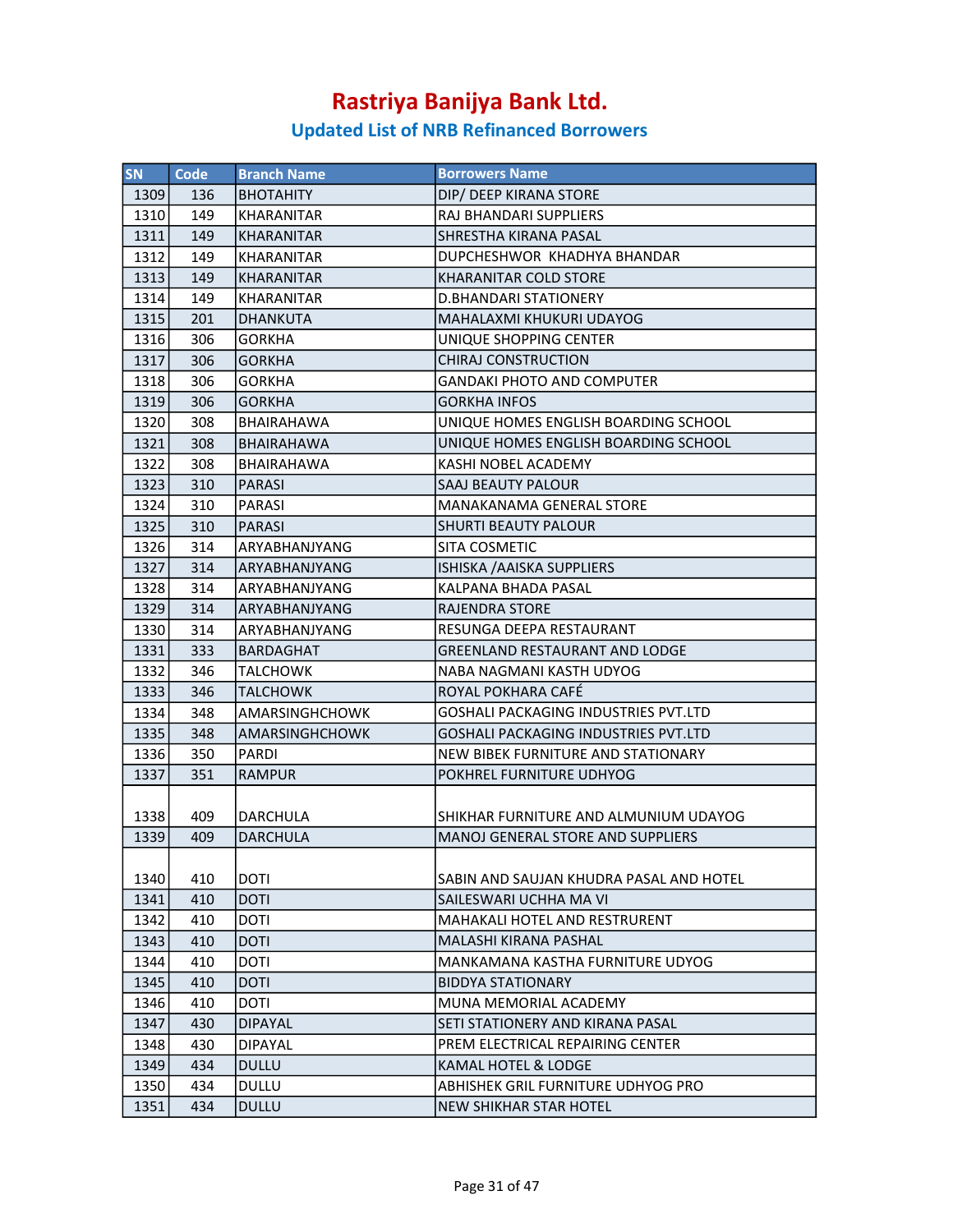| <b>SN</b> | Code | <b>Branch Name</b> | <b>Borrowers Name</b>                         |
|-----------|------|--------------------|-----------------------------------------------|
| 1352      | 434  | <b>DULLU</b>       | ASHISH KAMANA HOTEL & LOUDGE                  |
| 1353      | 434  | <b>DULLU</b>       | DHRUBA HOTEL PRO NAINE SARKI                  |
| 1354      | 434  | <b>DULLU</b>       | SITA HOTEL PRO. SITA YOGI                     |
| 1355      | 434  | <b>DULLU</b>       | FULBARI HOTEL & RESTUREANT PRO.PREM           |
| 1356      | 434  | <b>DULLU</b>       | SIRJANA HOTEL & LODGE                         |
| 1357      | 434  | <b>DULLU</b>       | <b>HOTEL MANOJ</b>                            |
| 1358      | 434  | <b>DULLU</b>       | HOTEL SHUBHAKAMANA & LODGE                    |
| 1359      | 434  | <b>DULLU</b>       | <b>BINOD ELECTRONICS AND MOBILE CENTER</b>    |
| 1360      | 434  | <b>DULLU</b>       | <b>BHAGAWATI FENCY STORE</b>                  |
| 1361      | 434  | <b>DULLU</b>       | KHAJANA GENERAL STORE                         |
| 1362      | 434  | <b>DULLU</b>       | <b>SHUPHAL RICE MILL</b>                      |
| 1363      | 434  | <b>DULLU</b>       | SAMIKSHYA KIRANA PASAL PRO. BINOD             |
|           |      |                    |                                               |
| 1364      | 434  | <b>DULLU</b>       | ASTHA TRADE LINK CENTER                       |
| 1365      | 434  | <b>DULLU</b>       | <b>MALIKA SUPPLIERS</b>                       |
| 1366      | 434  | DULLU              | KESHAB KHADEYA TATHA KHUDIRA PASAL            |
| 1367      | 434  | <b>DULLU</b>       | <b>JWALA SUNCHADI PASAL</b>                   |
| 1368      | 434  | <b>DULLU</b>       | <b>KARKI ELECTRONICS</b>                      |
| 1369      | 434  | <b>DULLU</b>       | SAURABH KHADYA KHUDRA PASAL                   |
| 1370      | 434  | <b>DULLU</b>       | PARBAT PRABESH KIRANA PASAL                   |
| 1371      | 434  | <b>DULLU</b>       | PRATIKSHA ELECTRONIC PASAL                    |
| 1372      | 434  | <b>DULLU</b>       | DHULESWAR FURNITURE UDHYOG                    |
| 1373      | 434  | <b>DULLU</b>       | <b>K C FENCY STORE</b>                        |
| 1374      | 434  | <b>DULLU</b>       | SUDIKSHYA SUPPING CENTER                      |
| 1375      | 434  | <b>DULLU</b>       | <b>BUTWAL MUWARAKH GENERAL STORES</b>         |
| 1376      | 434  | DULLU              | <b>PRAKRITI ORDER SUPPLIERS</b>               |
| 1377      | 434  | <b>DULLU</b>       | <b>LEBINA STORES</b>                          |
| 1378      | 434  | <b>DULLU</b>       | <b>BHAWANA GENERAL STORES</b>                 |
| 1379      | 434  | <b>DULLU</b>       | SANTOSH KHADYAKHUDRA PASAL                    |
| 1380      | 434  | <b>DULLU</b>       | KHANAL STORES AND ORDER SUPPLIERS             |
|           |      |                    |                                               |
| 1381      | 434  | <b>DULLU</b>       | <b>MAHIMA ELECTRONICS AND ORDER SUPPLIERS</b> |
| 1382      | 434  | <b>DULLU</b>       | DIPENDRA KHADYA KHUDRA PASAL                  |
| 1383      | 434  | <b>DULLU</b>       | SHUBHALAXMI PUSTAK PASAL                      |
| 1384      | 434  | DULLU              | <b>SUNDER KIRANA PASAL</b>                    |
| 1385      | 434  | <b>DULLU</b>       | PRANJAL AND PRANJALI STORES                   |
| 1386      | 434  | DULLU              | <b>JAGAT STORES</b>                           |
| 1387      | 434  | <b>DULLU</b>       | <b>CHETAN GENERAL STORES</b>                  |
| 1388      | 434  | DULLU              | <b>JWALA STORES</b>                           |
| 1389      | 434  | <b>DULLU</b>       | <b>BHANDARI RICE MILL</b>                     |
| 1390      | 434  | DULLU              | NEW DULLU SUNCHADI PASAL                      |
| 1391      | 434  | <b>DULLU</b>       | <b>KAMALA STORES</b>                          |
| 1392      | 434  | DULLU              | ROHIT GENEERAL STORES                         |
| 1393      | 434  | <b>DULLU</b>       | <b>GAYATRI FURNITURE UDHYOG</b>               |
| 1394      | 434  | DULLU              | AASIRBAD GENERAL ORDER SUPPLIERS              |
| 1395      | 434  | <b>DULLU</b>       | NEW JWALA SUNCHADI PASAL                      |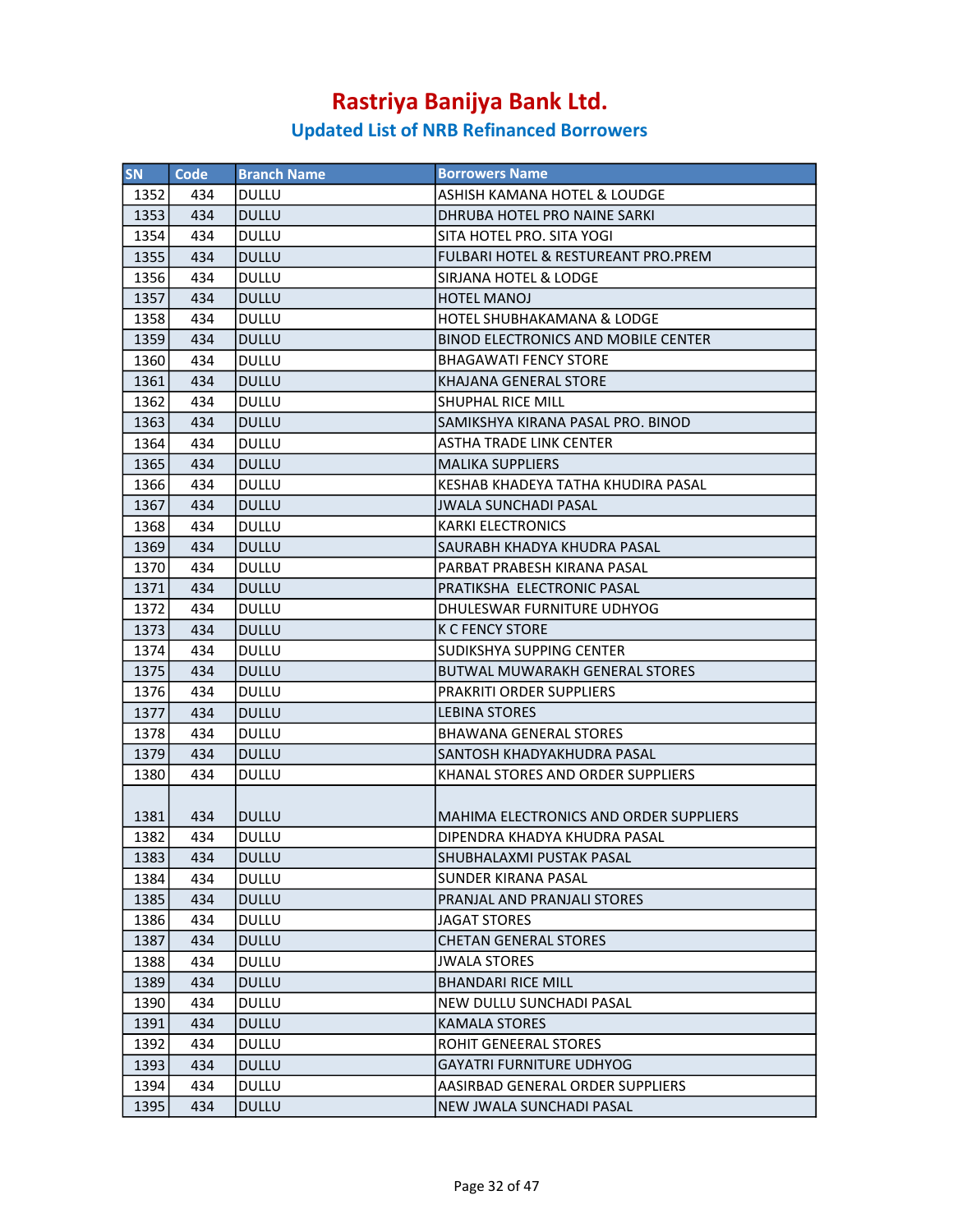| SN           | Code       | <b>Branch Name</b>      | <b>Borrowers Name</b>                         |
|--------------|------------|-------------------------|-----------------------------------------------|
| 1396         | 434        | DULLU                   | <b>RAJU STORES</b>                            |
| 1397         | 434        | <b>DULLU</b>            | <b>GOMA EMPORIUM</b>                          |
| 1398         | 434        | <b>DULLU</b>            | <b>JWALA BIJULI PASAL</b>                     |
| 1399         | 434        | <b>DULLU</b>            | AMIN AND ANISH GENERAL STORE                  |
| 1400         | 434        | DULLU                   | BHASKAR KHADYA KHUDRA PASAL                   |
| 1401         | 434        | <b>DULLU</b>            | DIPENDRA GENERAL STORES                       |
| 1402         | 434        | <b>DULLU</b>            | NEW ELIJA GENERAL STORE                       |
| 1403         | 434        | <b>DULLU</b>            | <b>ASHOK KIRANA PASAL</b>                     |
| 1404         | 434        | DULLU                   | PURNIMA FENCY THAPA KHUDRA PASAL              |
| 1405         | 434        | <b>DULLU</b>            | <b>SUSMA GHADI RADIO PASAL</b>                |
| 1406         | 434        | <b>DULLU</b>            | SANUP MOBILE GALLERY                          |
| 1407         | 434        | <b>DULLU</b>            | AAKRITI AND AASHISH AGROVET CENTER            |
| 1408         | 434        | <b>DULLU</b>            | <b>UDAY MEDICAL HALL</b>                      |
| 1409         | 434        | <b>DULLU</b>            | DIL MAYA STORES                               |
| 1410         | 439        | <b>SHREEPUR BELAURI</b> | PREM TENT HOUSE                               |
| 1411         | 439        | <b>SHREEPUR BELAURI</b> | PREM TENT HOUSE                               |
| 1412         | 404        | BAYALPATA               | TRIPURA SUNDARI STORE                         |
| 1413         | 404        | <b>BAYALPATA</b>        | <b>BASANTI COLD STORE</b>                     |
| 1414         | 404        | <b>BAYALPATA</b>        | NILKAMAL TRADERS                              |
| 1415         | 404        | <b>BAYALPATA</b>        | <b>KISHOR COLD STORE</b>                      |
| 1416         | 404        | <b>BAYALPATA</b>        | <b>BARDADEVI R.K. GENERAL STORE</b>           |
| 1417         | 404        | <b>BAYALPATA</b>        | <b>KUNWOR BHADA PASAL</b>                     |
| 1418         | 404        | BAYALPATA               | DEEP AND DR TRAADERS                          |
|              |            |                         |                                               |
|              |            | KHAIRENITAR             | DEEPAK/ DIPAK SHIRTING SUTING AND DRESS HOUSE |
| 1419<br>1420 | 357<br>357 | <b>KHAIRENITAR</b>      | KARKI KIRANA PASAL                            |
| 1421         | 357        | <b>KHAIRENITAR</b>      | ASIM COSMETIC AND GIFT CENTER                 |
|              |            |                         |                                               |
| 1422         | 131        | <b>BHARATPUR</b>        | BHANDARI KRISHI FARM<br>LAXMI COSMETIC PASAL  |
| 1423         | 236        | <b>CHAKCHAKI</b>        |                                               |
| 1424         | 103        | <b>DHADING</b>          | Shree Krishna Kapada Pasal<br>Sarmila Hotel   |
| 1425         | 103        | <b>DHADING</b>          |                                               |
| 1426         | 103        | <b>DHADING</b>          | <b>Rista Tailoring Center</b>                 |
| 1427         | 103        | DHADING                 | Ranjit Ausadhi Pasal                          |
| 1428         | 103        | <b>DHADING</b>          | Duwadi Fancy Store                            |
| 1429         | 103        | <b>DHADING</b>          | Jwalamukhi Khaja Ghar                         |
| 1430         | 103        | <b>DHADING</b>          | Nisha Fresh House                             |
| 1431         | 103        | <b>DHADING</b>          | Shrestha Fresh House                          |
| 1432         | 103        | <b>DHADING</b>          | Simkhada Poultry Firm                         |
| 1433         | 103        | <b>DHADING</b>          | Bikas And Bakhra Kukhura Palan                |
| 1434         | 103        | DHADING                 | Ghimire Krishi Tatha Pashupankshi Firm        |
| 1435         | 103        | <b>DHADING</b>          | Sashi Poultry Firm                            |
| 1436         | 103        | <b>DHADING</b>          | Nilkantha Guest House And Restaurent          |
| 1437         | 103        | <b>DHADING</b>          | Sabin Krishi Firm                             |
| 1438         | 103        | <b>DHADING</b>          | Netrawati Krishi Tatha Pashupankshi Firm      |
| 1439         | 104        | DHULIKHEL               | DEURALI RESTURANT AND GUEST HOUSE             |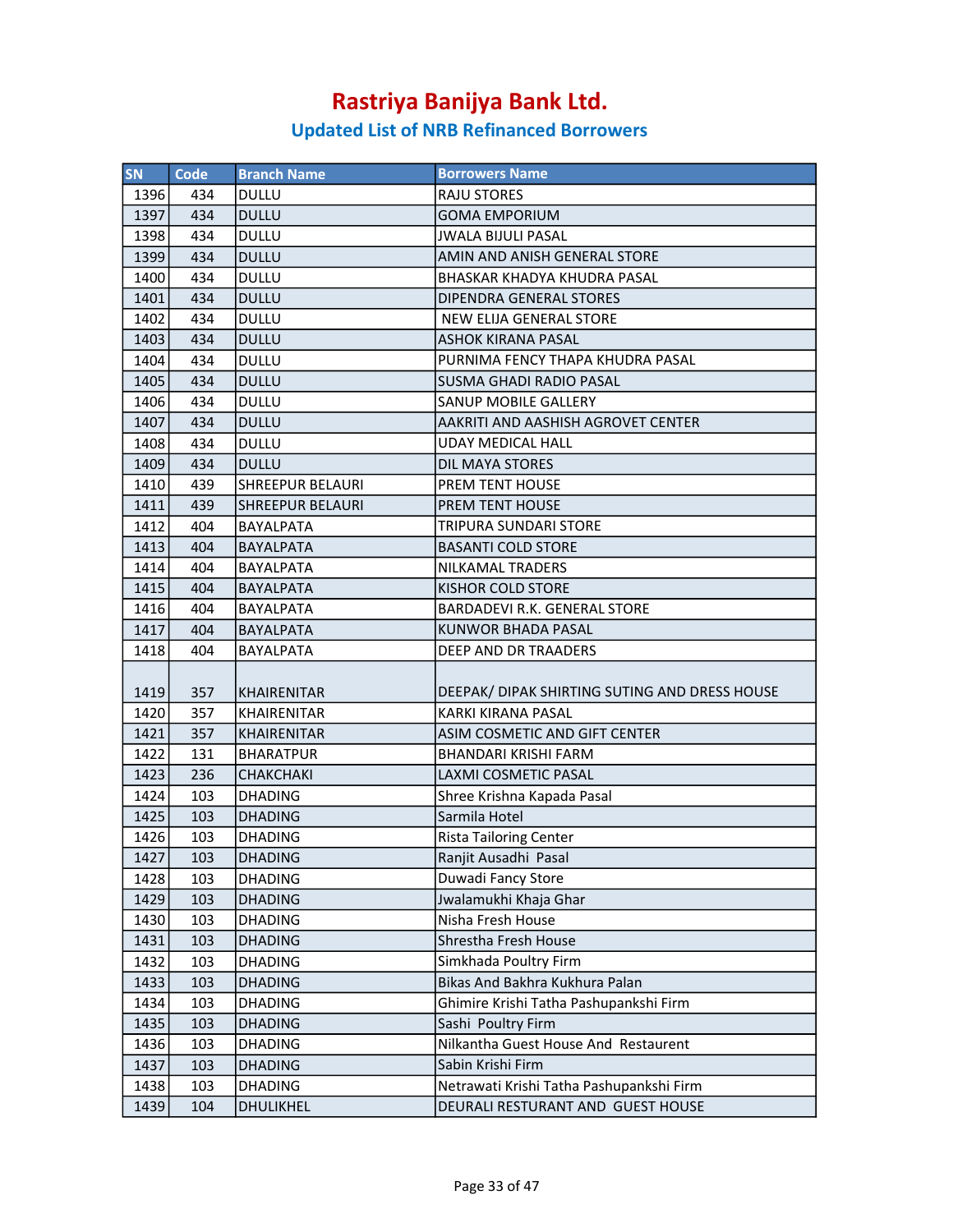| <b>SN</b> | <b>Code</b> | <b>Branch Name</b> | <b>Borrowers Name</b>                      |
|-----------|-------------|--------------------|--------------------------------------------|
| 1440      | 105         | <b>GAJURI</b>      | SUNDAR BAKHRA FIRM                         |
| 1441      | 105         | <b>GAJURI</b>      | <b>GANGA KRISHI FIRM</b>                   |
| 1442      | 105         | GAJURI             | P.S.N.KRISHI TATHA PASHUPANKSHI FIRM       |
| 1443      | 105         | <b>GAJURI</b>      | KALYANKARI BAKHRA FIRM                     |
| 1444      | 105         | <b>GAJURI</b>      | SHAKTI KRISHI FIRM                         |
| 1445      | 105         | <b>GAJURI</b>      | HEAVEN HITAISHI 39 BAKHRA FIRM             |
| 1446      | 105         | <b>GAJURI</b>      | SANGHARSHA KRISHI FIRM                     |
| 1447      | 105         | <b>GAJURI</b>      | LALIGURANS SAMJHANA BAKHRA FIRM            |
| 1448      | 105         | <b>GAJURI</b>      | <b>REGMI PADA PALAN</b>                    |
| 1449      | 105         | <b>GAJURI</b>      | <b>GURUNG BAKHRAPALAN UDHYOG</b>           |
| 1450      | 105         | <b>GAJURI</b>      | <b>GRAMIN SANA KISAN KRISHI FIRM</b>       |
| 1451      | 105         | <b>GAJURI</b>      | PRASIDDIKA KRISHI FIRM                     |
| 1452      | 105         | GAJURI             | <b>BARFEDI TARKARI UDHYOG</b>              |
| 1453      | 105         | <b>GAJURI</b>      | <b>BHUJEL BAHUUDESIYA KRISHI FIRM</b>      |
| 1454      | 105         | <b>GAJURI</b>      | <b>BAHUDDESHIYA KRISHI FIRM</b>            |
| 1455      | 105         | <b>GAJURI</b>      | AADHUNIK PASU BYABSAYE                     |
| 1456      | 105         | GAJURI             | THAKUR TARKARI, PHALPHUL TATHA PASHU       |
| 1457      | 105         | <b>GAJURI</b>      | GAJURI LASSI TATHA KHAJA GHAR              |
| 1458      | 105         | <b>GAJURI</b>      | KALIKA TARKARI PASAL                       |
| 1459      | 106         | <b>SINDHULI</b>    | <b>SARADA POULTRY FARM</b>                 |
| 1460      | 106         | SINDHULI           | <b>NABIN POLTI FROM</b>                    |
| 1461      | 106         | <b>SINDHULI</b>    | ADHIKARI POLTRI FORM                       |
|           |             |                    |                                            |
| 1462      | 106         | <b>SINDHULI</b>    | DI QUALITY FOOD CAFÉ AND FAMILY RESTAURANT |
| 1463      | 106         | <b>SINDHULI</b>    | MINA REDIMED KAPADA STORSA                 |
| 1464      | 106         | <b>SINDHULI</b>    | ABISHEK BASTRALAYA                         |
| 1465      | 106         | <b>SINDHULI</b>    | <b>BHANDARI STAFF HOTEL</b>                |
| 1466      | 106         | <b>SINDHULI</b>    | ANAMOL BASTRALAYA                          |
| 1467      | 106         | <b>SINDHULI</b>    | MA LAXMI READYMADE AND COSMETICS           |
| 1468      | 106         | SINDHULI           | SANUBHAI PHALPHUL PASAL                    |
| 1469      | 106         | <b>SINDHULI</b>    | SHRESTHA FASHIONWARE GALLERY               |
| 1470      | 106         | SINDHULI           | HOTEL ANMOL GUEST HOUSE                    |
| 1471      | 106         | SINDHULI           | DIRGHA COSMETIC GIFT AND FANCY STORE       |
| 1472      | 106         | <b>SINDHULI</b>    | <b>BLOSAM READYMADE HOUSE</b>              |
| 1473      | 106         | <b>SINDHULI</b>    | PATANJALI AYURVED AUSADHALAYA              |
| 1474      | 108         | KHANIKHOLA         | SHREE PRASIDDI PYATHOLOGI LYAB PR.L        |
| 1475      | 108         | <b>KHANIKHOLA</b>  | <b>NABIN POULTRY FIRM</b>                  |
| 1476      | 108         | <b>KHANIKHOLA</b>  | D.R. ENTERPRISES AND REGMI KHANA GHAR      |
| 1477      | 108         | KHANIKHOLA         | KUSHAL LAMA HOTEL                          |
| 1478      | 108         | KHANIKHOLA         | TIRUPATI KHAJA GHAR                        |
| 1479      | 108         | KHANIKHOLA         | <b>NEUPANE HOTEL AND LODGE</b>             |
| 1480      | 108         | KHANIKHOLA         | PRANJAL HOTEL & LODGE                      |
| 1481      | 110         | THAMEL             | INDUS COSMETICS AND GIFT                   |
| 1482      | 119         | BALAJU             | TRISULI HEALTH CENTRE P LTD                |
| 1483      | 119         | <b>BALAJU</b>      | SAI BABA PAPER CRAFTS                      |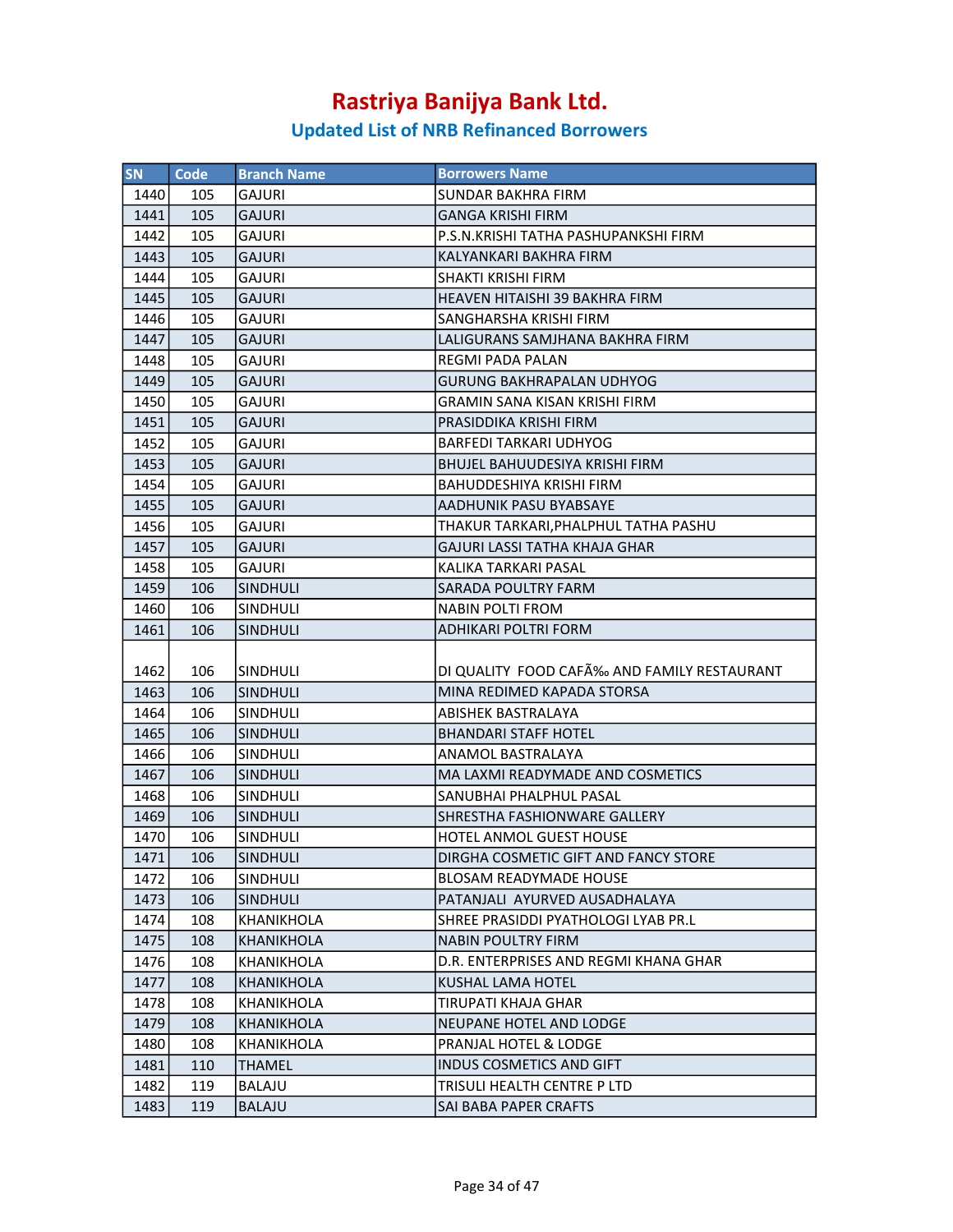| <b>SN</b> | Code | <b>Branch Name</b>                      | <b>Borrowers Name</b>                                             |
|-----------|------|-----------------------------------------|-------------------------------------------------------------------|
| 1484      | 119  | BALAJU                                  | TRIVENI DEVI HEALTH CARE PVT.LTD                                  |
| 1485      | 119  | BALAJU                                  | <b>SAKURA NEPAL CONSULTANCY</b>                                   |
| 1486      | 119  | <b>BALAJU</b>                           | UNNATI KHAJA GHAR                                                 |
| 1487      | 120  | PHARPING                                | <b>R.S Tailors</b>                                                |
| 1488      | 122  | JANAKPUR                                | SHAMBHU GAI PALAN FARM                                            |
| 1489      | 122  | IJANAKPUR                               | SHAMBHU GAI PALAN FARM                                            |
| 1490      | 124  | DHANUSHA MAHENDRANAGAI SAMIR KHAJA GHAR |                                                                   |
| 1491      | 126  | KALAIYA                                 | JAYA MATA DI KAPAS UDYOG                                          |
| 1492      | 126  | <b>KALAIYA</b>                          | <b>TIPTOP SATING SUTING</b>                                       |
| 1493      | 128  | LALBANDI                                | SMART TAILORING & PRASIKSHAN KENDRA                               |
| 1494      | 128  | <b>LALBANDI</b>                         | MAMATA SHOE CENTER AND FANCY STORES                               |
| 1495      | 128  | LALBANDI                                | AYUSH KUSHWAHA BASTRALAYA                                         |
| 1496      | 128  | LALBANDI                                | SOBHA COSMETIC TATHA SHRINGAR PASAL                               |
| 1497      | 128  | <b>LALBANDI</b>                         | <b>ROHAN FANCY STORES</b>                                         |
| 1498      | 128  | LALBANDI                                | <b>KAJAL FANCY STORES</b>                                         |
| 1499      | 128  | LALBANDI                                | <b>SAMITA FANCY STORES</b>                                        |
| 1500      | 128  | LALBANDI                                | SHREEMAN SHRIMATI KAPADA PASAL                                    |
| 1501      | 128  | LALBANDI                                | KHUSBU BASTRALAYA                                                 |
| 1502      | 128  | ILALBANDI                               | KALIKA DAIRY UDHYOG                                               |
| 1503      | 129  | <b>NIJGADH</b>                          | R R GUEST HOUSE                                                   |
| 1504      | 129  | NIJGADH                                 | UNIQUE VEG NASTA HOTEL                                            |
| 1505      | 129  | NIJGADH                                 | <b>G N TEX AND TAILORS</b>                                        |
| 1506      | 131  | <b>BHARATPUR</b>                        | <b>CHAHARI HOTEL</b>                                              |
| 1507      | 131  | <b>BHARATPUR</b>                        | OM SHANTI DUGHDA DAIRY                                            |
| 1508      | 131  | <b>BHARATPUR</b>                        | GORKHA MACHHA PASAL                                               |
|           |      |                                         |                                                                   |
| 1509      | 131  | <b>BHARATPUR</b>                        | DEVI BEAUTY PARLOUR AND SILAI PRAKSICED KENDRA                    |
|           | 131  |                                         |                                                                   |
| 1510      |      | <b>BHARATPUR</b>                        | SWARNIM MACHHA PALAN<br>RICHA PUBLIC SCHOOL                       |
| 1511      | 133  | <b>SHREEPUR</b>                         |                                                                   |
| 1512      | 133  | <b>SHREEPUR</b>                         | NIVA AND NIRMA COSMETIC GENERAL STO<br><b>MALIKA FASHION WEAR</b> |
| 1513      | 136  | <b>BHOTAHITY</b>                        |                                                                   |
| 1514      | 136  | <b>BHOTAHITY</b>                        | MULTI ADVENTURE PVT.LTD.                                          |
| 1515      | 136  | <b>BHOTAHITY</b>                        | PARADISE RESTAURENT                                               |
| 1516      | 143  | THAPATHALI                              | KATUWAL KHAJAGHAR PRO.MALATI KATUWA                               |
| 1517      | 149  | KHARANITAR                              | KISHOR READYMATE AND KAPADA PASAL                                 |
| 1518      | 149  | KHARANITAR                              | SURAVI ENGLISH BHASHA INSTITUTE                                   |
| 1519      | 150  | <b>PARSADHAP</b>                        | <b>SMRITI COSMETICS</b>                                           |
| 1520      | 150  | PARSADHAP                               | KUNWAR FANCY PASAL                                                |
| 1521      | 150  | PARSADHAP                               | DIVINE EDUCATION CHITWAN PVT. LTD                                 |
| 1522      | 150  | PARSADHAP                               | <b>GANGA VET FARMA</b>                                            |
| 1523      | 150  | PARSADHAP                               | <b>OSHIKA KHAJA GHAR</b>                                          |
| 1524      | 150  | PARSADHAP                               | <b>MANTAJ FANCY STORES</b>                                        |
| 1525      | 150  | PARSADHAP                               | S S L FANCY                                                       |
| 1526      | 152  | PIDARICHOWK                             | Roshani Readymade Centre                                          |
| 1527      | 161  | CHARIKOT                                | SHIWAKOTI HOTEL                                                   |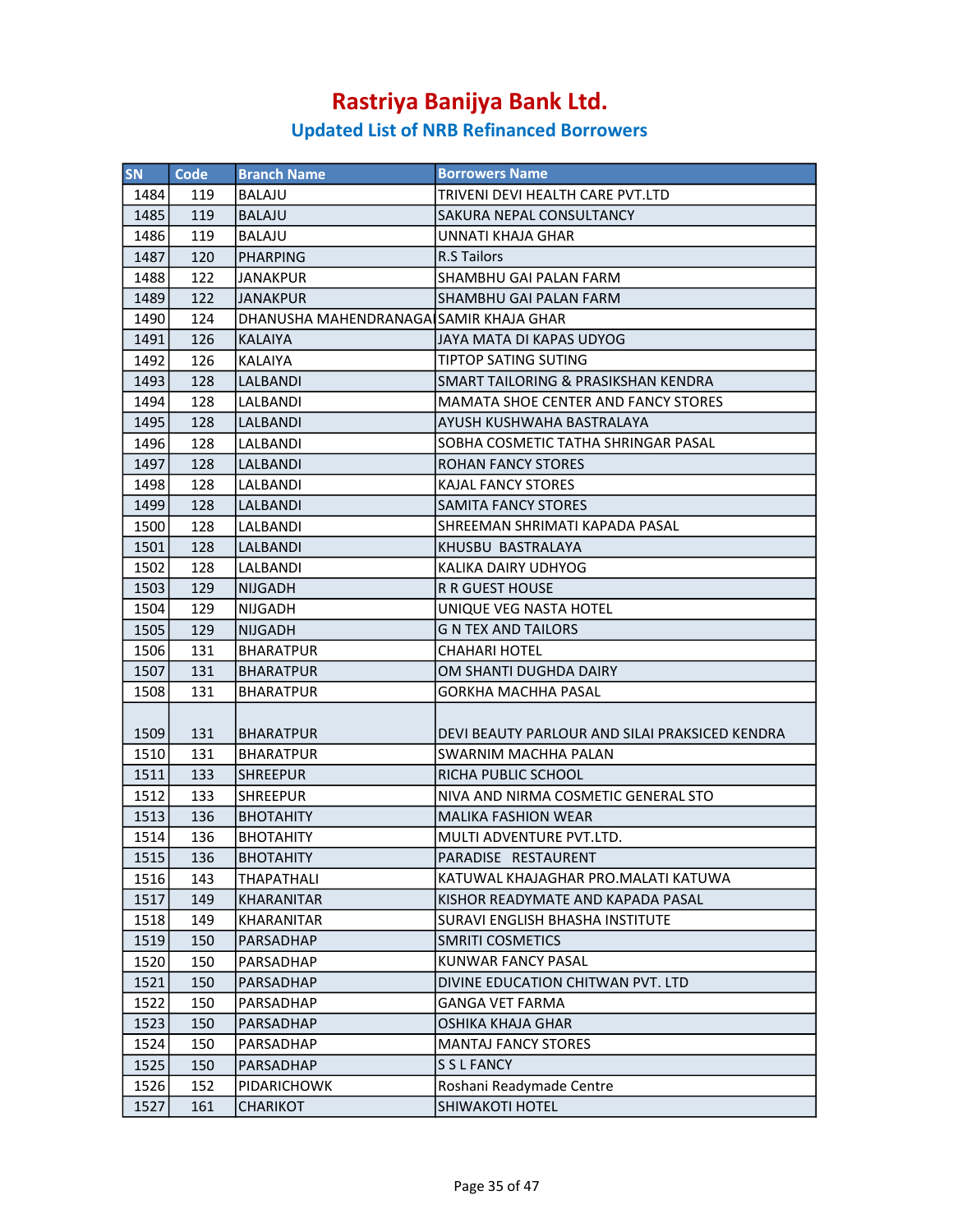| <b>SN</b> | Code | <b>Branch Name</b> | <b>Borrowers Name</b>                    |
|-----------|------|--------------------|------------------------------------------|
| 1528      | 161  | CHARIKOT           | THAMI RESORT AND LODGE                   |
| 1529      | 162  | NARAYANGADH        | <b>HOTEL RIVERSIDE AND LODGE</b>         |
| 1530      | 162  | NARAYANGADH        | CHAUTARY PARTY PALACE                    |
| 1531      | 168  | <b>MANTHALI</b>    | TANDOORI FAST FOOD AND BHOJANALAYA       |
| 1532      | 168  | MANTHALI           | MANJITA BHOJANALAYA                      |
| 1533      | 168  | <b>MANTHALI</b>    | SHRESTHA BHOJANALAYA SEKUWA CORNER       |
| 1534      | 168  | <b>MANTHALI</b>    | NANI MAIYA ANAR FIRM                     |
| 1535      | 168  | MANTHALI           | NEW SHRESTHA GRIL YUDOG                  |
| 1536      | 168  | <b>MANTHALI</b>    | SHRESTHA BHOJANALAYA AND SEKUWA COR      |
| 1537      | 168  | <b>MANTHALI</b>    | <b>NAMASTE TEA HOUSE</b>                 |
| 1538      | 168  | MANTHALI           | PRABIKA BHOJANALAYA & LADGE              |
| 1539      | 168  | <b>MANTHALI</b>    | SAGARMATHA KUKHURA PALAN FORM            |
| 1540      | 168  | <b>MANTHALI</b>    | DEVI BHOJANALAYA AND LODGE               |
| 1541      | 168  | <b>MANTHALI</b>    | BAHUMUKHI KRISHI TATHA PASHU FIRM        |
| 1542      | 168  | MANTHALI           | KHARIDHUNGA BHOJANALAYA AND LODGE        |
|           |      |                    |                                          |
| 1543      | 168  | MANTHALI           | BHIRKHARKA KRISHI TATHA PASHU PALAN FIRM |
| 1544      | 168  | <b>MANTHALI</b>    | INDRAWATI POULTRY FIRM                   |
| 1545      | 168  | <b>MANTHALI</b>    | <b>KRISHNA MAURI UDHYOG</b>              |
| 1546      | 168  | MANTHALI           | PRASHANT POULTRY FIRM                    |
| 1547      | 168  | <b>MANTHALI</b>    | <b>ROSHAN KHAJA GHAR</b>                 |
| 1548      | 168  | MANTHALI           | ISHWORI KHAJA GHAR                       |
| 1549      | 168  | <b>MANTHALI</b>    | DHARA MATHI PASHUPALAN FORM              |
| 1550      | 170  | <b>TEKU</b>        | DONEAR SHIRTING SUITING PVT LTD          |
| 1551      | 170  | <b>TEKU</b>        | SAPANA KHAJA GHAR                        |
| 1552      | 170  | TEKU               | RILIP BASTRALAYA                         |
| 1553      | 175  | <b>KALANKI</b>     | <b>L.B LADIES TAILORS</b>                |
| 1554      | 175  | KALANKI            | UNIQUE FANCY STORE                       |
| 1555      | 175  | <b>KALANKI</b>     | TRISUL FASHION WEAR PVT LTD              |
| 1556      | 175  | <b>KALANKI</b>     | PARADISE SHIRTING SUITING PVT. LTD       |
| 1557      | 175  | <b>KALANKI</b>     | PARADISE SHIRTING SUITING PVT. LTD       |
| 1558      | 177  | <b>BIDUR</b>       | ISHWARIMAI KRISHI FARM                   |
| 1559      | 177  | <b>BIDUR</b>       | SAJAN HOTEL & LODGE                      |
| 1560      | 177  | <b>BIDUR</b>       | <b>GOMA TAILORS</b>                      |
| 1561      | 177  | <b>BIDUR</b>       | LAXMI TARAKARI AND FALFUL PASAL          |
| 1562      | 177  | <b>BIDUR</b>       | PABITRA BHANDARI COMESTIC PASAL          |
| 1563      | 177  | <b>BIDUR</b>       | <b>AASTHA BEAUTY PALAR</b>               |
| 1564      | 177  | <b>BIDUR</b>       | NIRANJANA DUDH DEARI AND SUPPLIERS       |
| 1565      | 177  | <b>BIDUR</b>       | PHULBARI POULTRY FRAM                    |
| 1566      | 177  | <b>BIDUR</b>       | DAKSHINA DEVI KUKHURA PALAN FIRM         |
| 1567      | 181  | <b>BANEPA</b>      | <b>CHANDESORI FANCY STORE</b>            |
| 1568      | 202  | SALLERI            | NAYA BASTI HOTEL AND LODGE               |
| 1569      | 204  | <b>Bhojpur</b>     | <b>S.N FANCY PASAL</b>                   |
| 1570      | 204  | Bhojpur            | LILA KRISHNA FANCY PASAL                 |
| 1571      | 204  | Bhojpur            | DIPESH HOTEL AND LODGE                   |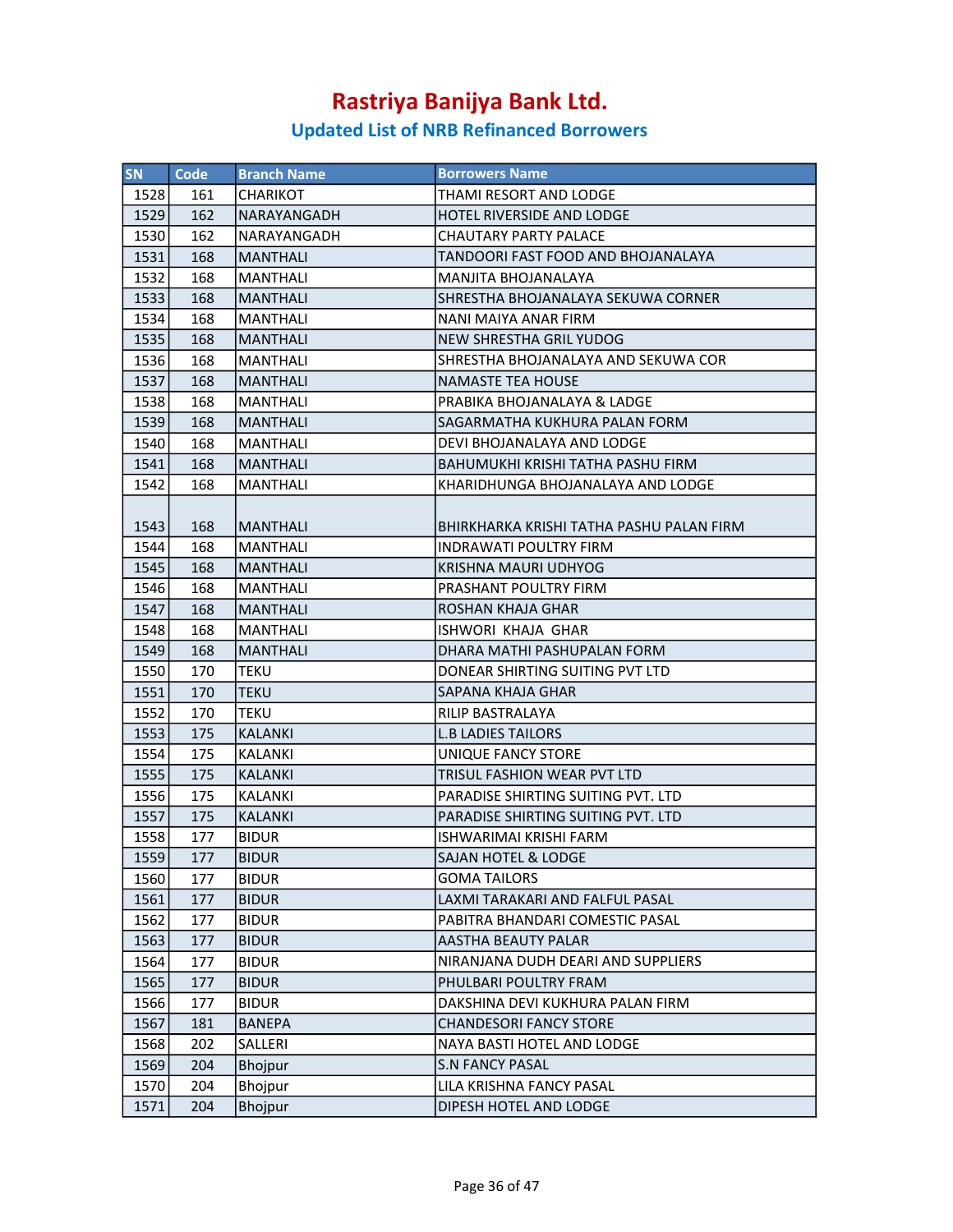| SN   | Code | <b>Branch Name</b> | <b>Borrowers Name</b>                           |
|------|------|--------------------|-------------------------------------------------|
|      |      |                    |                                                 |
| 1572 | 204  | Bhojpur            | UNIQUE AND UNITED PUBLIC ACEDMY PVT LTD BHOJPUR |
| 1573 | 204  | Bhojpur            | <b>HOTEL NOROLA</b>                             |
| 1574 | 205  | <b>KATARI</b>      | <b>INFOTEC CAFE</b>                             |
| 1575 | 205  | <b>KATARI</b>      | RAJESH WATCH USHA FANCY                         |
| 1576 | 206  | <b>DIKTEL</b>      | <b>BIJAYA HOTEL AND LODGE</b>                   |
| 1577 | 206  | <b>DIKTEL</b>      | <b>MANGAL CASMETIK STORS</b>                    |
| 1578 | 206  | <b>DIKTEL</b>      | <b>ACHARYA READYMADE CENTER</b>                 |
| 1579 | 206  | <b>DIKTEL</b>      | <b>AMRIT HOTEL</b>                              |
| 1580 | 206  | <b>DIKTEL</b>      | MILAN SHOES AND READYMADE STORE                 |
| 1581 | 207  | OKHALDHUNGA        | <b>BHU. PU. SAINIK HOTEL</b>                    |
| 1582 | 207  | OKHALDHUNGA        | SUNDAR RIVERSIDE HOTEL                          |
| 1583 | 207  | <b>OKHALDHUNGA</b> | NEMBANG COSMETICS                               |
| 1584 | 207  | OKHALDHUNGA        | <b>KUSANG HOTEL</b>                             |
| 1585 | 207  | OKHALDHUNGA        | <b>SHRIGUNJ HOTEL&amp;LODGE</b>                 |
| 1586 | 207  | OKHALDHUNGA        | <b>BOGATI HOTEL</b>                             |
| 1587 | 208  | <b>KHANDBARI</b>   | NEW SANIJA HOTEL AND LODGE                      |
| 1588 | 208  | <b>KHANDBARI</b>   | MOTHERLAND ENGLISH BOARDING SCHOOL              |
| 1589 | 208  | <b>KHANDBARI</b>   | <b>SOYANI KHAJA GHAR</b>                        |
| 1590 | 208  | KHANDBARI          | <b>SHERPA HOTEL</b>                             |
| 1591 | 208  | <b>KHANDBARI</b>   | <b>EKATA VET PHARMA</b>                         |
| 1592 | 208  | KHANDBARI          | NEW PATHIBHARA HOTEL                            |
| 1593 | 208  | <b>KHANDBARI</b>   | <b>BUDATHOKI SODARI KHAJA GHAR</b>              |
| 1594 | 208  | KHANDBARI          | HIMLAXMI COSMETIC PASAL                         |
| 1595 | 209  | <b>GAIGHAT</b>     | <b>HOTEL PARICHAY</b>                           |
| 1596 | 209  | <b>GAIGHAT</b>     | HOTEL NEW ASH                                   |
| 1597 | 210  | PHIKKAL            | Pahuna Hotel                                    |
| 1598 | 210  | PHIKKAL            | Godawari Hotel & Lodge                          |
| 1599 | 210  | PHIKKAL            | Bishal Hotel 2 & Lodge                          |
| 1600 | 210  | PHIKKAL            | Lotus Hotel & Lodge                             |
| 1601 | 210  | PHIKKAL            | Green Hill Hotel & Lodge                        |
| 1602 | 210  | PHIKKAL            | Pathivara New Khamri Hotel                      |
| 1603 | 210  | PHIKKAL            | Jhapali Hotel & Restrurent                      |
|      |      |                    |                                                 |
| 1604 | 214  | <b>DAMAK</b>       | SUPRASANNA EDUCATIONAL ACADEMY PVT. LTD.        |
|      |      |                    |                                                 |
| 1605 | 214  | <b>DAMAK</b>       | BARNAMALA EDUCATION FOUNDATION PVT.LTD.         |
| 1606 | 214  | <b>DAMAK</b>       | <b>MEAT SHOP FRESH HOUSE</b>                    |
| 1607 | 216  | <b>DHARAN</b>      | Koshi Education Foundation Pvt. Ltd             |
| 1608 | 217  | SHIVAGUNJ          | SEWA COSMETIC PASAL                             |
| 1609 | 217  | <b>SHIVAGUNJ</b>   | KIRAN HOTEL                                     |
| 1610 | 217  | SHIVAGUNJ          | AAYUSH FASHION AND COSMETIC                     |
| 1611 | 217  | <b>SHIVAGUNJ</b>   | GANGA REDYMADE KAPADA PASHAL                    |
| 1612 | 221  | Bhadrapur          | BRIGHT STAR ENG. BORDING SCHOOL                 |
| 1613 | 222  | <b>INARUWA</b>     | <b>MISAN FANCY STORE</b>                        |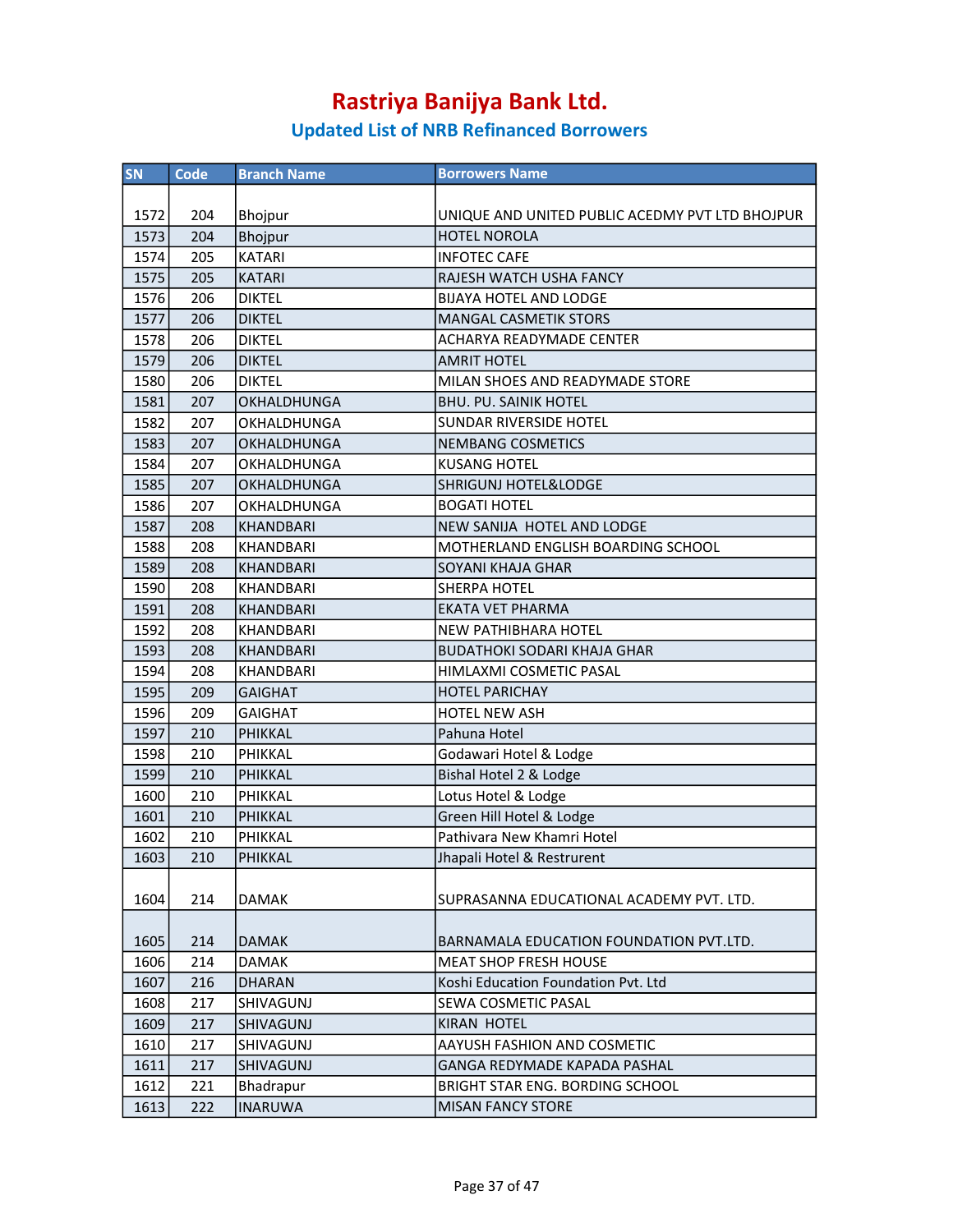| <b>SN</b> | Code | <b>Branch Name</b>     | <b>Borrowers Name</b>                          |
|-----------|------|------------------------|------------------------------------------------|
| 1614      | 225  | <b>BARGACHHI</b>       | KAILASH MANSAROBAR HOTEL                       |
| 1615      | 225  | <b>BARGACHHI</b>       | ALISA BEAUTY PARLOR AND COSMETIC CE            |
| 1616      | 225  | <b>BARGACHHI</b>       | UNIQUE SWEETS                                  |
| 1617      | 226  | LAHAN                  | AMAR JUICE AND FRUIT CENTER                    |
| 1618      | 237  | <b>BELTAR</b>          | <b>BISTA HOTEL AND LODGE</b>                   |
| 1619      | 237  | <b>BELTAR</b>          | <b>DUMI FRESH HOUSE</b>                        |
|           |      |                        |                                                |
| 1620      | 237  | <b>BELTAR</b>          | ANITA MATSHAYA PALAN TATHA KUKHURA PALAN FARM  |
| 1621      | 237  | <b>BELTAR</b>          | <b>MANAKAMANA TAILORING CENTER</b>             |
| 1622      | 237  | <b>BELTAR</b>          | NATIONAL TAILORING HOUSE                       |
| 1623      | 237  | <b>BELTAR</b>          | SHREE DEVI SABJI PASAL                         |
| 1624      | 238  | <b>KHOTANGBAZR</b>     | PARBATA HOTEL                                  |
| 1625      | 238  | <b>KHOTANGBAZR</b>     | R.K. HOTEL AND LODGE                           |
| 1626      | 238  | <b>KHOTANGBAZR</b>     | SHRESTHA BHADA PASAL TATHA HOTEL               |
| 1627      | 239  | <b>SUKHIPUR</b>        | OM ANKIT COSMETIC                              |
| 1628      | 243  | Belbari                | <b>GANGA JAMUNA HOTEL</b>                      |
| 1629      | 243  | <b>Belbari</b>         | D.B.HOTAL                                      |
| 1630      | 243  | Belbari                | SHARMA HOTEL                                   |
| 1631      | 243  | Belbari                | SUNSHANING STAR ENG. BOARDING SCHOOL           |
| 1632      | 243  | Belbari                | <b>RUCHI HOTEL</b>                             |
| 1633      | 243  | Belbari                | <b>TRIVENI HOTEL</b>                           |
| 1634      | 246  | <b>ILAMBAZAR</b>       | <b>ILAM HEALTH CLINIC</b>                      |
| 1635      | 246  | <b>ILAMBAZAR</b>       | <b>ANMOL HOTEL</b>                             |
|           |      |                        |                                                |
| 1636      | 246  | <b>ILAMBAZAR</b>       | PUNAM BEAUTY PARLOUR AND TRAINING CENTER       |
| 1637      | 246  | <b>ILAMBAZAR</b>       | ROHAN BHADA TATHA FALFUL PASAL                 |
| 1638      | 246  | <b>ILAMBAZAR</b>       | <b>MECHI FRESH HOUSE</b>                       |
| 1639      | 261  | <b>DEVKOTACHOWK</b>    | <b>TIMSINA HOTEL</b>                           |
| 1640      | 301  | <b>GULMI</b>           | GULMI UTKRISTA KRISHI AAUJAR KENDRA            |
| 1641      | 301  | <b>GULMI</b>           | <b>RAJ HOTEL</b>                               |
| 1642      | 302  | <b>PRITHWICHOWK</b>    | N.S. Subedi Fancy and Cosmetic                 |
| 1643      | 303  | <b>PALPA</b>           | lamichhane fancy                               |
| 1644      | 303  | PALPA                  | smriti fancy stores                            |
| 1645      | 304  | <b>BESISHAHAR</b>      | <b>SAMJHANA HOTEL</b>                          |
| 1646      | 310  | PARASI                 | <b>MODERN TAILOR &amp; SHIRTING SUITING C.</b> |
| 1647      | 312  | <b>BUTWAL KHASAULI</b> | SHREE GANESH GYANJYOTI P. H. SCHOOL            |
| 1648      | 319  | AANBUKHAIRENI          | JINGU MOMO RESTURANT                           |
| 1649      | 319  | <b>AANBUKHAIRENI</b>   | PALPALI RESTURANT                              |
| 1650      | 319  | AANBUKHAIRENI          | SANDIP HOTEL                                   |
| 1651      | 320  | <b>KAWASOTI</b>        | <b>G</b> and T Emporium                        |
| 1652      | 320  | KAWASOTI               | <b>Cooks Tanduri Resturent</b>                 |
| 1653      | 321  | AARUGHAT               | SHUBHECHHA COSMETIC FANCY PASAL                |
| 1654      | 321  | AARUGHAT               | KRISHMA KAPADA PASAL                           |
| 1655      | 321  | AARUGHAT               | PURBA SAINIK HOTEL                             |
| 1656      | 324  | <b>BHACHHEK</b>        | SONSI FANCY AND JUTTA CHAPPAL STORE            |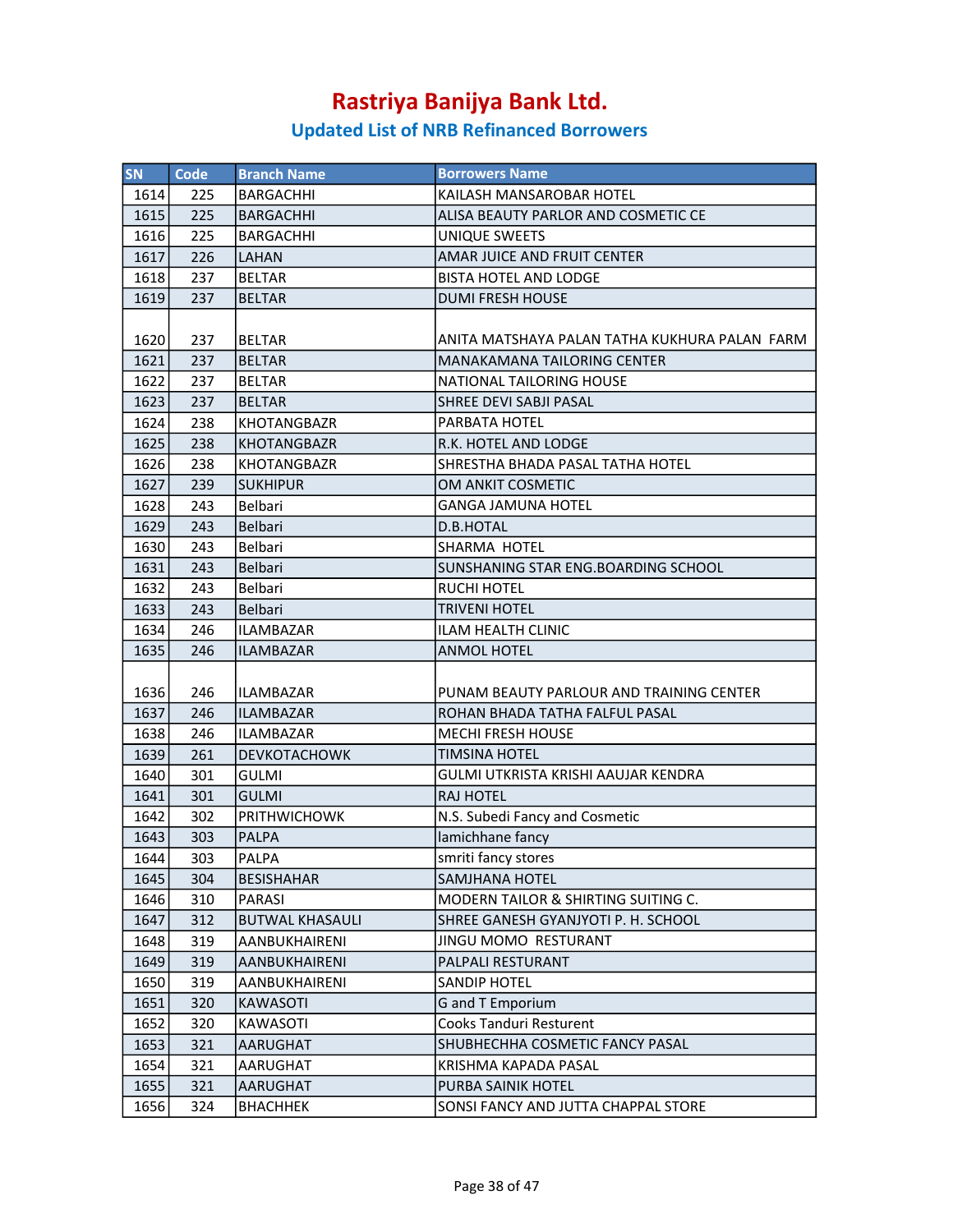| <b>SN</b> | Code | <b>Branch Name</b>    | <b>Borrowers Name</b>                        |
|-----------|------|-----------------------|----------------------------------------------|
| 1657      | 324  | BHACHHEK              | <b>RABINA FANCY STORES</b>                   |
| 1658      | 324  | <b>BHACHHEK</b>       | PRATIMA AND PRADIP FANCY STORE               |
| 1659      | 324  | <b>BHACHHEK</b>       | <b>MAHABUDDHA FANCY PASAL</b>                |
| 1660      | 324  | <b>BHACHHEK</b>       | SHRESTHA COSMETIC CENTER                     |
| 1661      | 324  | <b>BHACHHEK</b>       | NARESH WOOL TATHA SHRINGAR CENTER            |
| 1662      | 324  | BHACHHEK              | NEHA AND NESHAN HOTAL                        |
| 1663      | 324  | BHACHHEK              | HIRA HOTEL                                   |
|           |      |                       |                                              |
| 1664      | 324  | BHACHHEK              | BINTE MASU TARKARI TATHA PHALPHUL PASAL      |
| 1665      | 324  |                       | SHRESTHA PHALPHUL TATHA TARKARI PASAL        |
| 1666      | 324  | <b>BHACHHEK</b>       | <b>HOTEL LALIGURANSH</b>                     |
|           |      | BHACHHEK              |                                              |
| 1667      | 324  | <b>BHACHHEK</b>       | HOTEL LALIGURANSH                            |
| 1668      | 324  | <b>BHACHHEK</b>       | AJAYA AND ASMITA HOTEL                       |
| 1669      | 324  | <b>BHACHHEK</b>       | <b>BHIM HOTEL</b>                            |
| 1670      | 324  | BHACHHEK              | <b>BOUDDHA HOTEL</b>                         |
| 1671      | 324  | <b>BHACHHEK</b>       | <b>EVERGREEN ACADEMY</b>                     |
| 1672      | 333  | BARDAGHAT             | <b>TIMILSINA FANCY STORES</b>                |
| 1673      | 333  | <b>BARDAGHAT</b>      | PATHAK READYMADE KAPADA PASAL                |
| 1674      | 333  | BARDAGHAT             | DHAULAGARI LAXMI RESTAURENT                  |
| 1675      | 333  | BARDAGHAT             | <b>BHOJRAJ BASTRALAYA</b>                    |
| 1676      | 333  | BARDAGHAT             | HIRA KAPADA PASAL                            |
| 1677      | 334  | <b>BENIBAZAR</b>      | <b>GLKRISHI FIRM</b>                         |
| 1678      | 334  | BENIBAZAR             | MUSTAPHA FRESH HOUSE                         |
| 1679      | 339  | KOTIHAWA              | SONU SANDESH RESTAURANT                      |
| 1680      | 339  | KOTIHAWA              | PREMA BASTRAYAL                              |
| 1681      | 339  | KOTIHAWA              | OM PRAVA TAILORS AND BOUTIQUE                |
| 1682      | 339  | <b>KOTIHAWA</b>       | PRATIBHA KAPADA & FANCY STORE                |
| 1683      | 340  | <b>KUSMA</b>          | ANISHA RESTURANT AND BAR                     |
| 1684      | 346  | <b>TALCHOWK</b>       | S. BISHARAM KHAJA GHAR                       |
| 1685      | 346  | TALCHOWK              | <b>HILL TOP RESTAURANT</b>                   |
| 1686      | 346  | <b>TALCHOWK</b>       | CHANDANI KHAJA GHAR                          |
| 1687      | 346  | <b>TALCHOWK</b>       | <b>BATTIS DENTAL CARE CENTERE</b>            |
| 1688      | 347  | SYANGJABAZAR          | <b>CHABI KALA FANCY STORS</b>                |
| 1689      | 347  | SYANGJABAZAR          | DHAKAL FRESH HOUSE                           |
| 1690      | 347  | SYANGJABAZAR          | PURNIMAYA RESTURANT                          |
| 1691      | 348  | AMARSINGHCHOWK        | <b>SABI PARTY PALACE PVT.LTD</b>             |
| 1692      | 348  | <b>AMARSINGHCHOWK</b> | SABI PARTY PALACE PVT.LTD                    |
|           |      |                       |                                              |
| 1693      | 348  | AMARSINGHCHOWK        | SYOURAI NEPAL JAPANESE LANGUAGE CENTER P.LTD |
| 1694      | 350  | PARDI                 | nabin emporium                               |
| 1695      | 401  | <b>DAILEKH</b>        | <b>BISHNU HOTEL</b>                          |
| 1696      | 401  | DAILEKH               | <b>KALBHAIRAB HOTEL</b>                      |
| 1697      | 401  | <b>DAILEKH</b>        | <b>LAKURI HOTEL</b>                          |
| 1698      | 401  | DAILEKH               | RUPAKHETI KASMETIC PASAL                     |
| 1699      | 401  | <b>DAILEKH</b>        | RES RESTURANT AND LODGE                      |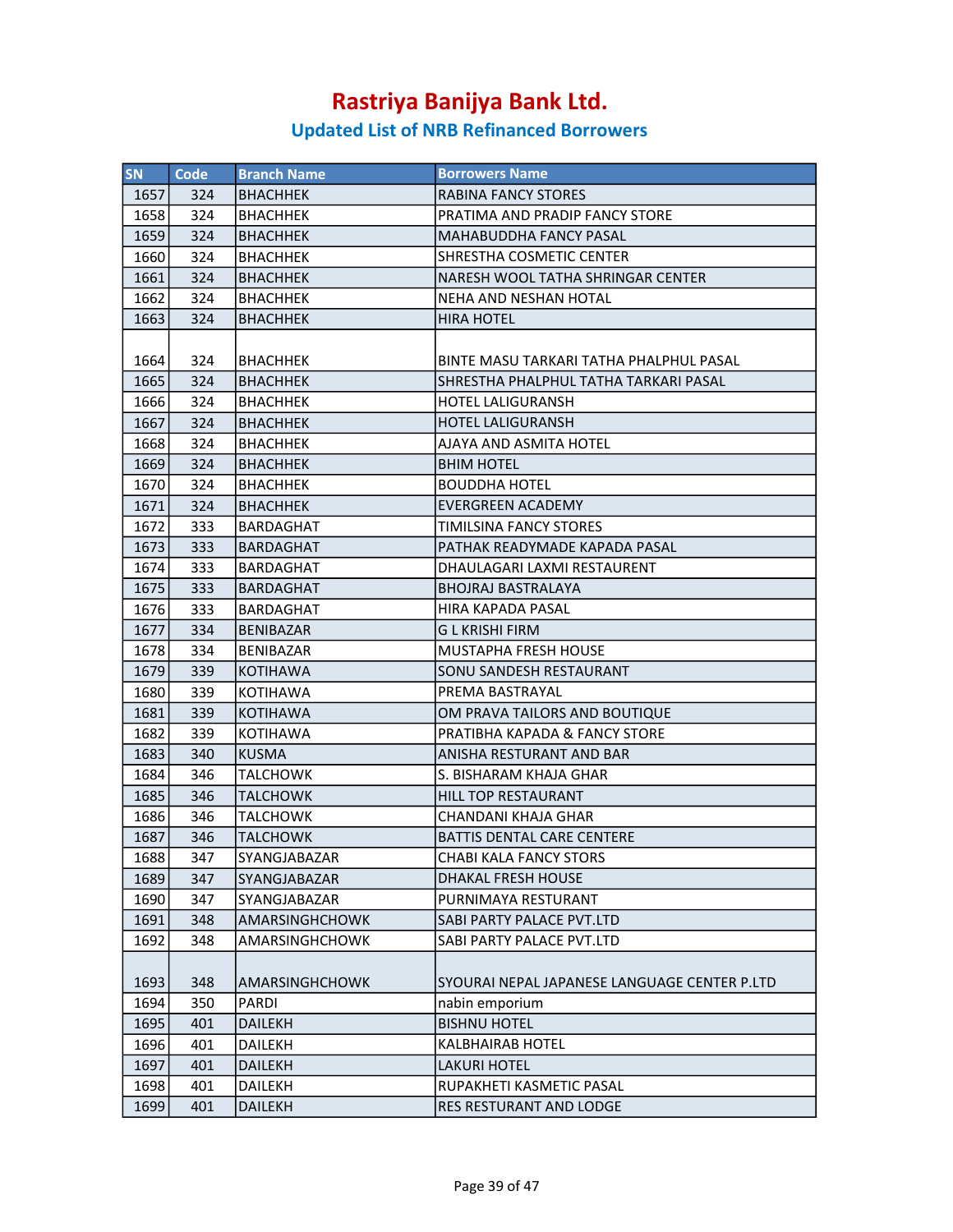| <b>SN</b> | Code | <b>Branch Name</b>      | <b>Borrowers Name</b>                     |
|-----------|------|-------------------------|-------------------------------------------|
| 1700      | 401  | <b>DAILEKH</b>          | KALIKA FANCY STORES AND NEW KALIKA        |
| 1701      | 401  | <b>DAILEKH</b>          | SANTOSH HOTEL                             |
| 1702      | 405  | <b>BAITADI</b>          | HOTEL SAMURAI RESTURANT AND BAR           |
| 1703      | 405  | <b>BAITADI</b>          | <b>NEW BISHAL FANCY STORE</b>             |
| 1704      | 405  | <b>BAITADI</b>          | MALIKARJUN MAHADEB FANCY STORE            |
| 1705      | 407  | <b>BAJURA</b>           | <b>SAMIKSHA HOTEL AND LODGE</b>           |
| 1706      | 407  | <b>BAJURA</b>           | <b>BADIMALIKA DAIRY UDHYOG</b>            |
| 1707      | 407  | <b>BAJURA</b>           | <b>THAPA FANCY &amp; STASRENARY</b>       |
| 1708      | 408  | <b>SURKHET</b>          | <b>IDOL FASHION AND COLLECTION</b>        |
| 1709      | 408  | <b>SURKHET</b>          | <b>DAILEKHI DIPAK HOTEL</b>               |
| 1710      | 409  | DARCHULA                | <b>NABIN SUPPLIERS HOTAL AND LODGE</b>    |
| 1711      | 409  | <b>DARCHULA</b>         | AWSTHI NASTA CORNER AND SUPPLIERS         |
| 1712      | 412  | <b>MANMA</b>            | TAJ HOTEL AND RESIDENCE                   |
| 1713      | 412  | <b>MANMA</b>            | PADAM KAPADA PASAL                        |
| 1714      | 412  | <b>MANMA</b>            | PRADEEP BASTRALAY                         |
| 1715      | 413  | <b>NEPALGUNJ</b>        | PHYSIO CARE                               |
| 1716      | 413  | NEPALGUNJ               | PHYSIO CARE                               |
| 1717      | 415  | <b>BHAJANI</b>          | <b>BADIMALIKA HOTEL</b>                   |
| 1718      | 416  | <b>TULSIPUR</b>         | Utsav Khaja Ghar                          |
| 1719      | 430  | <b>DIPAYAL</b>          | <b>GAUDI BAGH BAKHRA PALAN FIRM</b>       |
| 1720      | 430  | <b>DIPAYAL</b>          | <b>RUPESH KHAPTADI HOTEL</b>              |
| 1721      | 430  | <b>DIPAYAL</b>          | <b>PANAS HOTEL</b>                        |
| 1722      | 430  | DIPAYAL                 | <b>NEL KHANT HOTEL</b>                    |
| 1723      | 430  | <b>DIPAYAL</b>          | <b>PRAGYA FANCY STORE</b>                 |
| 1724      | 439  | <b>SHREEPUR BELAURI</b> | <b>SHANTI HOTEL</b>                       |
|           |      |                         |                                           |
| 1725      | 439  | SHREEPUR BELAURI        | SAPANA BEAUTY PARLOUR AND TRAINING CENTER |
| 1726      | 419  | <b>SIMIKOT</b>          | <b>BUDDHA HOTEL AND LODGE</b>             |
| 1727      | 419  | <b>SIMIKOT</b>          | HUMLA BAKERY AND CAFÉ                     |
| 1728      | 419  | <b>SIMIKOT</b>          | KHARPU AGRICULTURE FARM                   |
| 1729      | 445  | <b>LAMKI</b>            | <b>JALPA FANCY STORE</b>                  |
| 1730      | 445  | LAMKI                   | <b>GYAN KHAJA GHAR</b>                    |
| 1731      | 447  | <b>BHURIGAUN</b>        | SAUD MO MO: & SWEET HOUSE                 |
| 1732      | 135  | LUBHU                   | <b>KESHU'S HANDICRAFT</b>                 |
| 1733      | 235  | <b>JEETPUR</b>          | NEW SEWARO HOTEL AND LODGE                |
| 1734      | 235  | <b>JEETPUR</b>          | KAMALA HOTEL AND LODGE                    |
| 1735      | 235  | JEETPUR                 | LAXMI FRESH HOUSE                         |
| 1736      | 106  | SINDHULI                | KAMALA HOTEL AND LODGE                    |
| 1737      | 433  | CHAURJAHARI             | NEW SAMARPAN SANOBHERI HOTEL              |
| 1738      | 433  | CHAURJAHARI             | SHUBHAKAMANA HOTEL                        |
| 1739      | 433  | CHAURJAHARI             | PREM HOTEL AND COLD STORE                 |
| 1740      | 433  | CHAURJAHARI             | <b>NARENDRA FENCY STORE</b>               |
| 1741      | 433  | CHAURJAHARI             | <b>PUJAN FENCY STORE</b>                  |
| 1742      | 433  | CHAURJAHARI             | CHAURJAHRI VALLAEY PUBLIC SCHOOL          |
| 1743      | 229  | <b>DINGLA</b>           | <b>S.K.C FANCY STORE</b>                  |
|           |      |                         |                                           |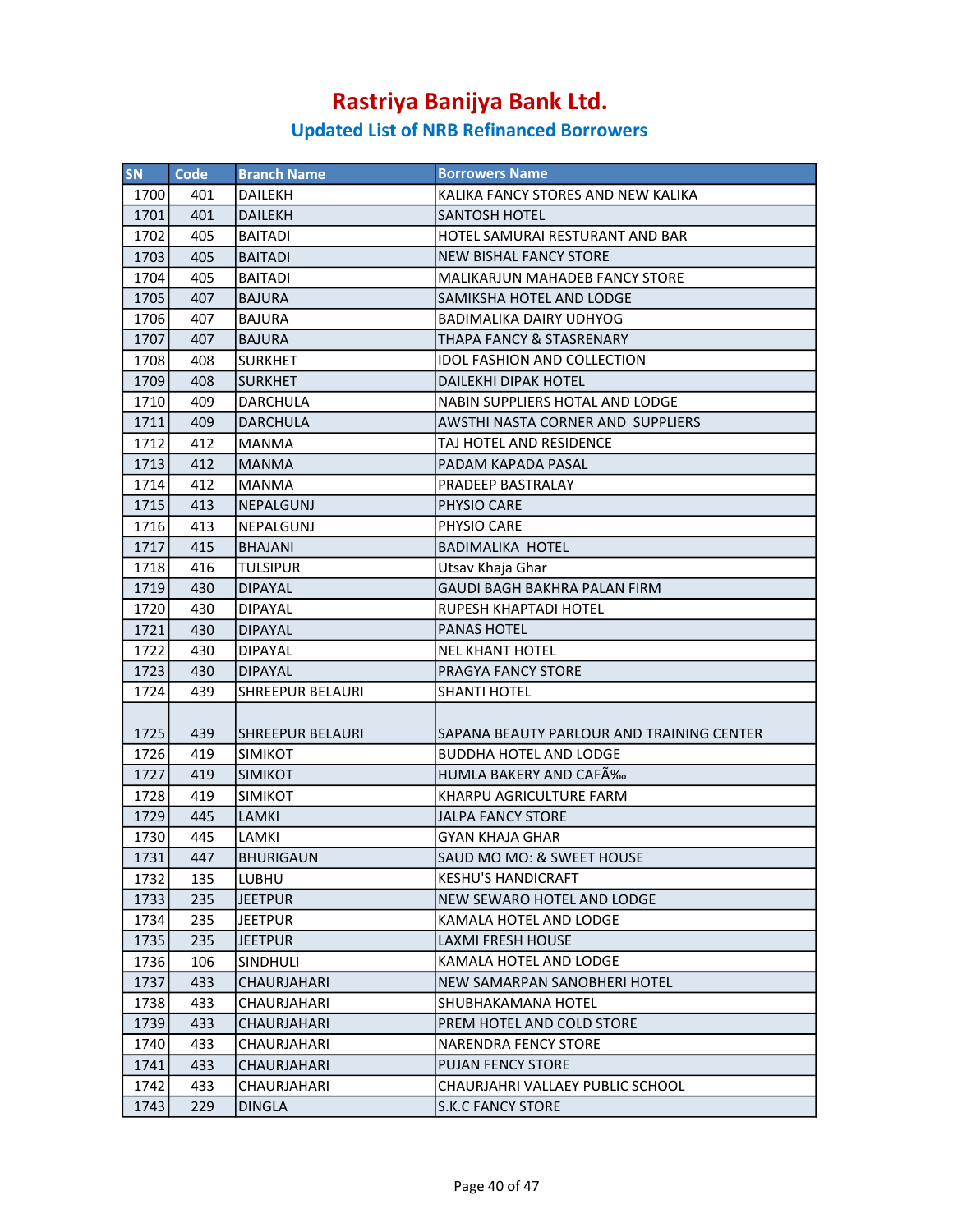| <b>SN</b> | <b>Code</b> | <b>Branch Name</b>   | <b>Borrowers Name</b>                  |
|-----------|-------------|----------------------|----------------------------------------|
| 1744      | 229         | <b>DINGLA</b>        | ANKIT READY MADE KAPADA & SUPLLIERS    |
| 1745      | 229         | <b>DINGLA</b>        | <b>SHRESTHA HOTEL &amp; LODGE</b>      |
| 1746      | 229         | <b>DINGLA</b>        | <b>BAL KANYA AMRIT HOTEL</b>           |
| 1747      | 229         | <b>DINGLA</b>        | PARUHANG KHAJANASTA GHAR               |
| 1748      | 229         | <b>DINGLA</b>        | NITU HOTEL AND LODGE                   |
| 1749      | 234         | <b>DUHABI</b>        | Pradhan Hotel                          |
| 1750      | 234         | <b>DUHABI</b>        | Public hotel & lodge                   |
| 1751      | 234         | <b>DUHABI</b>        | Koshika Agro Vet                       |
| 1752      | 234         | <b>DUHABI</b>        | Sandesh Cusmetic Pasal                 |
| 1753      | 234         | <b>DUHABI</b>        | Kumari Poultry Suppliers & Fresh House |
| 1754      | 228         | PASUPATINAGAR        | ALISHA HOTEL & LODGE                   |
| 1755      | 145         | <b>JADUKHOLA</b>     | SHREE GANESH STAILIST REDIMED BASTR    |
| 1756      | 145         | <b>JADUKHOLA</b>     | OM BASTRALAY                           |
| 1757      | 145         | <b>JADUKHOLA</b>     | <b>NEW VUMIKA BASTRALAY</b>            |
| 1758      | 145         | JADUKHOLA            | <b>ABHINASH BASTRALAY</b>              |
| 1759      | 352         | <b>DAMAULI</b>       | NEW MADISETI RESTAURENT                |
| 1760      | 352         | DAMAULI              | CHADALA KANCHHA FRESH HOUSE            |
| 1761      | 352         | <b>DAMAULI</b>       | <b>RISING HOTEL</b>                    |
| 1762      | 435         | <b>KHAJURA</b>       | JUNS FENSI AND COSMETIC PASAL          |
| 1763      | 435         | <b>KHAJURA</b>       | LAPHA HOTEL                            |
| 1764      | 353         | BANGANGA             | <b>PREM RESTAURANT</b>                 |
| 1765      | 353         | <b>BANGANGA</b>      | <b>GHIMIRE KHAJA NASTA PASAL</b>       |
| 1766      | 248         | MANEBHANJYANG        | PRABESH HOTEL                          |
| 1767      | 248         | MANEBHANJYANG        | <b>NISCHAL HOTEL</b>                   |
| 1768      | 248         | MANEBHANJYANG        | <b>BASU BASTRALAYA</b>                 |
| 1769      | 323         | <b>HARTHOK</b>       | RANA VET PHARMA                        |
| 1770      | 325         | <b>GALYANG BAZAR</b> | <b>MANGAL KHAJA GHAR</b>               |
| 1771      | 438         | LUHAM                | <b>GREEN PEACE HOTEL AND RESTURENT</b> |
| 1772      | 438         | LUHAM                | <b>MONALISA POULTRY FIRM</b>           |
| 1773      | 438         | LUHAM                | MONALISA POULTRY FIRM                  |
| 1774      | 438         | LUHAM                | <b>RAHAMAN FENCY</b>                   |
| 1775      | 438         | <b>LUHAM</b>         | <b>BHANDARI COMPUTER INISTITUTE</b>    |
| 1776      | 438         | LUHAM                | BOHARA VAISI FARM                      |
| 1777      | 438         | LUHAM                | BOHARA VAISI FARM                      |
| 1778      | 438         | LUHAM                | VATTERA VAISI PALAN FARM               |
| 1779      | 438         | LUHAM                | VATTERA VAISI PALAN FARM               |
| 1780      | 309         | <b>TRIVENI</b>       | <b>BISHAL VETERINARY FARMA</b>         |
| 1781      | 354         | PHALEBAS             | K.C HOTEL                              |
| 1782      | 354         | PHALEBAS             | PAUDEL FANCY STORES                    |
| 1783      | 354         | <b>PHALEBAS</b>      | KHUSHI COSMETIC & KIRANA PASAL         |
| 1784      | 354         | <b>PHALEBAS</b>      | <b>MANJU SHREE FANCY STORES</b>        |
| 1785      | 354         | <b>PHALEBAS</b>      | <b>MADAN MOTARCYCLE WORKSHOP</b>       |
| 1786      | 354         | <b>PHALEBAS</b>      | A.B.C FANCY STORES                     |
| 1787      | 354         | <b>PHALEBAS</b>      | <b>GANGA HOTEL</b>                     |
| 1788      | 354         | <b>PHALEBAS</b>      | SAPKOTA KHAJA GHAR                     |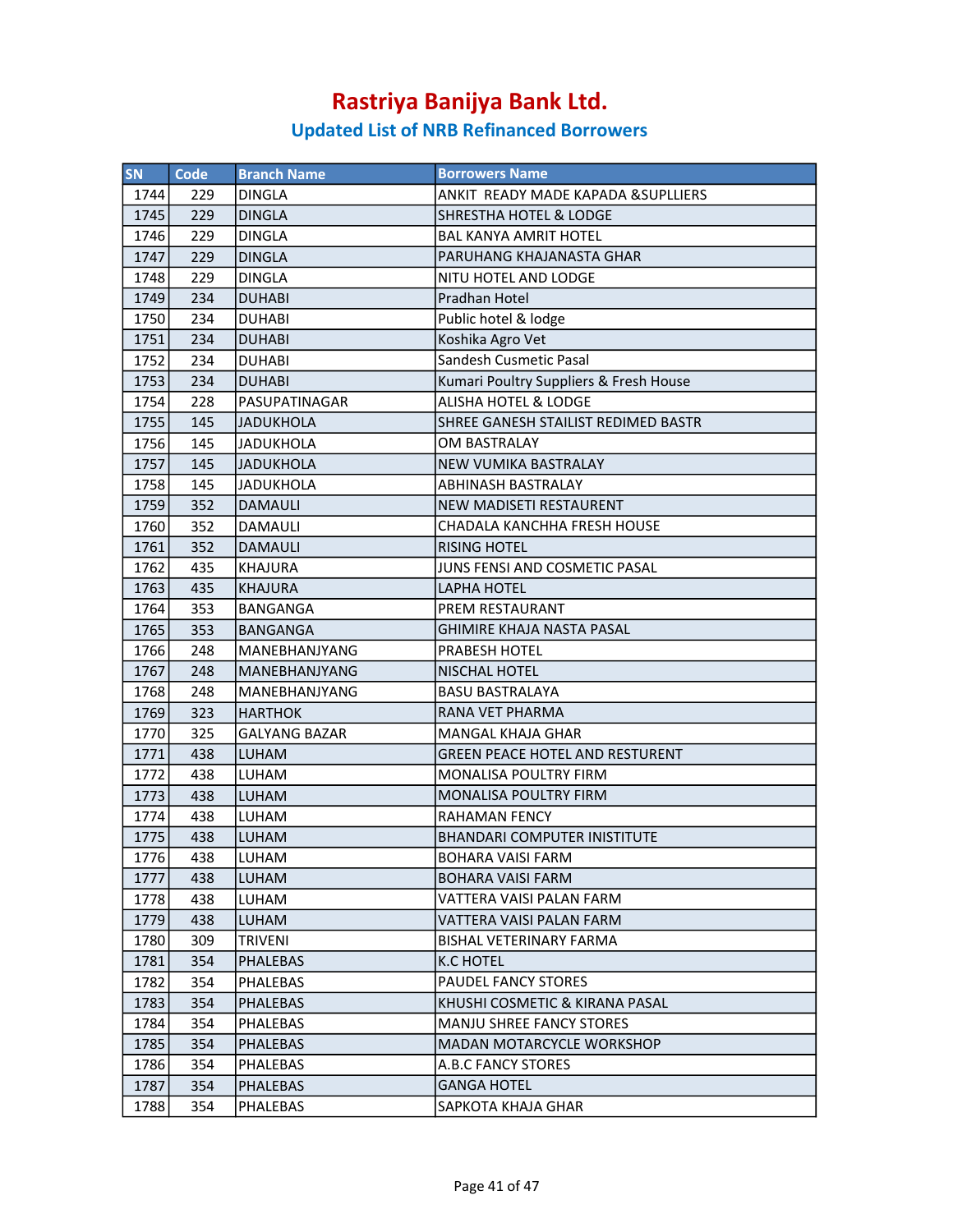| SN   | <b>Code</b> | <b>Branch Name</b>   | <b>Borrowers Name</b>                           |
|------|-------------|----------------------|-------------------------------------------------|
| 1789 | 265         | <b>MAHENDRACHOWK</b> | Crazy Momo Khaja Ghar                           |
|      |             |                      | NEW ADHIKARI BHOJANALAYE & KHAJA GHAR PRO.YADAV |
| 1790 | 154         | BHAKUNDEBESI         | AD                                              |
|      |             |                      | NEW GOKUL DHAM SUDDHA SHKAHARI CHIYA NASTA      |
| 1791 | 154         | <b>BHAKUNDEBESI</b>  | PASAL                                           |
| 1792 | 448         | MEHELKUNA            | MASTER SAFE RESTURENT AND FAST FOOD             |
| 1793 | 448         | <b>MEHELKUNA</b>     | <b>BIBASHA DUDHA BIKRI KENDRA</b>               |
| 1794 | 448         | MEHELKUNA            | SAMJHANA FRESH HOUSE                            |
| 1795 | 448         | <b>MEHELKUNA</b>     | NITU COSMETIC PASAL                             |
| 1796 | 448         | MEHELKUNA            | PREAM BHATTRAI NASTA PASAL                      |
|      |             |                      | NEW PHISTEL COTTAGE & RESTURANT                 |
| 1797 | 448         | <b>MEHELKUNA</b>     |                                                 |
| 1798 | 448         | MEHELKUNA            | SUNRISE COMPUTER AND EDUCATION INST             |
| 1799 | 448         | <b>MEHELKUNA</b>     | <b>HAMRO NASTA PASAL</b>                        |
| 1800 | 422         | CHAUMALA             | <b>DURGA POULTRY FIRM</b>                       |
| 1801 | 422         | <b>CHAUMALA</b>      | <b>SHIV SHAKTI KIRSI FIRM</b>                   |
| 1802 | 422         | CHAUMALA             | <b>KARKALLE POULTRY FARM</b>                    |
| 1803 | 422         | CHAUMALA             | <b>SAHARA POULTRY FIRM</b>                      |
| 1804 | 240         | BAYARBAN             | PURNA SUPPLIERS AND FRESH HOUSE                 |
| 1805 | 240         | <b>BAYARBAN</b>      | LAXMI HOTEL                                     |
| 1806 | 240         | <b>BAYARBAN</b>      | RAMAILO HEALTH CARE                             |
| 1807 | 240         | <b>BAYARBAN</b>      | LITTLE STAR MONTESSORY SCHOOL                   |
|      |             |                      |                                                 |
| 1808 | 442         | <b>BIDHYAPUR</b>     | DEEPJOTI A-ONE KATEJ AND FAMILY RESTURANT       |
| 1809 | 442         | <b>BIDHYAPUR</b>     | <b>GHIMIRE FANCY STORE</b>                      |
| 1810 | 442         | <b>BIDHYAPUR</b>     | <b>NEW BHARAT FANCY STORE</b>                   |
| 1811 | 219         | <b>KATAHARI</b>      | <b>Babalu Hotel</b>                             |
| 1812 | 192         | KALIKASTHAN          | <b>HOTEL MOUNTAIN VIEW</b>                      |
| 1813 | 192         | KALIKASTHAN          | SHREE LANTANG VIEW HOTEL AND LOUDE              |
| 1814 | 459         | <b>JAJARKOT</b>      | <b>NOBILIST BOARDING</b>                        |
| 1815 | 459         | JAJARKOT             | <b>KUSHAL FENCY</b>                             |
| 1816 | 459         | JAJARKOT             | <b>LAXMI FENCY</b>                              |
| 1817 | 459         | JAJARKOT             | <b>DARSAN PHARMACY</b>                          |
|      |             |                      |                                                 |
| 1818 | 460         | RUKUMKOT             | BHARATI BEAUTY PARLOUR AND COSMETIC CENTER      |
| 1819 | 460         | <b>RUKUMKOT</b>      | LELIN TARAKARI PASAL                            |
| 1820 | 456         | BANSGADHI            | MAMA COTTAGE AND LODGE                          |
| 1821 | 456         | <b>BANSGADHI</b>     | <b>MAMA COTTAGE AND LODGE</b>                   |
| 1822 | 195         | MALEKHU              | Shiva Bhaiko Local Bhansa Ghar                  |
| 1823 | 195         | <b>MALEKHU</b>       | Aayush Staff Hotel                              |
| 1824 | 251         | KARSIYABAZAR         | <b>ANURAG FANCY</b>                             |
| 1825 | 251         | <b>KARSIYABAZAR</b>  | AASHA DEVI KHAJA GHAR                           |
| 1826 | 357         | <b>KHAIRENITAR</b>   | <b>STYLE FASHAIN WEAR</b>                       |
|      |             |                      |                                                 |
| 1827 | 357         | <b>KHAIRENITAR</b>   | COLLEGE OF APPLICATION COMPUTER TRAINING CENTRE |
| 1828 | 457         | <b>GHORAHI</b>       | PARAMPARA COTTAGE AND RESTAURANT                |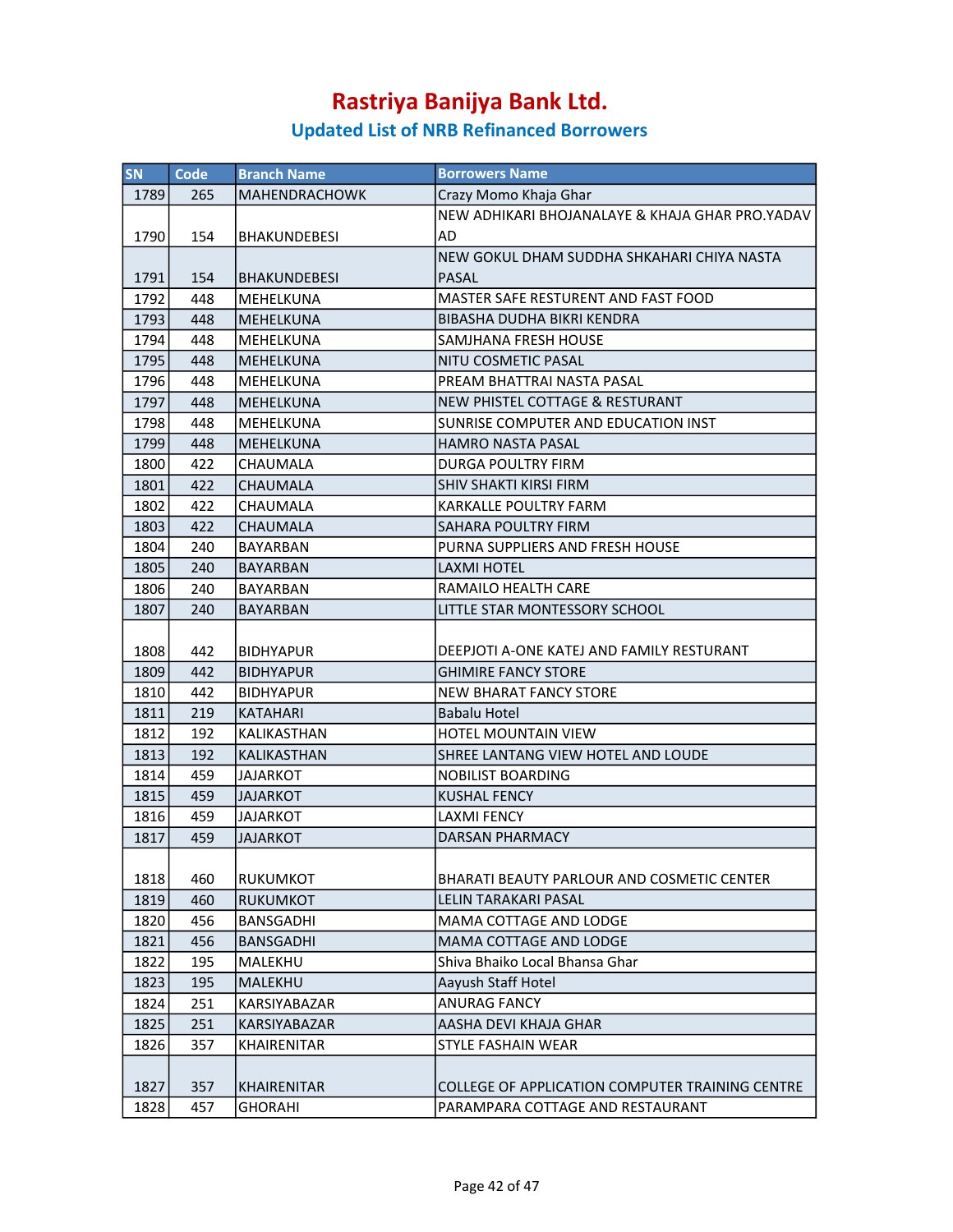| <b>SN</b> | <b>Code</b> | <b>Branch Name</b>   | <b>Borrowers Name</b>                               |
|-----------|-------------|----------------------|-----------------------------------------------------|
| 1829      | 107         | <b>BHIMPHEDI</b>     | <b>S.K KHAJA GHAR</b>                               |
| 1830      | 197         | CHANDRAPUR           | RAVI KRISHI FARM                                    |
| 1831      | 197         | <b>CHANDRAPUR</b>    | BIKRAM KRISHI TATHA PASHU FARM                      |
| 1832      | 121         | <b>GAUR</b>          | <b>CHAND POUTRY FARM</b>                            |
| 1833      | 121         | <b>GAUR</b>          | <b>CHAND POUTRY FARM</b>                            |
| 1834      | 121         | GAUR                 | <b>BIJAY READYMADE &amp; GENERAL STORES</b>         |
| 1835      | 420         | <b>SATTI</b>         | J & J HOTEL                                         |
| 1836      | 420         | SATTI                | <b>ANJALI HOTEL</b>                                 |
| 1837      | 516         | <b>BIRENDRANAGAR</b> | <b>ACHARYA PHARMACY</b>                             |
| 1838      | 102         | <b>RAMECHHAP</b>     | KALIDEVI FURNITURE UDHYOG                           |
| 1839      | 103         | <b>DHADING</b>       | Rastri Nirman Sewa                                  |
| 1840      | 103         | <b>DHADING</b>       | Rana Pustak Tatha Stationary                        |
| 1841      | 103         | <b>DHADING</b>       | Pancha Kanya Gril Udhog                             |
| 1842      | 103         | <b>DHADING</b>       | Sisir Offset Press                                  |
| 1843      | 105         | <b>GAJURI</b>        | <b>BHUMI KIRSI FIRM</b>                             |
| 1844      | 105         | <b>GAJURI</b>        | SETI SILADEVI DANA TA.CH.SUPP                       |
| 1845      | 106         | <b>SINDHULI</b>      | SIDDHABABA BAKHARA CENTAR                           |
| 1846      | 106         | <b>SINDHULI</b>      | KAMALAMAI SOLAR SUPPLIER                            |
|           |             |                      |                                                     |
| 1847      | 106         | SINDHULI             | <b>GUNASTARIYA PUSTAK TATHA STATIONARY SUPPLERS</b> |
| 1848      | 106         | <b>SINDHULI</b>      | SIDDHAGADHI MOTORS                                  |
| 1849      | 106         | SINDHULI             | NAMOBUDDA NIRMAN SEWA                               |
| 1850      | 106         | SINDHULI             | DAHAL NIRMAN SEWA                                   |
| 1851      | 108         | <b>KHANIKHOLA</b>    | SABIN BIDARI NIRMAN SEWA PVT.LTD                    |
| 1852      | 108         | KHANIKHOLA           | AADINATH AUTO TRADERS                               |
| 1853      | 120         | <b>PHARPING</b>      | Jay Kali Khuwa Udhyog                               |
| 1854      | 122         | <b>JANAKPUR</b>      | <b>VISION FLOORING INDUSTRIES</b>                   |
| 1855      | 122         | <b>JANAKPUR</b>      | <b>HIRA OIL STORES</b>                              |
| 1856      | 122         | <b>JANAKPUR</b>      | <b>ABHAY BARF UDHYOG</b>                            |
| 1857      | 125         | <b>BIRGUNJ</b>       | <b>BAJARANGBALI PIPE UDYOG</b>                      |
| 1858      | 126         | KALAIYA              | <b>SHREE GANESH STATIONARY</b>                      |
| 1859      | 127         | <b>JALESHWOR</b>     | PASHUPATI CHHAPAKHANA                               |
| 1860      | 128         | LALBANDI             | JAYA HANUMAN BHADA PASAL                            |
| 1861      | 128         | LALBANDI             | <b>SUSHIL CYCLE PASAL</b>                           |
| 1862      | 128         | LALBANDI             | RADHE RADHE GIFT & KITCHEN CENTRE                   |
| 1863      | 128         | <b>LALBANDI</b>      | JANASEWA BOOKS AND STATIONERY                       |
| 1864      | 131         | BHARATPUR            | NEW GAURAV BOOKS AND STATIONERY                     |
| 1865      | 133         | <b>SHREEPUR</b>      | AMARENDRA NIRMAN SEWA                               |
| 1866      | 133         | <b>SHREEPUR</b>      | <b>BUDH NIRMAN SEWA</b>                             |
| 1867      | 133         | <b>SHREEPUR</b>      | <b>NEW JANSEWA X-RAY CLINIC</b>                     |
|           |             |                      |                                                     |
| 1868      | 133         | <b>SHREEPUR</b>      | NAYA MANOKAMANA MOTORCYCLE WORKS &N                 |
| 1869      | 133         | <b>SHREEPUR</b>      | SHREE GOPAL STEEL FURNITURE UDYOG                   |
| 1870      | 133         | <b>SHREEPUR</b>      | <b>RUBI TRASFORMER UDYOG</b>                        |
| 1871      | 133         | <b>SHREEPUR</b>      | <b>SINGH OIL SERVICE</b>                            |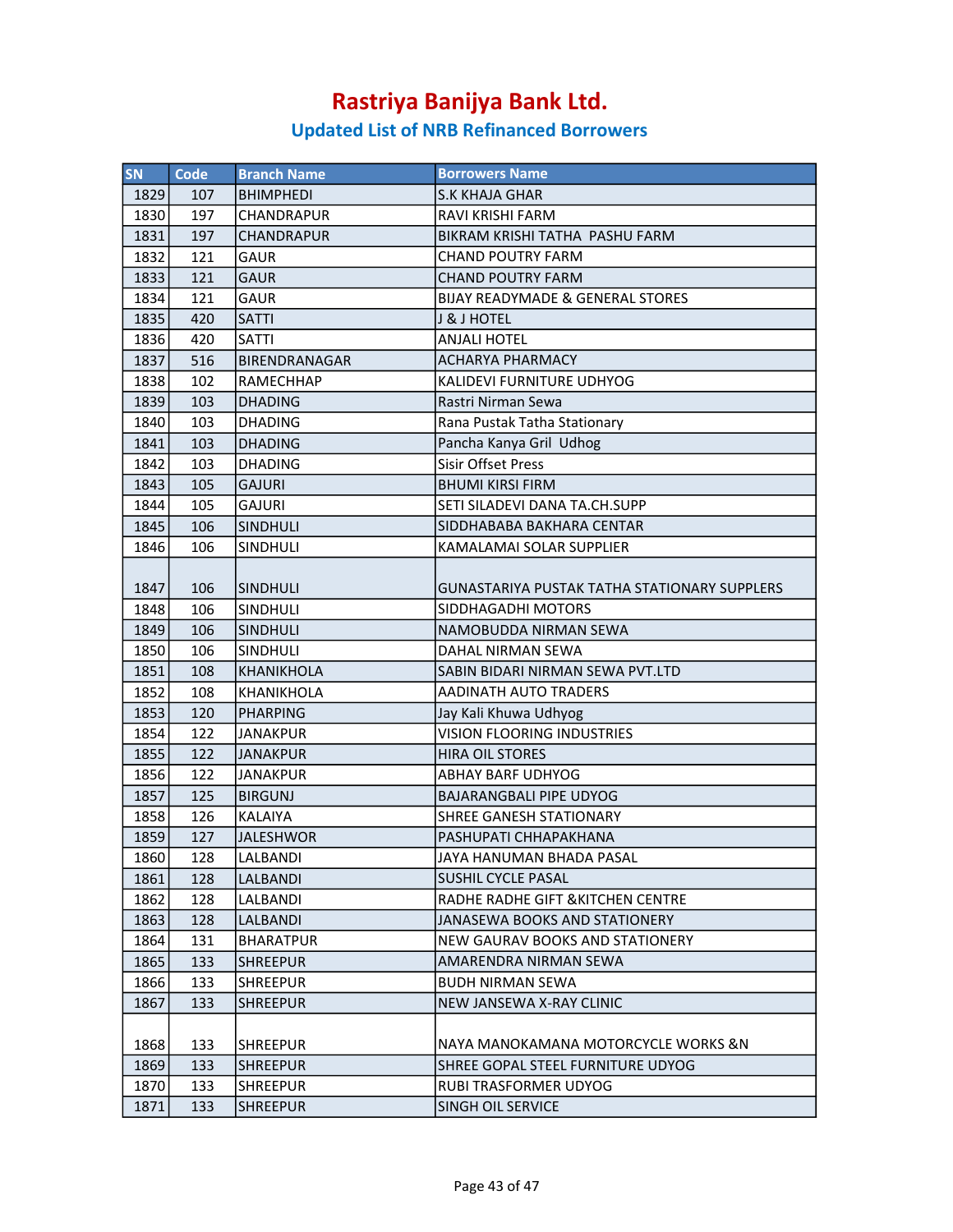| SN   | <b>Code</b> | <b>Branch Name</b> | <b>Borrowers Name</b>                |
|------|-------------|--------------------|--------------------------------------|
| 1872 | 133         | <b>SHREEPUR</b>    | SIMARA STATIONARY                    |
| 1873 | 133         | <b>SHREEPUR</b>    | <b>OM IRON TRADERS</b>               |
| 1874 | 133         | SHREEPUR           | <b>FIROZ MOTOR</b>                   |
| 1875 | 133         | <b>SHREEPUR</b>    | <b>MAMATA MOTOR PARTS</b>            |
| 1876 | 133         | ISHREEPUR          | <b>SHANKAR MOTOR PARTS</b>           |
| 1877 | 133         | <b>SHREEPUR</b>    | JAI SHIV SAMBHU CARTOON UDHYOG       |
| 1878 | 133         | <b>SHREEPUR</b>    | <b>GADHIMAI PAPER AND STATIONERS</b> |
| 1879 | 133         | <b>SHREEPUR</b>    | NEW SHARMA FURNITURE UDHYOG          |
| 1880 | 136         | <b>BHOTAHITY</b>   | NABIN BAKERY UDYOG                   |
| 1881 | 121         | <b>GAUR</b>        | PAWAN NIRMAN SEWA                    |
| 1882 | 149         | <b>KHARANITAR</b>  | BARUN HARDWARE TATHA BHADA PASAL     |
| 1883 | 150         | PARSADHAP          | KALA CONCRETE UDHYOG                 |
| 1884 | 150         | PARSADHAP          | LAMICHHANE BHADA PASAL               |
| 1885 | 150         | PARSADHAP          | <b>BASEL BHADA PASAL</b>             |
| 1886 | 150         | PARSADHAP          | MANJU AND MANOJ GRILL SUTTER UDHYOG  |
| 1887 | 150         | PARSADHAP          | DUMRE BHADA TATHA PLASTIK PASAL      |
| 1888 | 150         | PARSADHAP          | SHIVA MOTOR CYCLE WORK SHOP          |
| 1889 | 150         | PARSADHAP          | SILWAL CONCRETE AND BLOCK UDHYOG     |
| 1890 | 152         | <b>PIDARICHOWK</b> | <b>Model Ofset Press</b>             |
| 1891 | 161         | <b>CHARIKOT</b>    | PAKHRIN LAMA NIRMAN SEWA             |
| 1892 | 162         | NARAYANGADH        | <b>B.S. STATIONARY CENTRE</b>        |
| 1893 | 168         | MANTHALI           | DIKSHIT STATIONERY AND SUPPLIERS     |
| 1894 | 168         | <b>MANTHALI</b>    | NAKARMI METAL WORKSHOP               |
| 1895 | 168         | MANTHALI           | <b>TAMAKOSHI GRILL YDHOG</b>         |
| 1896 | 171         | GARUDABAZAR        | PHATEPUR BIJ BHANDAR                 |
| 1897 | 173         | <b>SANOTHIMI</b>   | <b>RAJ MOTOR PARTS</b>               |
| 1898 | 175         | KALANKI            | SHONITPUR FURNITURE CENTRE           |
| 1899 | 175         | <b>KALANKI</b>     | A TWO PRINT AND PRODUCTIONS PVT LTD  |
| 1900 | 175         | <b>KALANKI</b>     | A TWO PRINT AND PRODUCTIONS PVT LTD  |
| 1901 | 177         | <b>BIDUR</b>       | G.A. FENCY SHOP                      |
| 1902 | 181         | BANEPA             | SHREE KRISHNA AUTO SERVICE CENTER    |
| 1903 | 181         | <b>BANEPA</b>      | NEW BANEPA STATIONERY AND BOOK SHOP  |
| 1904 | 181         | <b>BANEPA</b>      | SANTOSH PRINTING PRESS               |
| 1905 | 204         | <b>Bhojpur</b>     | <b>ARATI FURNITURE UDHYOG</b>        |
| 1906 | 205         | KATARI             | <b>NEW YUGAL PRINTING PRESS</b>      |
| 1907 | 207         | OKHALDHUNGA        | <b>HAMRO SAGARMATHA PUSTAK PASAL</b> |
| 1908 | 207         | OKHALDHUNGA        | <b>GOBINDA FURNICHAR UDHOG</b>       |
| 1909 | 208         | KHANDBARI          | SANAM NIRMAN SEWA                    |
| 1910 | 208         | KHANDBARI          | <b>MASKAY STATIONARY</b>             |
| 1911 | 209         | <b>GAIGHAT</b>     | JAY HANUMAN ADARSH NIRMAN SEWA       |
| 1912 | 214         | DAMAK              | PATHIVARA ICE UDHYOG                 |
| 1913 | 216         | <b>DHARAN</b>      | <b>Sunrise Pharamancy</b>            |
| 1914 | 217         | SHIVAGUNJ          | NILU KASTA FURNITURE UDHYOG          |
| 1915 | 221         | <b>Bhadrapur</b>   | NIRBIKA STATIONARY PASAL             |
| 1916 | 221         | Bhadrapur          | SUSMA MEDICAL HAL                    |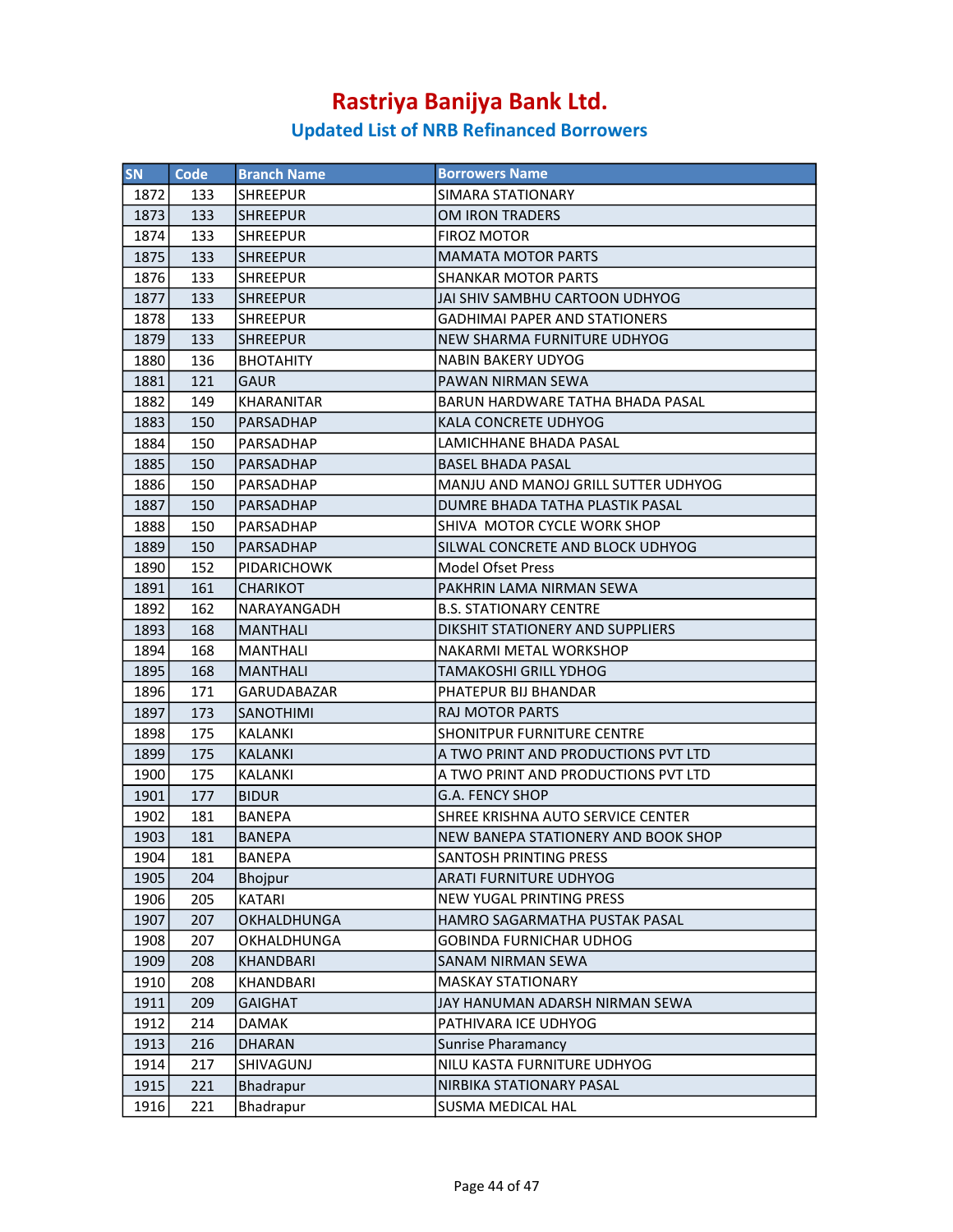| <b>SN</b> | Code | <b>Branch Name</b>     | <b>Borrowers Name</b>                             |
|-----------|------|------------------------|---------------------------------------------------|
| 1917      | 225  | <b>BARGACHHI</b>       | <b>KRISHNA SWEETS HOUSE</b>                       |
| 1918      | 225  | <b>BARGACHHI</b>       | AAYUSH AND PRADISH BYAG UDHYOG                    |
| 1919      | 225  | <b>BARGACHHI</b>       | <b>DEBIT SU UDHYOG</b>                            |
| 1920      | 226  | LAHAN                  | PRATIK DANA AND KHARID BIKRI KENDRA               |
| 1921      | 238  | <b>KHOTANGBAZR</b>     | <b>GHIMIRE BOOKS AND STATIONARY</b>               |
| 1922      | 238  | <b>KHOTANGBAZR</b>     | <b>RUPESH STATIONARY</b>                          |
| 1923      | 246  | <b>ILAMBAZAR</b>       | KMC PHOTOCOPY AND STATIONARY                      |
| 1924      | 246  | ILAMBAZAR              | <b>BUDDHADIP HOUSE WIRING UDHOG</b>               |
| 1925      | 246  | ILAMBAZAR              | <b>NEON GRAPHIC MEDIA</b>                         |
| 1926      | 246  | <b>ILAMBAZAR</b>       | <b>ILAM PACKAGING UDHOG</b>                       |
| 1927      | 256  | <b>PATHARI</b>         | <b>SOMAN NOODLES UDYOG</b>                        |
| 1928      | 256  | <b>PATHARI</b>         | JAYA MA LAXMI KASTHA UDGYOG                       |
| 1929      | 301  | <b>GULMI</b>           | <b>SNOWTREE KASTHA SUPPLIERS</b>                  |
| 1930      | 303  | <b>PALPA</b>           | shivashakti nirman sewa                           |
| 1931      | 310  | <b>PARASI</b>          | J.K GARMENT SILAI KATAI UDHYOG                    |
| 1932      | 312  | <b>BUTWAL KHASAULI</b> | New Shivakala Motors                              |
| 1933      | 319  | AANBUKHAIRENI          | ANNAPURNA BHADA PASAL                             |
| 1934      | 319  | AANBUKHAIRENI          | <b>MANAKAMANA TYRE WORK SHOP</b>                  |
| 1935      | 320  | <b>KAWASOTI</b>        | Global books and stationary                       |
| 1936      | 321  | <b>AARUGHAT</b>        | ROSHAN PUSTAK PASHAL & STATIONERY                 |
|           |      |                        |                                                   |
| 1937      | 321  | AARUGHAT               | SIJAN PUSTAK PASAL AND SUJAL STATIONARY SUPPLIERS |
| 1938      | 321  | AARUGHAT               | <b>BIJULA PLY PASAL AND SISA PASAL</b>            |
| 1939      | 324  | <b>BHACHHEK</b>        | <b>SHANTI STATIONARY PASAL</b>                    |
| 1940      | 339  | KOTIHAWA               | <b>NEW AMBE NIRMAN SEWA</b>                       |
| 1941      | 340  | <b>KUSMA</b>           | <b>SUPERFAST NIRMAN SEWA</b>                      |
| 1942      | 340  | <b>KUSMA</b>           | LILA BHADA PASAL                                  |
| 1943      | 341  | <b>SUNWAL</b>          | Radhika Silai Katai Udhyog                        |
| 1944      | 346  | <b>TALCHOWK</b>        | RAM LAXMAN BAKERY UDHYOG                          |
| 1945      | 346  | <b>TALCHOWK</b>        | LEKHNATH DAJUBHAI METAL UDHYOG                    |
| 1946      | 347  | SYANGJABAZAR           | GYANCHANDRA BHADA PASAL                           |
| 1947      | 347  | <b>SYANGJABAZAR</b>    | LAXMI KHAPA CHOUKOSH UDHYOG                       |
| 1948      | 347  | SYANGJABAZAR           | SAI BABA GRILL UDHYOG                             |
| 1949      | 348  | AMARSINGHCHOWK         | SAFFRON KHANEPANI UDYOG PVT.LTD                   |
| 1950      | 348  | AMARSINGHCHOWK         | SAFFRON KHANEPANI UDYOG PVT.LTD                   |
| 1951      | 350  | <b>PARDI</b>           | baladevi dhunga tatha itta suppliers              |
| 1952      | 401  | <b>DAILEKH</b>         | PARASH BHADA PASAL                                |
| 1953      | 401  | <b>DAILEKH</b>         | SAKSHYAM OFFSET PRESS                             |
| 1954      | 401  | DAILEKH                | <b>CIVIL NIRMAN SEWA</b>                          |
| 1955      | 401  | <b>DAILEKH</b>         | DAUTI PAUROTI UDHOG                               |
| 1956      | 401  | DAILEKH                | SANJIBANI PUSTAK PASA                             |
| 1957      | 403  | <b>JUMLA</b>           | Bishnu furniture udhyog                           |
| 1958      | 403  | JUMLA                  | Chandannath printing press                        |
| 1959      | 405  | <b>BAITADI</b>         | <b>S.K.STATIONERY &amp; SUPPLIERS</b>             |
| 1960      | 407  | <b>BAJURA</b>          | RR BOOKS AND STATIONERY                           |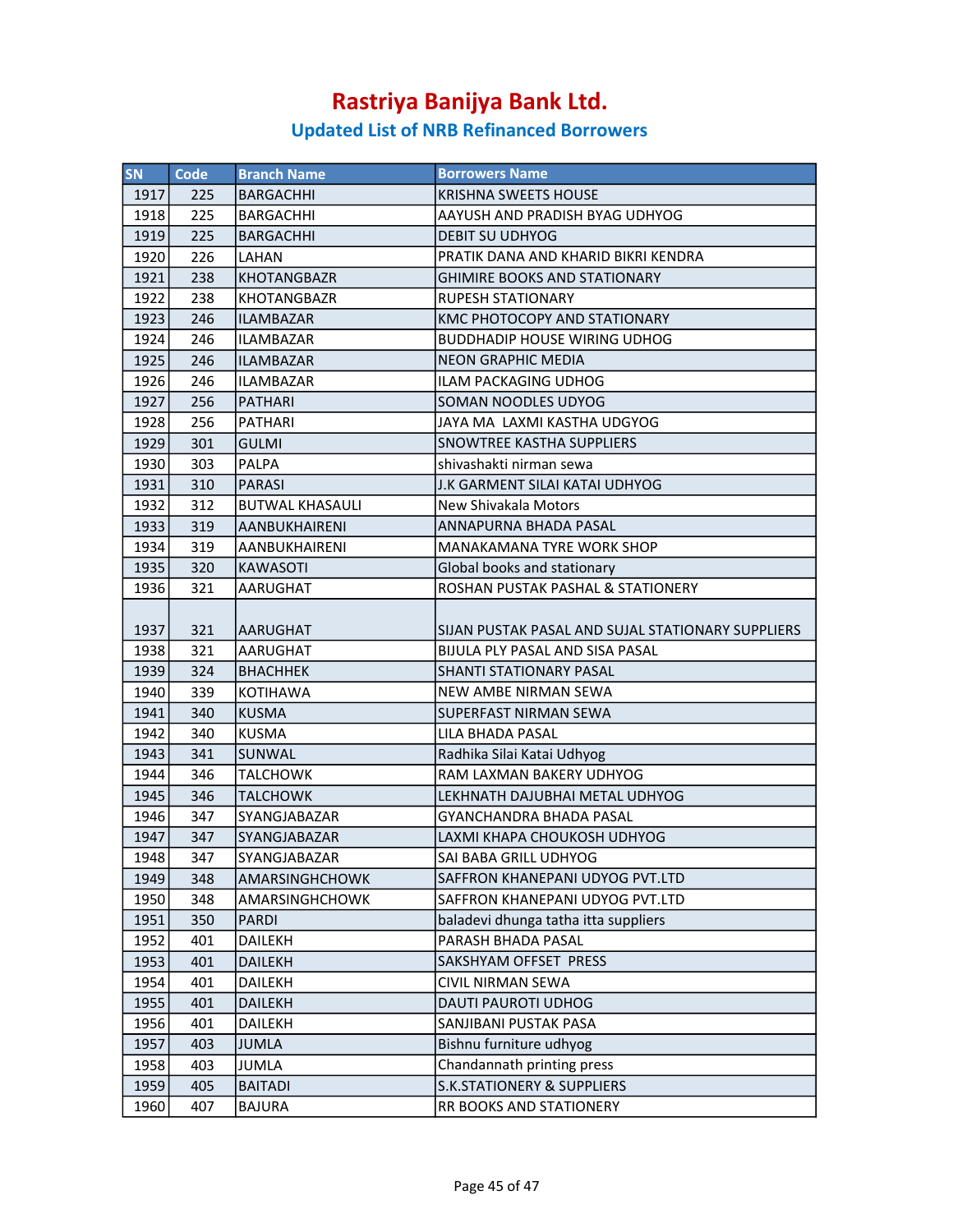| SN   | Code | <b>Branch Name</b>      | <b>Borrowers Name</b>                    |
|------|------|-------------------------|------------------------------------------|
| 1961 | 408  | <b>SURKHET</b>          | <b>GANESH SISA PASAL</b>                 |
| 1962 | 408  | <b>SURKHET</b>          | NEUPANE BHADA PASAL AND GIFT CORNER      |
| 1963 | 408  | <b>SURKHET</b>          | LALIGURANS FURNITURE                     |
| 1964 | 408  | <b>SURKHET</b>          | RAJIB BHADA PASAL                        |
| 1965 | 409  | <b>DARCHULA</b>         | <b>SHREE HUNAINATH NIRMAN SEWA</b>       |
| 1966 | 409  | <b>DARCHULA</b>         | DOBAL GRIL UDHOG                         |
| 1967 | 412  | <b>MANMA</b>            | CHAULAGAIN NIRMAN SEWA                   |
| 1968 | 430  | <b>DIPAYAL</b>          | MASANI POLTRI FORM UDHYOG                |
|      |      |                         |                                          |
| 1969 | 430  | <b>DIPAYAL</b>          | NEW BALAYAR STATIONERY AND GENERAL STORE |
| 1970 | 439  | SHREEPUR BELAURI        | <b>GAURAV PUSTAK PASAL</b>               |
| 1971 | 439  | <b>SHREEPUR BELAURI</b> | RANA GUD UDHYOG                          |
| 1972 | 419  | <b>SIMIKOT</b>          | S K NIRMAN SEWA                          |
| 1973 | 445  | <b>LAMKI</b>            | DAJU BHAI GRIL SHUTTER UDHYOG            |
| 1974 | 445  | LAMKI                   | RAMA ROSHAN FURNITUR UDHYOG              |
| 1975 | 135  | <b>LUBHU</b>            | PUSHPA BOOKS AND STATIONERY              |
| 1976 | 433  | <b>CHAURJAHARI</b>      | PUSPANJALI STATIONARY STORES             |
| 1977 | 433  | <b>CHAURJAHARI</b>      | NAGARIK SWASTHYASEWA CLINIC              |
| 1978 | 433  | <b>CHAURJAHARI</b>      | <b>SISHIR BINAYAK STORE</b>              |
| 1979 | 234  | <b>DUHABI</b>           | Ashish Greel Udhyog                      |
| 1980 | 234  | <b>DUHABI</b>           | Mukesh furniture udhyou                  |
| 1981 | 145  | <b>JADUKHOLA</b>        | BISWARKARMA GLASH HOUSE-PRO. ANARUD      |
| 1982 | 145  | JADUKHOLA               | LAXMI STEEL DARAJ INDUSTRIES-LAXMI       |
| 1983 | 145  | JADUKHOLA               | <b>MANKAMNA FURNISHER</b>                |
| 1984 | 145  | JADUKHOLA               | NEW SARMA FARNITURE UDHOG                |
| 1985 | 145  | <b>JADUKHOLA</b>        | JANAKI KITCHEN HOUSE                     |
| 1986 | 352  | DAMAULI                 | S.T. NIRMAN SEWA                         |
| 1987 | 435  | <b>KHAJURA</b>          | SAJHA PUSTAK PASAL                       |
| 1988 | 248  | MANEBHANJYANG           | ASHISH PUSTAK PASAL                      |
| 1989 | 248  | <b>MANEBHANJYANG</b>    | <b>BABA NODDLES UDHYOG</b>               |
| 1990 | 245  | LETANG                  | SAMAJ CAFÉ                               |
| 1991 | 438  | <b>LUHAM</b>            | <b>RAWOT GRILL UDYOG</b>                 |
| 1992 | 438  | LUHAM                   | TRIBENI JHALAK PUSTAK PASAL              |
| 1993 | 309  | <b>TRIVENI</b>          | KALIKA BHELI UDHOG                       |
| 1994 | 309  | TRIVENI                 | JAY MA BAISHNO VELI UDDHYOG              |
| 1995 | 309  | <b>TRIVENI</b>          | SHRESTHA FENCY JANARAL STORS             |
| 1996 | 309  | <b>TRIVENI</b>          | DOTTA FECNY STORS                        |
| 1997 | 309  | <b>TRIVENI</b>          | <b>BAGESHORI GRILL UDHOG</b>             |
| 1998 | 354  | PHALEBAS                | SAPKOTA BOOKS & STATIONARY               |
| 1999 | 354  | PHALEBAS                | POUDEL KAPADHA PASAL                     |
| 2000 | 354  | PHALEBAS                | BHUSAL IRON AND STEEL PASAL              |
| 2001 | 354  | PHALEBAS                | RAJNISH BLOCK UDHYOG                     |
| 2002 | 265  | MAHENDRACHOWK           | Dhankute Bhojanalaya                     |
| 2003 | 265  | MAHENDRACHOWK           | Braham Baba Tayari Poshak Udhyog         |
| 2004 | 448  | MEHELKUNA               | YUNA AUTO WORKSHOP                       |